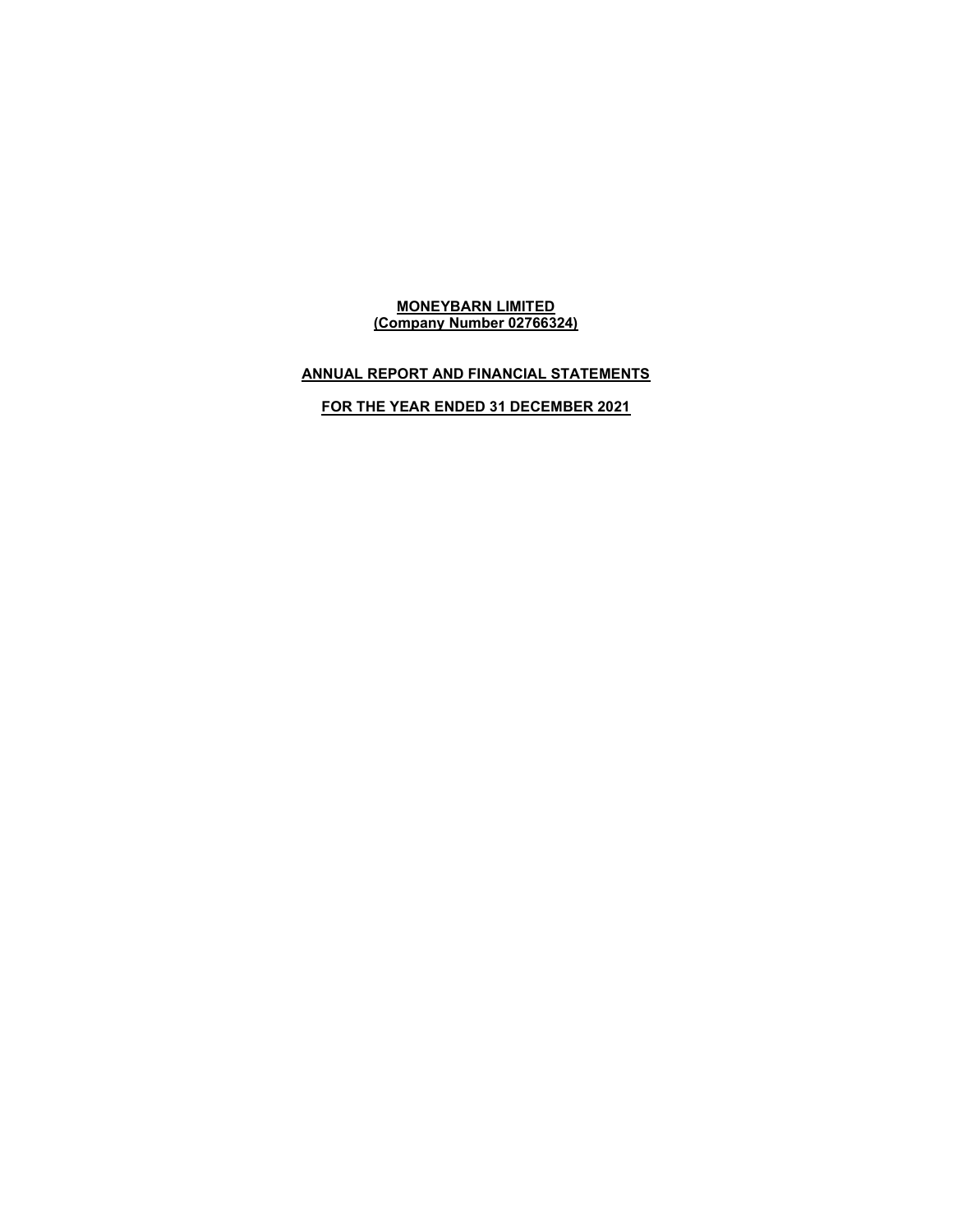## **CONTENTS**

### Page

| Directors' report                                                | 1  |
|------------------------------------------------------------------|----|
| Strategic report                                                 | 3  |
| Statement of directors' responsibilities                         | 11 |
| Independent auditor's report to the members of Moneybarn Limited | 12 |
| Statement of comprehensive income                                | 15 |
| Balance sheet                                                    | 16 |
| Statement of changes in shareholders' equity                     | 17 |
| Statement of cash flows                                          | 18 |
| Statement of accounting policies                                 | 19 |
| Financial and capital risk management                            | 24 |
| Notes to the financial statements                                | 26 |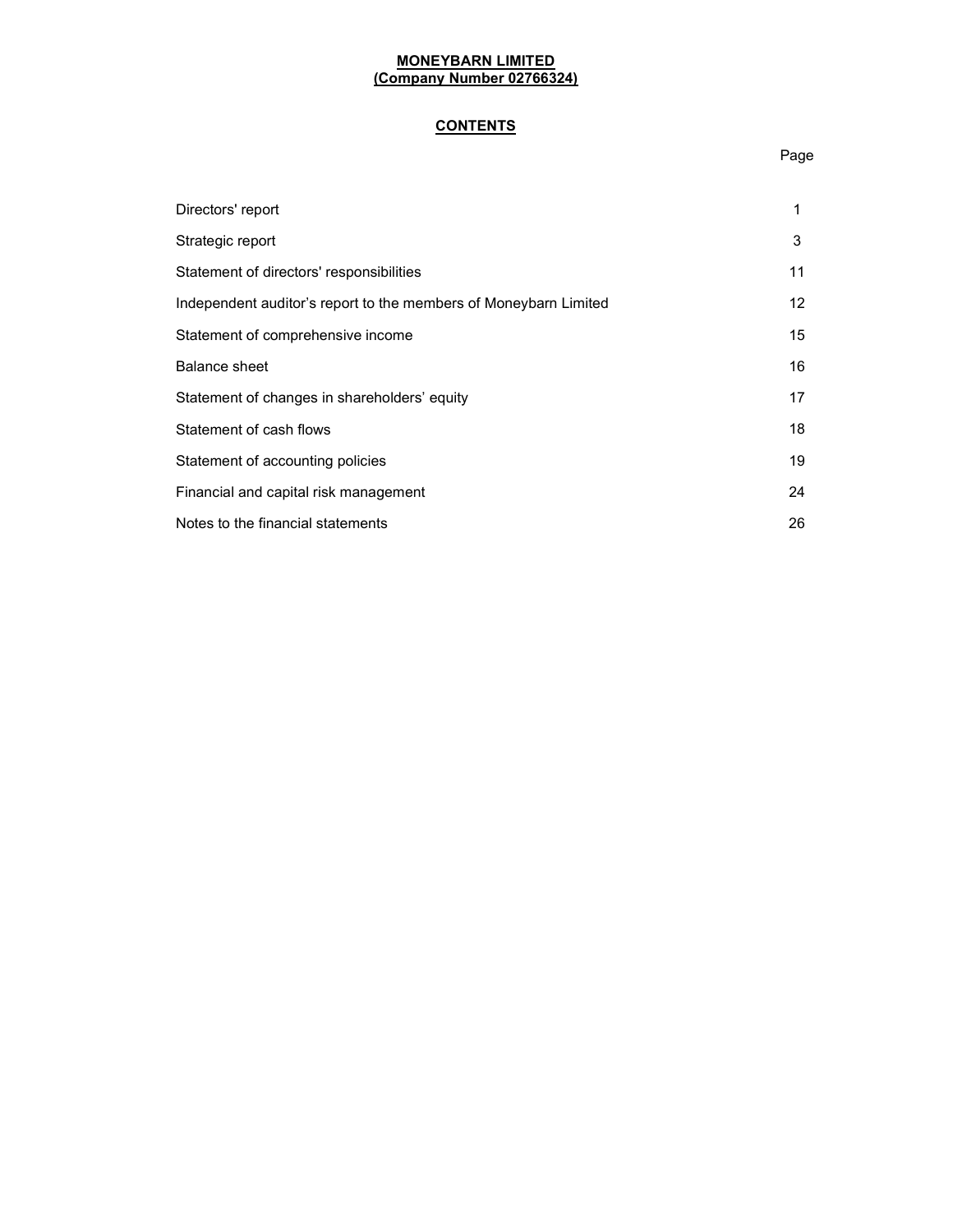### DIRECTORS' REPORT

Moneybarn Limited (the 'Company') is a subsidiary of Provident Financial plc. Provident Financial plc is a public limited company, listed on the London Stock Exchange, which, together with its subsidiaries, forms the Provident Financial Group (the 'Group'). The immediate parent of the Company is Moneybarn Group Limited.

The following provisions, which the directors are required to report in the Directors' report, have been included in the Strategic report:

- how the directors have engaged with colleagues, how they have had regard to colleague interests and the effect of that regard, including on the principal decisions taken by the Company in the financial year (page 6); and,
- how the directors have had regard to the need to foster the Company's business relationship with suppliers, customers and others, and the effect of that regard, including on the principal decision taken by the Company in the financial year (pages 4 to 8).

### Principal activities

The principal activity of the Company is to provide customer account management services to other companies in the Group, principally Moneybarn No.1 Limited.

### **Results**

The Statement of comprehensive income for the year is set out on page 15. The profit for the year of £1,653,000 (2020: £878,000) has been added to Retained earnings. The Company has net assets of £21,631,000 as at 31 December 2021 (2020: £19,785,000).

### **Dividends**

The directors do not propose the payment of a dividend in respect of the year ended 31 December 2021 (2020: £nil).

### **Directors**

The directors of the Company during the year ended 31 December 2021, all of whom were directors for the whole year then ended and to the date of this report, were:

| M J Le May (Chairman) |                         |
|-----------------------|-------------------------|
| S J Bayley            | (resigned 1 March 2021) |
| D V Shrimpton-Davis   |                         |
| N Kapur               |                         |
| C G Anderson          | (appointed 24 May 2021) |
|                       |                         |

### Financial risk management

The financial and capital risk management reports of the Company are set out on pages 24 to 25.

### Employee involvement

The Company regularly provides staff and colleagues with business updates, consulting with them regularly so that their views can be taken into account when making decisions that are likely to affect their interests. Employee involvement in the Company and the wider Group is encouraged as achieving a common awareness of the financial and economic factors affecting the Company plays a major role in maintaining its competitive position. The Company encourages the involvement of employees by way of weekly staff updates, monthly performance updates and regular management team briefings. The Company also carries out regular employee engagement surveys.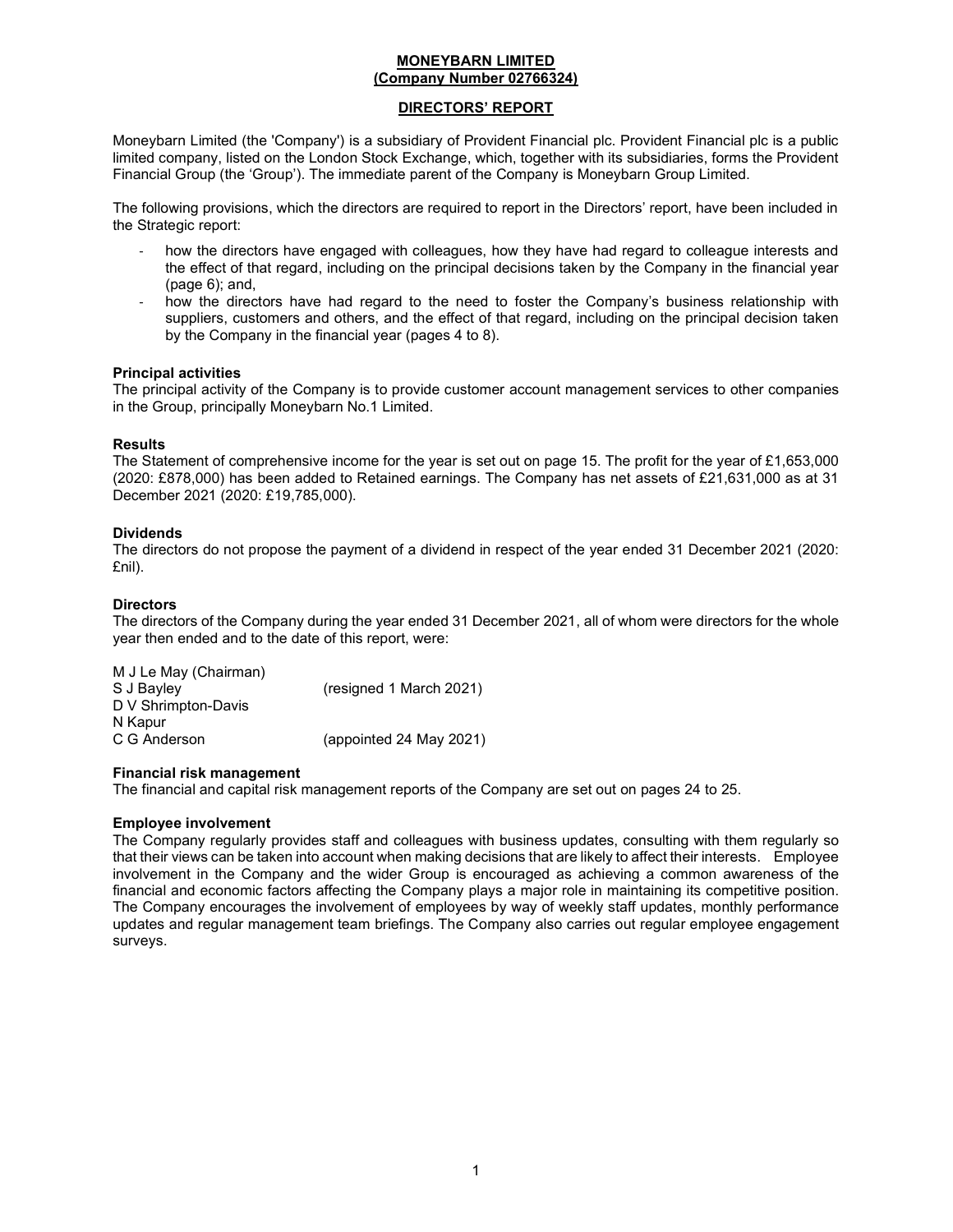### DIRECTORS' REPORT (CONTINUED)

### Equal opportunities

The Company is committed to employment policies which follow best practice based on equal opportunities for all employees irrespective of gender, pregnancy, race, colour, nationality, ethnic or national origin, disability, sexual orientation, age, marital or civil partner status, gender reassignment or religion or belief. The Company gives full and fair consideration to applications for employment from disabled persons, having regard to their particular aptitudes and abilities. Appropriate arrangements are made for the continued employment and training, career development and promotion of disabled persons employed by the Company including making reasonable adjustments where required. If members of staff become disabled, every effort is made by the Company to ensure their continued employment, either in the same or an alternative position, with appropriate retraining being given if necessary.

### Climate change

Disclosures are made in the Group's Annual Report and Financial Statements 2021 in respect of the Group's:

- scope 1 and 2 greenhouse gas emissions in tonnes of carbon dioxide equivalent;
- scope 3 carbon emissions in the supply chain;
- compliance with Taskforce on climate related financial disclosures ("TCFD") recommendations;
- a relevant intensity ratio (i.e. kilograms of carbon dioxide equivalent per customer); and
- information on underlying energy use for 2021.

The disclosures are produced in accordance with the UK Government's Streamlined Energy and Carbon Reporting (SECR) policy that has been implemented through the Companies (Directors' Report) and Limited Liability Partnership (Energy and Carbon Report) Regulations 2018. This disclosure covers the greenhouse gas emissions and energy use for the Group and its operating divisions incorporating the Company.

#### Auditor information

In accordance with section 418 of the Companies Act 2006, each person who is a director at the date of this report confirmed that:

- i) so far as the director is aware, there is no relevant audit information of which the Company's auditor is unaware; and
- ii) he has taken all reasonable steps that he ought to have taken as a director in order to make himself aware of any relevant audit information and to establish that the Company's auditor is aware of that information.

### Auditor

Deloitte LLP will continue as auditor to the Company for the next financial year.

On behalf of the Board

C G Anderson **Director** 25 April 2022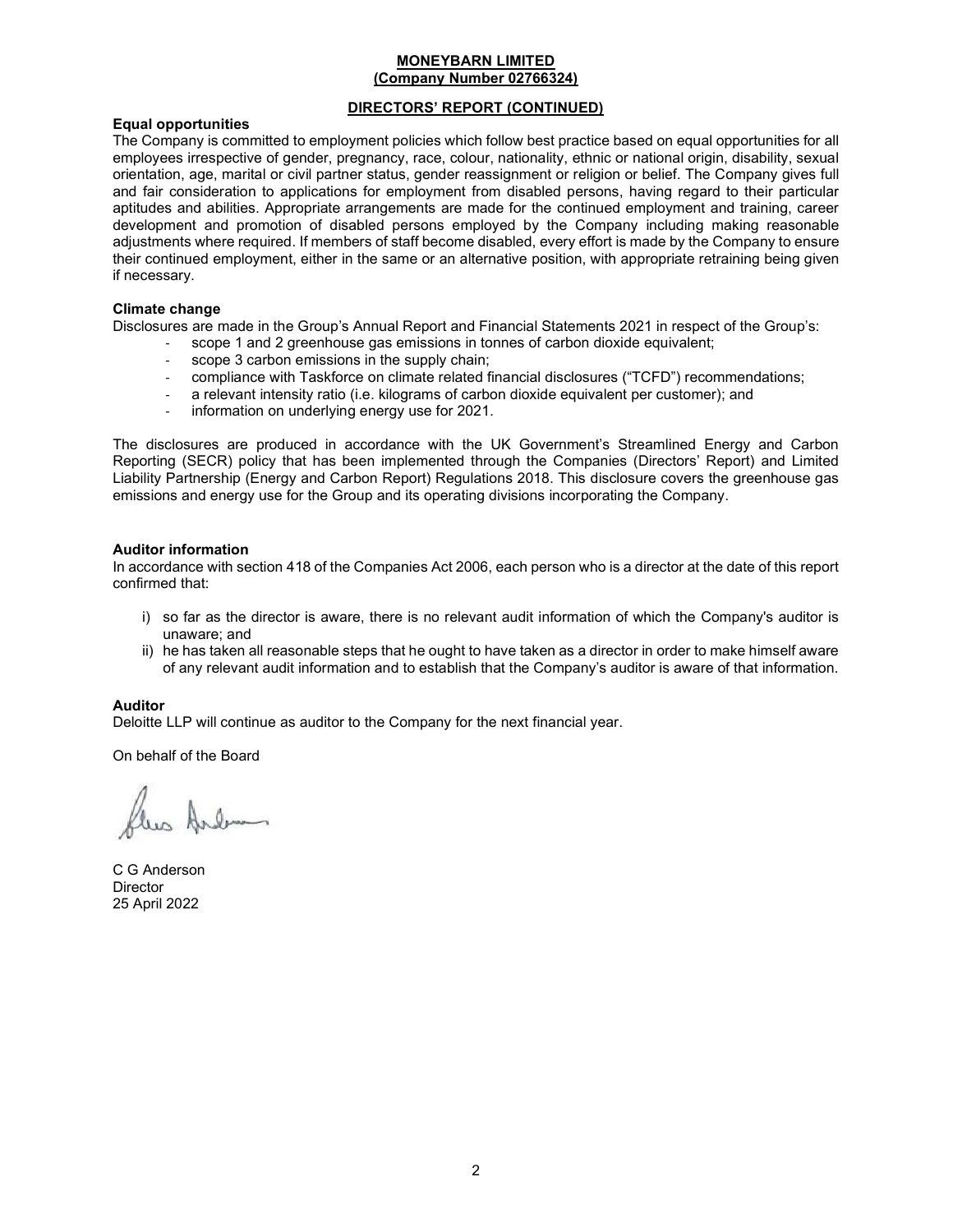### STRATEGIC REPORT

### Business review

The following are considered the Company's Key Performance Indicators:

|                                   | 2021  | 2020  |
|-----------------------------------|-------|-------|
| Key Performance Indicators (KPIs) | £'000 | £'000 |
| Profit before taxation            | 1.689 | 1.141 |

During the year, the Company serviced, on behalf of other group companies, 37,000 new contracts (2020: 38,000), as well as maintaining the servicing of a portfolio of loan contracts which increased from 91,400 to 93,900 in the year. This growth was achieved through investment in technology and staff to support the growth of the other group companies which the Company services.

Revenue grew by 31% to £32,978,000 (2020: £25,128,000), primarily as a result of the receivables growth within Moneybarn No.1 Limited which resulted in an increased intra-group revenue for Moneybarn Limited.

Administrative and operating costs increased by 31% to £31,222,000 (2020: £23,913,000) in line with increase in Revenue.

### **Regulation**

Moneybarn Limited is regulated and authorised by the Financial Conduct Authority.

### Principal risks and uncertainties and financial risk management

The Executive Committee of Moneybarn (consisting of Duncton Group Limited and its subsidiaries) is responsible for managing the day-to-day strategic risks of the Moneybarn group. Moneybarn is managed as a consolidated business, and the committees and risk management policies operate across Moneybarn. The Executive Committee delegates some of its responsibilities to sub-committees as appropriate.

The Board approves detailed budgets and forecasts for year ahead. It also approves outline projections for the subsequent four years. An update to the budget is approved each year. Actual performance against these budgets is monitored in detail within the Company's management accounts and this is supplemented with a rolling forecast of the full-year outturn. The Moneybarn executive committee meets each month to review the prior month performance of the Company. This includes the management accounts and key financial and non-financial performance indicators. The Company's management accounts also form part of the papers for each Board meeting.

The following committees all report to the Executive Committee, which in turn reports to the Board:

- Credit Committee which reviews credit performance, approves underwriting rule changes, assesses new products or product changes and approves pricing changes.
- Policy Committee which meets every other month and reviews and approves the Company policies and reviews and acts upon the feedback from internal audits.
- Technology and Change Committee which meets monthly to review the programme, prioritisation and progress of projects.
- Complaints Committee which reviews complaints examples, trends and root causes.
- Executive Audit, Risk and Compliance Committee which meets every quarter to review progress of actions raised and the performance of 3 lines of defence, regulatory matters and risk management including:
	- Consideration and monitoring of the ongoing effectiveness of the Company's risk management framework, including business systems and controls, risk policies and risk appetite;
	- Review the risk measures, risk dashboard and risk appetites; and
	- Consideration of the appropriateness of risk specific classifications and proposed mitigants as set out in the risk dashboard.

The Risk Committee is a committee of the Board and reports to the Board.

Information on the management of specific financial risks, including credit, market, liquidity, interest rate, and capital risks, is provided on pages 24 and 25.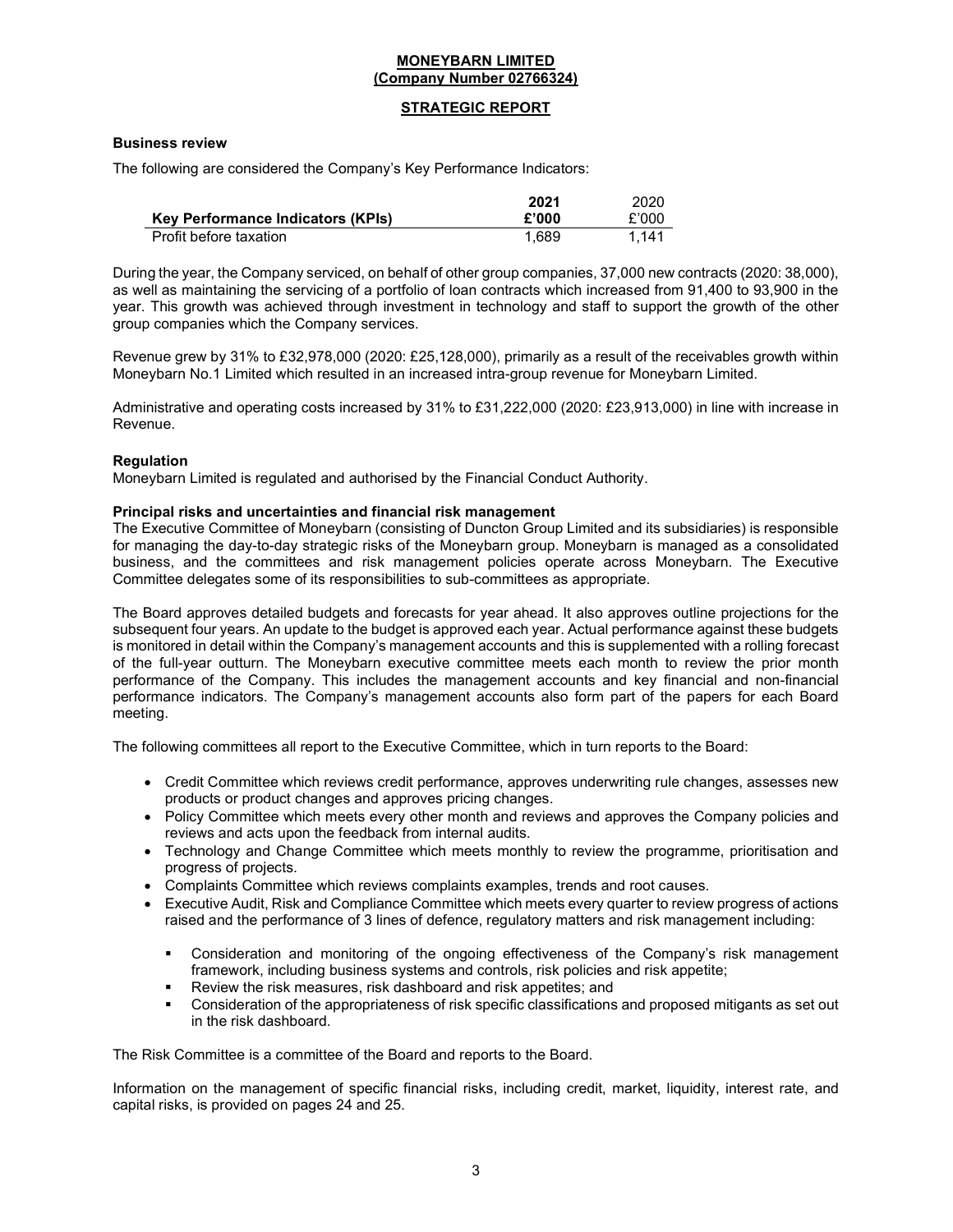### STRATEGIC REPORT (CONTINUED)

### Statement regarding section 172 of the Companies Act 2006

Our purpose, as part of the Provident Financial Group, is predicated on our customers and is underpinned by a number of strategic drivers and behaviours. These aim to deliver an appropriate balance between the needs of our customers, our regulators, investors and our employees, in order to ensure that we are successful and sustainable for all of our stakeholders. Our stakeholders are individuals or groups who have an interest in, or are affected by, the activities of our business; our key stakeholders are set out in the table below. We seek to engage with them regularly to ensure that we are aware of their views and concerns with regard to a wide range of issues and we do this in a number of ways, as detailed on this page and pages 5 to 8. By balancing the interests of our stakeholders, lending responsibly, contributing to wider society and ensuring the appropriate corporate governance arrangements are in place, we can maintain a reputation for high standards of business conduct. You can read about how we have generated and preserved value over the long term in the strategic report and review of business.

| <b>Our Stakeholders</b><br>and why we engage<br>with them                                                                                                                                                                                                              | How? (How management and/or<br>directors engaged with and<br>considered our stakeholders)                                                                                                                                                                                                                                                                                                                | <b>What?</b> (What were the key<br>topics of engagement and<br>consideration)                                                                                                                                                                                                                                                                                                                                                                        | Key outcomes and actions<br>(What was the impact of the<br>engagement and/or<br>consideration?)                                                                                                                                                                                                                                                                                                                                                                                                                                                                                                                                                                       |
|------------------------------------------------------------------------------------------------------------------------------------------------------------------------------------------------------------------------------------------------------------------------|----------------------------------------------------------------------------------------------------------------------------------------------------------------------------------------------------------------------------------------------------------------------------------------------------------------------------------------------------------------------------------------------------------|------------------------------------------------------------------------------------------------------------------------------------------------------------------------------------------------------------------------------------------------------------------------------------------------------------------------------------------------------------------------------------------------------------------------------------------------------|-----------------------------------------------------------------------------------------------------------------------------------------------------------------------------------------------------------------------------------------------------------------------------------------------------------------------------------------------------------------------------------------------------------------------------------------------------------------------------------------------------------------------------------------------------------------------------------------------------------------------------------------------------------------------|
| <b>Our Customers</b><br>We engage with our<br>customers to<br>determine whether<br>we are delivering our<br>business activities in<br>accordance with our<br>purpose and ensuring<br>that we deliver good<br>outcomes for them<br>throughout their<br>journey with us. | Utilising a wide variety of<br>$\bullet$<br>customer engagement methods<br>including, third party research,<br>and complaints monitoring<br>Monitoring performance against<br>$\bullet$<br>good customer outcomes<br>Considering the customer<br>$\bullet$<br>experience, customer journeys<br>and outcomes<br>Designing and implementing<br>$\bullet$<br>policies that protect and support<br>customers | Customer outcomes,<br>$\bullet$<br>satisfaction, service<br>level agreements, care,<br>service and complaints<br>Policy suite includes,<br>$\bullet$<br>but is not limited to,<br>Anti Money Laundering<br>('AML'), Data<br>Protection, Complaints<br>Handling,<br>Forbearance,<br>Collections, Vulnerable<br>Customers and<br><b>Financial Promotions</b><br>Enhanced forbearance<br>$\bullet$<br>measures<br>Commencing working<br>with Stepchange | Management and Board<br>$\bullet$<br>oversight of customer<br>complaints operations,<br>outcomes and strategy<br>Refined and digitised, where<br>$\bullet$<br>beneficial, customer<br>journeys<br>Customer payment holidays<br>$\bullet$<br>for customers impacted by<br>the Covid-19 pandemic were<br>continued until 31 July 2021<br>in line with FCA guidelines<br>Vehicle repossessions were<br>$\bullet$<br>paused for customers in<br>arrears who had been<br>impacted by the Covid-19<br>pandemic<br>Maintained appropriate<br>$\bullet$<br>credit underwriting reflective<br>of the desire to lend<br>responsibly through a period<br>of continued disruption |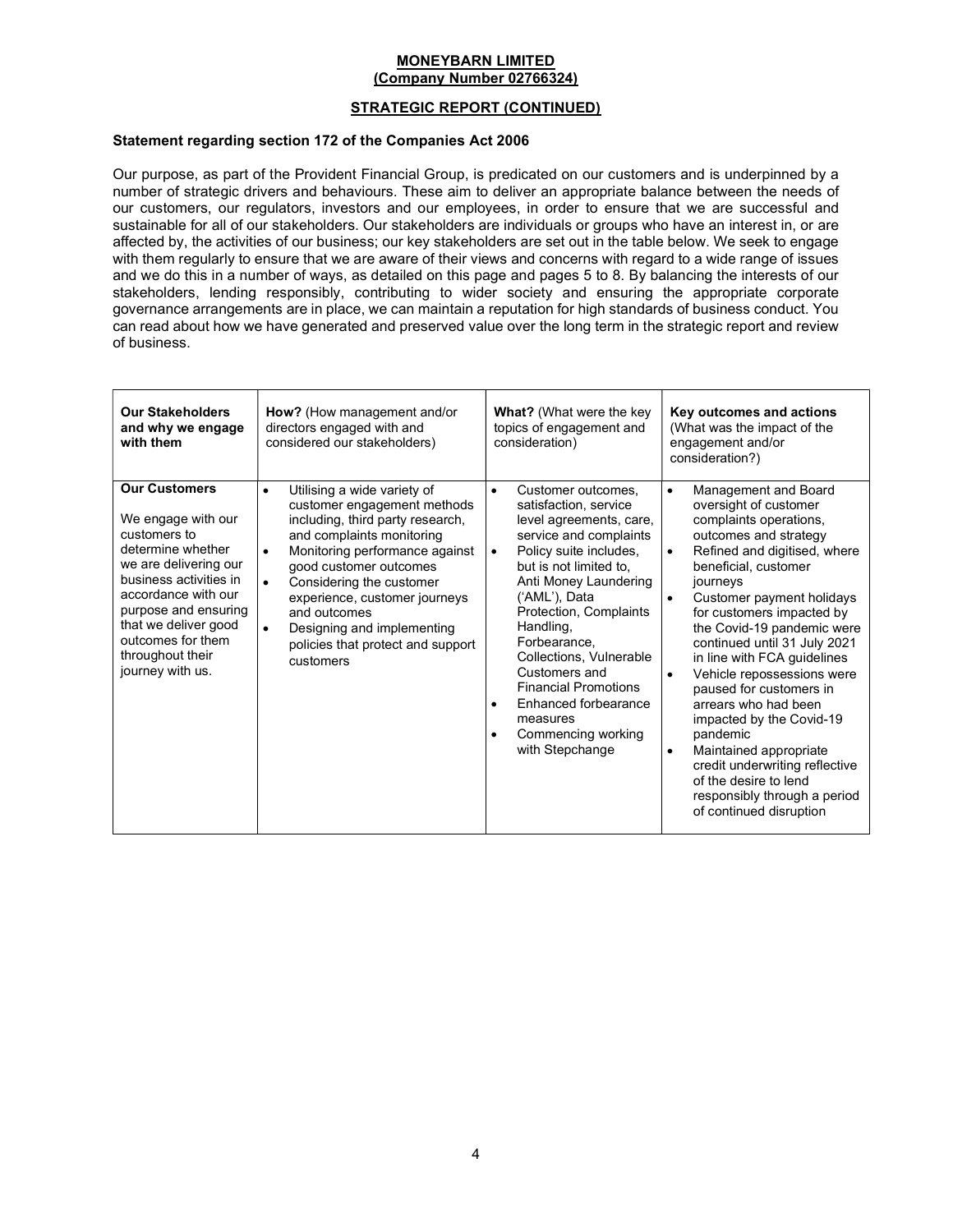## STRATEGIC REPORT (CONTINUED)

| <b>Our Stakeholders</b><br>and why we engage<br>with them                                                                                                                                                                                                                                                                                                                                                                                                                                                                                                            | How? (How management and/or<br>directors engaged with and<br>considered our stakeholders)                                                                                                                                                                                                                                                                                                                                                                                                                                                                                                                                                                                                                                                                                                                                                                                                                                                                                                              | <b>What?</b> (What were the key<br>topics of engagement and<br>consideration)                                                                                                                                                                                                                                                                                                                                                                                                                                                                                                                                                                                                                                                                                    | Key outcomes and actions<br>(What was the impact of the<br>engagement and/or<br>consideration?)                                                                                                                                                                                                                                                                                                              |
|----------------------------------------------------------------------------------------------------------------------------------------------------------------------------------------------------------------------------------------------------------------------------------------------------------------------------------------------------------------------------------------------------------------------------------------------------------------------------------------------------------------------------------------------------------------------|--------------------------------------------------------------------------------------------------------------------------------------------------------------------------------------------------------------------------------------------------------------------------------------------------------------------------------------------------------------------------------------------------------------------------------------------------------------------------------------------------------------------------------------------------------------------------------------------------------------------------------------------------------------------------------------------------------------------------------------------------------------------------------------------------------------------------------------------------------------------------------------------------------------------------------------------------------------------------------------------------------|------------------------------------------------------------------------------------------------------------------------------------------------------------------------------------------------------------------------------------------------------------------------------------------------------------------------------------------------------------------------------------------------------------------------------------------------------------------------------------------------------------------------------------------------------------------------------------------------------------------------------------------------------------------------------------------------------------------------------------------------------------------|--------------------------------------------------------------------------------------------------------------------------------------------------------------------------------------------------------------------------------------------------------------------------------------------------------------------------------------------------------------------------------------------------------------|
| Our shareholder<br>The Company is a<br>wholly owned<br>subsidiary of<br>Moneybarn Group<br>Limited, whose<br>ultimate parent is<br><b>Provident Financial</b><br>plc, and as such it is<br>of paramount<br>importance that the<br>Group is kept<br>updated on the<br>Company's progress<br>in delivering the<br>Group's shared<br>purpose, it's budget,<br>it's strategy,<br>governance and<br>culture. Direct and<br>regular engagement<br>with our shareholder<br>ensures that the<br>Company has a clear<br>understanding of its<br>role as part of the<br>Group. | Continued to adapt the business<br>$\bullet$<br>model to take into account the<br>Group-wide purpose, our<br><b>Blueprint</b><br>The Group CEO is the Chair of<br>$\bullet$<br>the Company Board and the<br>Group CFO is a member<br>The MD and FD have regular<br>$\bullet$<br>meetings with the Group CEO<br>and Group CFO<br>Financial reporting, strategy and<br>$\bullet$<br>common accounting principles<br>are utilised across the Group to<br>provide alignment<br>The Budget and financial plan<br>$\bullet$<br>are developed as part of the<br>wider Group process<br>The Group has an aligned<br>corporate governance<br>framework and structure<br>including complementary<br><b>Delegated Authorities Manuals</b><br>The Group has a centralised<br>Corporate Responsibility team<br>and a Group-wide approach to<br>CSR.<br>Participating in the Group's<br>capital funding plan and<br>contributing to the strenghtening<br>of the Group's capital, liquidity<br>and funding structure. | Strategy and long-term<br>$\bullet$<br>value creation<br><b>Culture and Blueprint</b><br>$\bullet$<br>Financial and<br>$\bullet$<br>operational<br>performance and<br>resilience<br><b>Risk Management</b><br>$\bullet$<br>Corporate governance<br>$\bullet$<br>arrangements and<br>alignment<br>Corporate<br>$\bullet$<br>responsibility<br>Interactions with the<br>$\bullet$<br>regulators<br>The application of<br>$\bullet$<br>common accounting<br>principles across the<br>Group<br>Consideration of<br>$\bullet$<br>creditworthiness and<br>lending policy in the<br>macro-economic<br>environment.<br>specifically arising from<br>the ongoing Covid-19<br>pandemic<br>Participation in the<br>$\bullet$<br>Group's intra-Group<br>funding arrangements | Business model aligned with<br>$\bullet$<br>the Group's purpose<br>Business model aligned with<br>$\bullet$<br>regulatory expectations<br>Group CEO and Company<br>$\bullet$<br>MD objectives aligned<br>Amended IFRS9<br>$\bullet$<br>methodology application and<br>alignment<br>Group approved budget and<br>$\bullet$<br>operational plan<br>Execution of a new<br>$\bullet$<br>warehouse securitisation |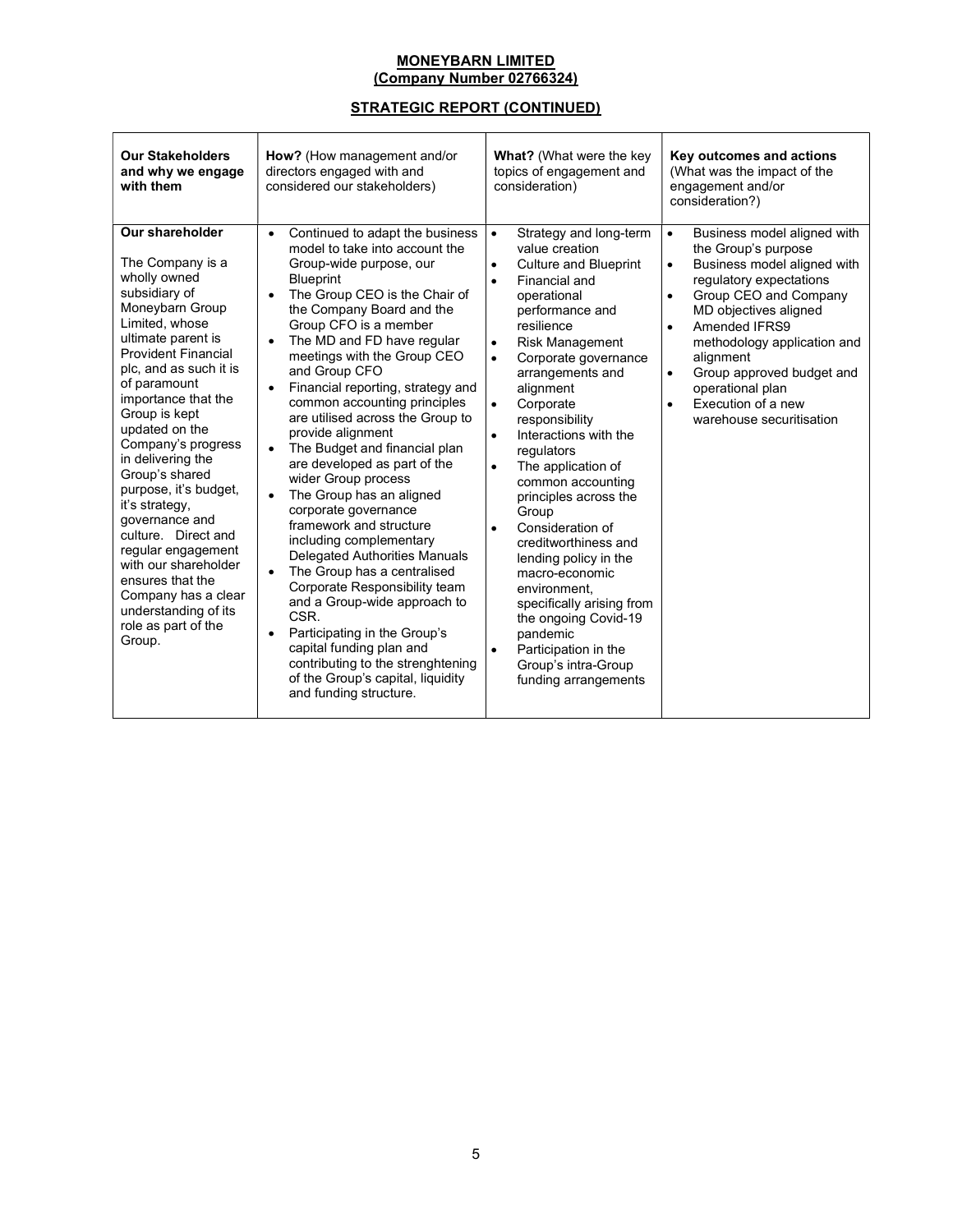## STRATEGIC REPORT (CONTINUED)

| <b>Our Stakeholders</b><br>and why we engage<br>with them                                                                                                                                                                                                                                                             | How? (How management and/or<br>directors engaged with and<br>considered our stakeholders)                                                                                                                                                                                                                                                                                                                                                                                                                                                                                                                                                                                                                                                                                                                                                                                                                                                                                                                                                                                                                                                                                | <b>What?</b> (What were the key<br>topics of engagement and<br>consideration)                                                                                                                                                                                                                                                                                                                                                                                                                            | Key outcomes and actions<br>(What was the impact of the<br>engagement and/or<br>consideration?)                                                                                                                                                                                                                                                                                                                                                                                                                                                                                                                                                                                    |
|-----------------------------------------------------------------------------------------------------------------------------------------------------------------------------------------------------------------------------------------------------------------------------------------------------------------------|--------------------------------------------------------------------------------------------------------------------------------------------------------------------------------------------------------------------------------------------------------------------------------------------------------------------------------------------------------------------------------------------------------------------------------------------------------------------------------------------------------------------------------------------------------------------------------------------------------------------------------------------------------------------------------------------------------------------------------------------------------------------------------------------------------------------------------------------------------------------------------------------------------------------------------------------------------------------------------------------------------------------------------------------------------------------------------------------------------------------------------------------------------------------------|----------------------------------------------------------------------------------------------------------------------------------------------------------------------------------------------------------------------------------------------------------------------------------------------------------------------------------------------------------------------------------------------------------------------------------------------------------------------------------------------------------|------------------------------------------------------------------------------------------------------------------------------------------------------------------------------------------------------------------------------------------------------------------------------------------------------------------------------------------------------------------------------------------------------------------------------------------------------------------------------------------------------------------------------------------------------------------------------------------------------------------------------------------------------------------------------------|
| Our colleagues<br>To ensure that they<br>understand the<br>Group's purpose and<br>how they can support<br>its delivery, which we<br>believe helps our<br>customer base. To<br>maintain high levels<br>of colleague<br>engagement in order<br>to enable us to<br>attract, retain and<br>develop the talent we<br>need. | A colleague survey was carried<br>$\bullet$<br>out during the year<br>Workforce panel consultation<br>$\bullet$<br>was undertaken to enhance and<br>improve theworking<br>environment and contributed to<br>the future of work programme<br>Our Designated Group Non-<br><b>Executive Director Colleague</b><br>Champion plays the lead role in<br>Board engagement with<br>employees, understanding and<br>representing employee interests<br>across the Group<br>The Group has an active,<br>$\bullet$<br>Executive sponsored, inclusion<br>programme which has five<br>affinity pillars<br>Leadership and professional<br>$\bullet$<br>development programmes<br>The colleague communication<br>strategy which was adapted in<br>2020 to account for the Covid-<br>19 pandemic continued to<br>deliver frequent, multi-channel<br>communication<br>Group recognition platform,<br>٠<br>'Better Everyday' continues to<br>foster a culture where we say<br>'thank you' or 'well done' to<br>colleagues who demonstrate<br>our Blueprint behaviours<br>A confidential externally<br>facilitated whistleblowing line<br>is available for colleagues to<br>raise concerns | Review of colleague<br>$\bullet$<br>survey results<br>$\bullet$<br>Culture, purpose and<br>behaviours<br>Group aligned<br>$\bullet$<br>Colleague reward and<br>recognition<br>Training, leadership<br>$\bullet$<br>development and<br>succession planning<br>Employee engagement<br>$\bullet$<br>$\bullet$<br>Health and safety<br>$\bullet$<br>Colleague wellbeing at<br>work<br>$\bullet$<br>Inclusion and affinity<br>group pillars such as<br>gender balance,<br>ethnicity, disability and<br>LGBTQ+ | Colleague survey action<br>$\bullet$<br>plans to address any areas<br>for improvement and<br>celebrate areas of<br>achievement with a view to<br>increasing scores year on<br>year<br>Mechanisms for colleague<br>$\bullet$<br>recognition 'Better Everyday'<br>Continued oversight of our<br>health and safety approach,<br>including the impact on<br>colleagues of the Covid-19<br>pandemic and associated<br>working arrangements<br>'Be Brilliant' leadership<br>programme continuing and<br>increased the support<br>available for professional<br>qualifications<br>Review of equipment<br>$\bullet$<br>enabling colleagues to work<br>from home and office-based<br>safely |
| Our communities<br>To invest in activities<br>and initiatives which<br>seek to address some<br>of the key factors<br>which, on their own or<br>acting together, may<br>reduce someone's<br>likelihood to be<br>accepted for credit.                                                                                   | Participation in the Group Social<br>$\bullet$<br>Impact Programme that delivers<br>community investment<br>The Company participates in<br>the Group Customer, Culture<br>and Ethics Committee at which<br>Group-wide community matters<br>are discussed and overseen by<br>the Group Board<br>Group Board oversight of<br>$\bullet$<br>community matters and the<br>approach to external<br>engagement regarding the<br>Company's purpose and role in<br>society                                                                                                                                                                                                                                                                                                                                                                                                                                                                                                                                                                                                                                                                                                        | Community<br>$\bullet$<br>contributions and<br>charitable giving<br>Volunteering<br>$\bullet$<br>$\bullet$<br>Matched employee<br>fundraising<br>Relationships with debt<br>$\bullet$<br>charities<br>Group Social Impact<br>$\bullet$<br>programme                                                                                                                                                                                                                                                      | Group volunteering policy<br>$\bullet$<br>Group approach to external<br>$\bullet$<br>engagement regarding the<br>Company's purpose and role<br>in society embedded<br>$\bullet$<br>Matched employee<br>charitable fundraising<br>The Group Social Impact<br>$\bullet$<br>Programme is aligned to the<br>Group's strategy and<br>Purpose and has delivered<br>community investment<br>focused on community,<br>customers and education                                                                                                                                                                                                                                              |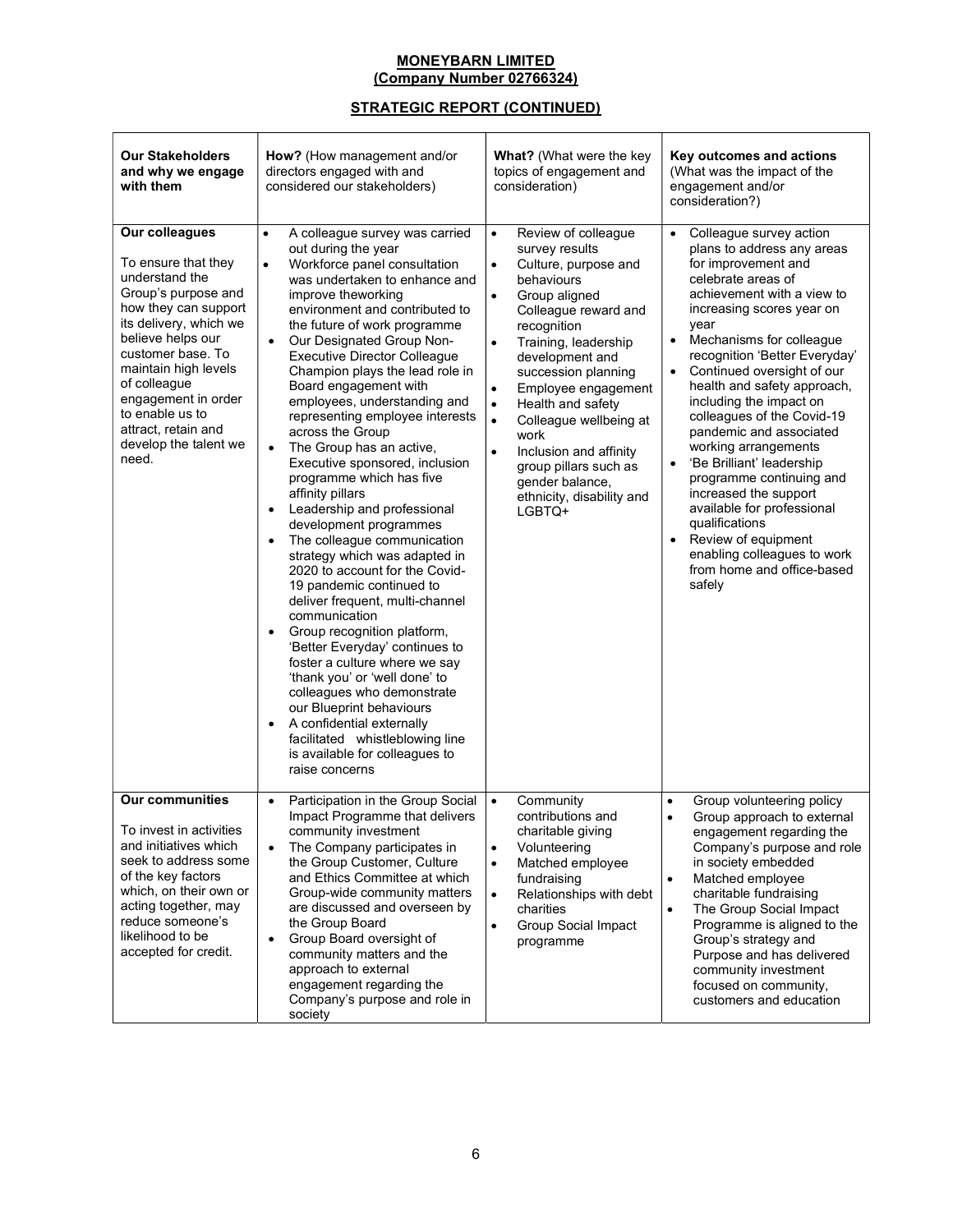## STRATEGIC REPORT (CONTINUED)

| <b>Our Stakeholders</b><br>and why we engage<br>with them                                                                                                                                                                                                     | How? (How management and/or<br>directors engaged with and<br>considered our stakeholders)                                                                                                                                                                                                                                                                                                                                                                                                                                                                                                                                                    | What? (What were the key<br>topics of engagement and<br>consideration)                                                                                                                                                                                                                                                                                                                                                                                                                                                    | Key outcomes and actions<br>(What was the impact of the<br>engagement and/or<br>consideration?)                                                                                                                                                   |
|---------------------------------------------------------------------------------------------------------------------------------------------------------------------------------------------------------------------------------------------------------------|----------------------------------------------------------------------------------------------------------------------------------------------------------------------------------------------------------------------------------------------------------------------------------------------------------------------------------------------------------------------------------------------------------------------------------------------------------------------------------------------------------------------------------------------------------------------------------------------------------------------------------------------|---------------------------------------------------------------------------------------------------------------------------------------------------------------------------------------------------------------------------------------------------------------------------------------------------------------------------------------------------------------------------------------------------------------------------------------------------------------------------------------------------------------------------|---------------------------------------------------------------------------------------------------------------------------------------------------------------------------------------------------------------------------------------------------|
| <b>Our regulators</b><br>To plan for regulatory<br>change with greater<br>certainty and<br>confidence, to<br>maintain our<br>reputation as a<br>responsible lender<br>and to maintain our<br>sustainable business<br>model.                                   | Board members and executive<br>management engage proactively<br>with regulators via regular face<br>to face and telephone meetings<br>Regulatory risk reporting,<br>including horizon scanning, is<br>carried out and reported to the<br>Company Risk Committee and<br>Board as well as to the Group<br><b>Executive Committee where</b><br>appropriate<br>Regulatory engagement and<br>$\bullet$<br>correspondence is reported to<br>and discussed by the Board<br>Dialogue and engagement<br>$\bullet$<br>regarding current products,<br>potential products, customer<br>outcomes and digitisation<br>primarily through the Company<br>CRO | Affordability<br>$\bullet$<br>Our products, our<br>$\bullet$<br>potential products and<br>digitisation<br><b>Customer proposition</b><br>$\bullet$<br>improvements<br>Complaints levels and<br>$\bullet$<br>handling<br>Senior Management &<br>$\bullet$<br><b>Certification Regime</b><br>and ongoing<br>compliance<br>Culture<br>$\bullet$<br>Payment holidays and<br>$\bullet$<br>other forbearance<br>options<br>Regulatory change and<br>$\bullet$<br>the potential impact on<br>our business model<br>and processes | <b>Building Operational</b><br>$\bullet$<br>Resilience Project<br>Breathing Space Phase 2<br>$\bullet$<br><b>StepChange Initiatives</b><br>$\bullet$<br>Co-operation with the<br>Regulator on Borrowers in<br><b>Financial Difficulty Project</b> |
| <b>Our suppliers</b><br>To treat our suppliers<br>fairly and develop<br>strong relationships<br>with them which<br>ensure that we only<br>buy products and<br>services from those<br>who operate<br>responsibly and<br>mitigates risk in our<br>supply chain. | There is an established due<br>$\bullet$<br>diligence process to manage<br>supply chain-based risks and<br>comply with Company policies<br>There are standardised<br>contractual terms that we<br>attempt to use with all of our<br>suppliers, to reduce contractual<br>risks when contracting under<br>these terms<br>The Company is a signatory to<br>$\bullet$<br>the Prompt Payment Code, and<br>we publish our Payment<br>Practices Reporting at<br><b>Companies House</b>                                                                                                                                                              | Prompt payment<br>$\bullet$<br>Data Protection<br>$\bullet$<br><b>Information Security</b><br>$\bullet$<br>Environment<br>$\bullet$<br>Supplier on-boarding<br>$\bullet$<br>and performance<br><b>Delegated Authorities</b><br>$\bullet$<br>Modern Slavery<br>$\bullet$<br>Anti-Bribery and<br>$\bullet$<br>Corruption                                                                                                                                                                                                    | Signatories of the Prompt<br>$\bullet$<br>Payment Code<br><b>SRM Framework which</b><br>$\bullet$<br>highlights supplier<br>performance and enables<br>joint roadmaps<br>Compliance with EBA<br>$\bullet$<br><b>Outsourcing Guidelines</b>        |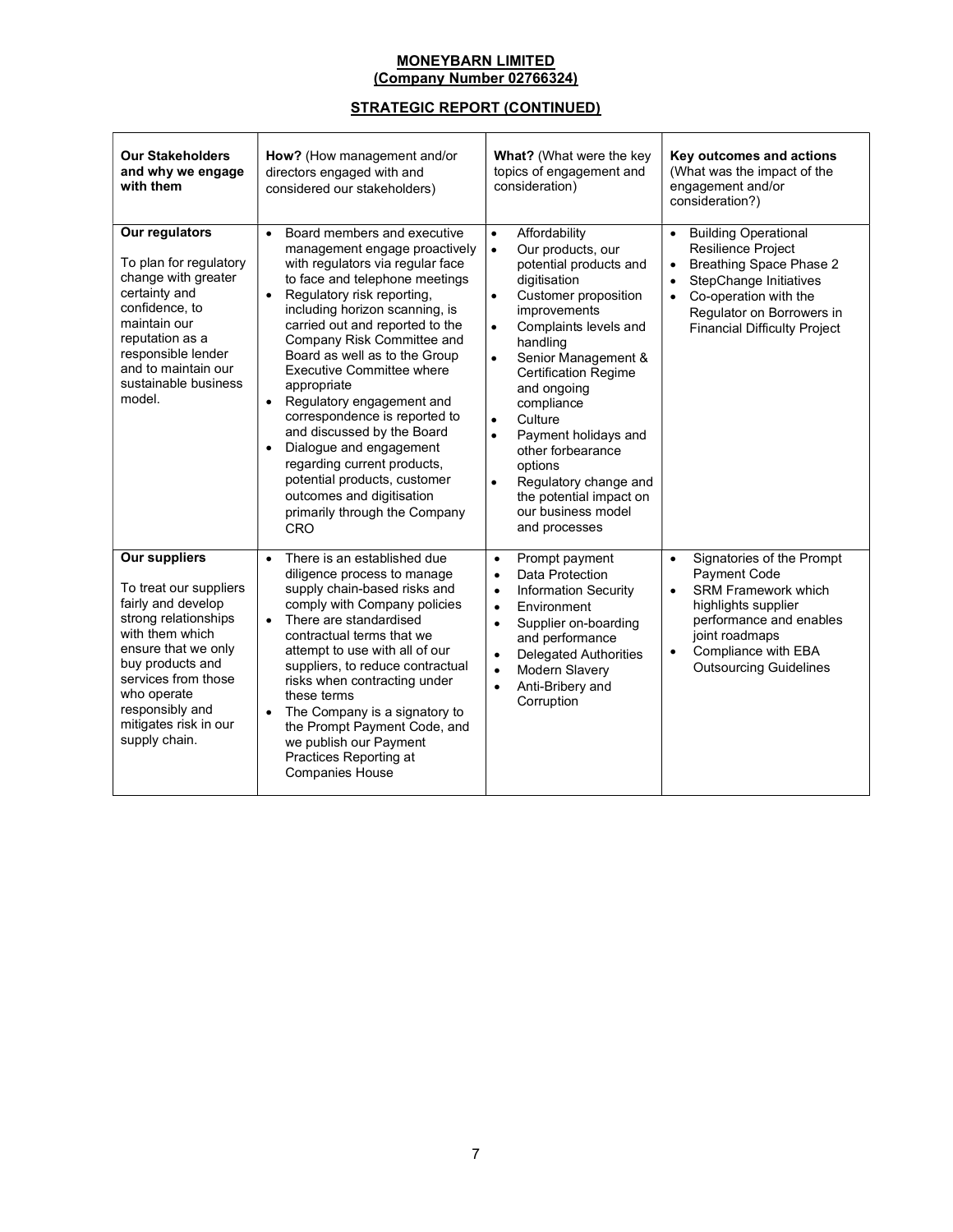### STRATEGIC REPORT (CONTINUED)

| <b>Our Stakeholders</b><br>and why we engage<br>with them                                                                                                                                                                                                             | How? (How management and/or<br>directors engaged with and<br>considered our stakeholders)                                                                                                                                                                                                                                                                                                                                                                                                                        | What? (What were the key<br>topics of engagement and<br>consideration)                                                                                                                                                                                                                                                                   | Key outcomes and actions<br>(What was the impact of the<br>engagement and/or<br>consideration?)                                                                                                                                                                                                                                                                                                                                                                                                                                                                                                                                                                                                                                                                                                                                                                                                                                                                                                                                                                                                                                                                                                                                                                                      |
|-----------------------------------------------------------------------------------------------------------------------------------------------------------------------------------------------------------------------------------------------------------------------|------------------------------------------------------------------------------------------------------------------------------------------------------------------------------------------------------------------------------------------------------------------------------------------------------------------------------------------------------------------------------------------------------------------------------------------------------------------------------------------------------------------|------------------------------------------------------------------------------------------------------------------------------------------------------------------------------------------------------------------------------------------------------------------------------------------------------------------------------------------|--------------------------------------------------------------------------------------------------------------------------------------------------------------------------------------------------------------------------------------------------------------------------------------------------------------------------------------------------------------------------------------------------------------------------------------------------------------------------------------------------------------------------------------------------------------------------------------------------------------------------------------------------------------------------------------------------------------------------------------------------------------------------------------------------------------------------------------------------------------------------------------------------------------------------------------------------------------------------------------------------------------------------------------------------------------------------------------------------------------------------------------------------------------------------------------------------------------------------------------------------------------------------------------|
| <b>Our environment</b><br>To minimise our<br>environmental impact,<br>in particular to<br>reducing the<br>greenhouse gas<br>emissions associated<br>with our business<br>activities, thereby<br>lessening our<br>contribution to issues<br>such as climate<br>change. | The Company utilises and<br>$\bullet$<br>contributes to the Group<br><b>Environmental Management</b><br>System (EMS)<br>The Company participates in the<br>$\bullet$<br>Group Customer, Culture and<br>Ethics Committee at which<br>Group-wide environmental<br>matters are overseen by the<br><b>Group Board Committee</b><br>Participation in the Group<br>$\bullet$<br>submission to the Carbon<br>Disclosure Project<br>Execution of activities to support<br>$\bullet$<br>Group achievement of ISO<br>14001 | $\bullet$<br>Climate change<br>$\bullet$<br>Environmentally<br>conscious vehicle<br>manufacture<br>Funding of electric<br>$\bullet$<br>vehicles<br>Achievement of the<br>$\bullet$<br><b>Task Force on Climate</b><br><b>Related Financial</b><br>Disclosures objectives<br>$\bullet$<br>Maintenance and<br>compliance with ISO<br>14001 | Group wide reduction in the<br>$\bullet$<br>Group's scope 1 and 2 (and<br>associated scope 3)<br>emissions<br>Group submission to the<br>$\bullet$<br>Carbon Disclosure Project<br>Compliance with ISO 14001<br>$\bullet$<br>Continued offset of the<br>$\bullet$<br>Group's operational carbon<br>footprint<br>Group commitment to the six<br>$\bullet$<br>long-term ESG objectives<br>Implementation of the Task<br>$\bullet$<br>Force on Climate Related<br><b>Financial Disclosures</b><br>objectives and<br>recommendations<br>A Climate Risk Committee<br>$\bullet$<br>was established with terms<br>of reference approved by the<br>CCE Committee, chaired by<br>the Group's Chief Risk<br>Officer.<br>Climate risk was approved<br>$\bullet$<br>as a principal risk by the<br><b>Risk Committee</b><br>A Climate Risk Working<br>$\bullet$<br>Group has been established<br>with specific responsibilities<br>to support the reporting<br>requirements for TCFD and<br>undertake scenario analysis<br>for climate related risks<br>The Group Board approved<br>$\bullet$<br>the Group's target to reach<br>net zero carbon dioxide<br>emissions by 2040<br>The CCE Committee<br>$\bullet$<br>approved the Group's<br>commitment to the Business<br>Ambition for 1.5°C pledge |

In all of our Board papers requiring a decision to be taken there is a section which presenters have to complete asking them to set out the impact/key matters for the Board to consider in relation to the decision in question on the following factors/stakeholders (where not already set out in the body of their paper) – customers; colleagues; suppliers; regulators/government; investors, communities; environment; reputation; and long term considerations. This draws attention to all of the factors directors need to take into account when considering their s.172 Companies Act 2006 duties, even if there is considered to be no material impact in relation to any specific category of consideration.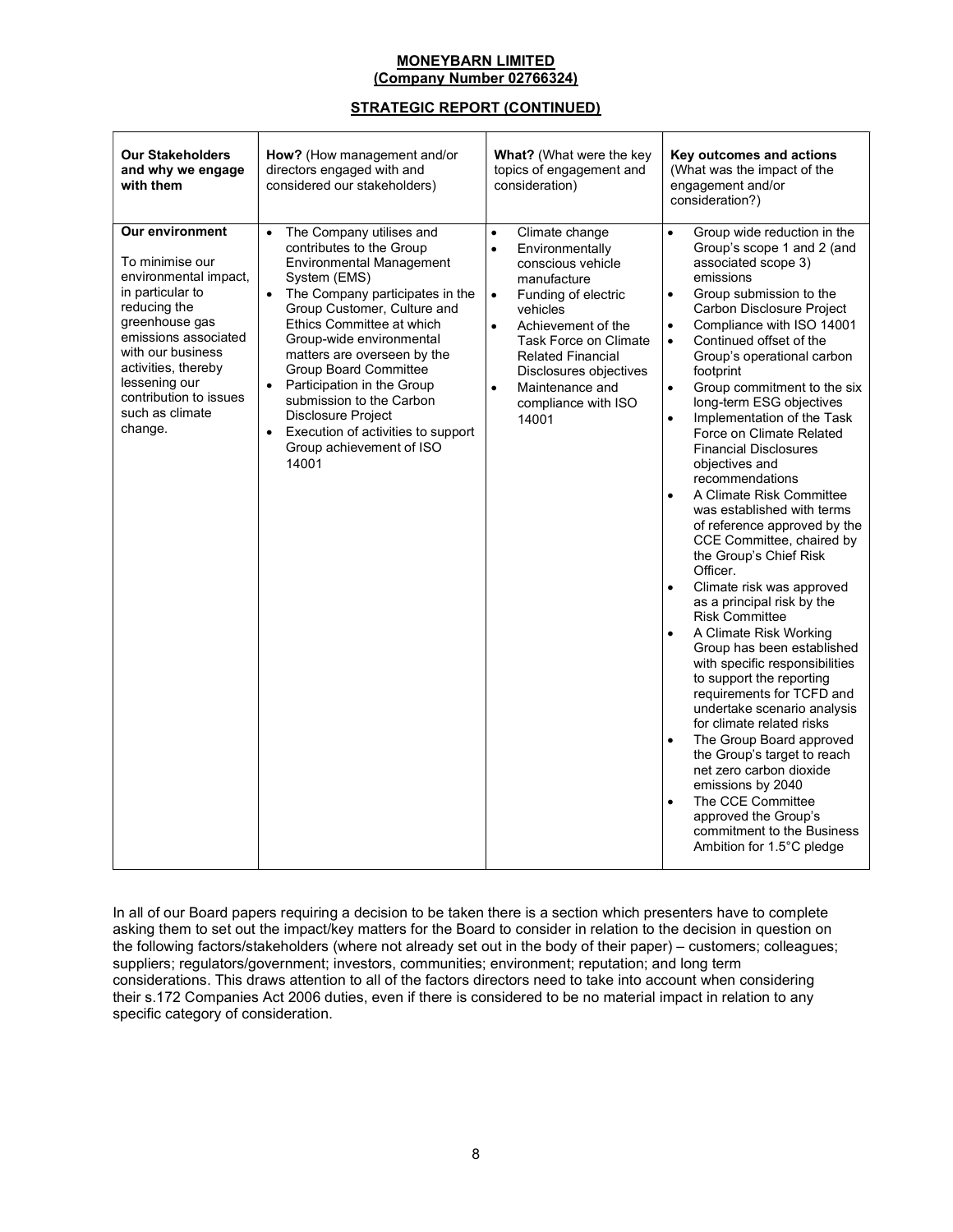### STRATEGIC REPORT (CONTINUED)

### Statement regarding section 172 of the Companies Act 2006 (continued)

In making the following principal decision, the Board took into account its duties under s.172 of the Companies Act 2006:

### Board approved a Core UK Group Waiver attestation to the Prudential Regulation Authority ("PRA")

In October 2021, the Board considered and approved the giving of a Core UK Group Waiver attestation (the "Attestation") to support an application to the PRA to allow the wider use of retail deposit funding across the Group, including the Company, from H2 2022, subject to PRA approval.

The Attestation underwent a thorough governance process with appropriate scrutiny and challenge provided by a variety of stakeholders across the finance and risk functions as well as external input.

In deciding to approve the Attestation to support the Core UK Group Waiver application, the Board considered a number of factors such as the benefits to the Company, associated risks and financial implications, as well as the impact of the decision on its stakeholders. One key consideration was securing a suitable funding mix for the Company which would support customer lending growth and help customers access vehicle finance.

Furthermore, the use of retail deposit funding would enable the Group to diversify its funding options and access deeper pools of liquidity at a lower cost therefore the Core UK Group Waiver would support stable margins and the ability to generate sustainable returns for the Company's shareholder and parent company.

Another consideration for the Board was how the Core UK Group Waiver application would facilitate the successful implementation of the 1PFG strategy, a key component of the Company's parent company strategic plan. The 1PFG strategy would deliver many efficiencies across the Group which would benefit the Company's colleagues, customers and its shareholder.

The Board also took into account the requirements of their regulator (the PRA) when making the decision to approve the Attestation in support of the Core UK Group Waiver application. The Group Legal function, as well as external expertise, provided assurance to the Board that the Attestation met the requirements of the regulator.

Taking into account the above factors and the directors' statutory and fiduciary duties, the Board determined that the giving of the Attestation in support of the Core UK Group Waiver application was in the best interests of the Company and thereby approved the Attestation. The Waiver remains subject to PRA approval.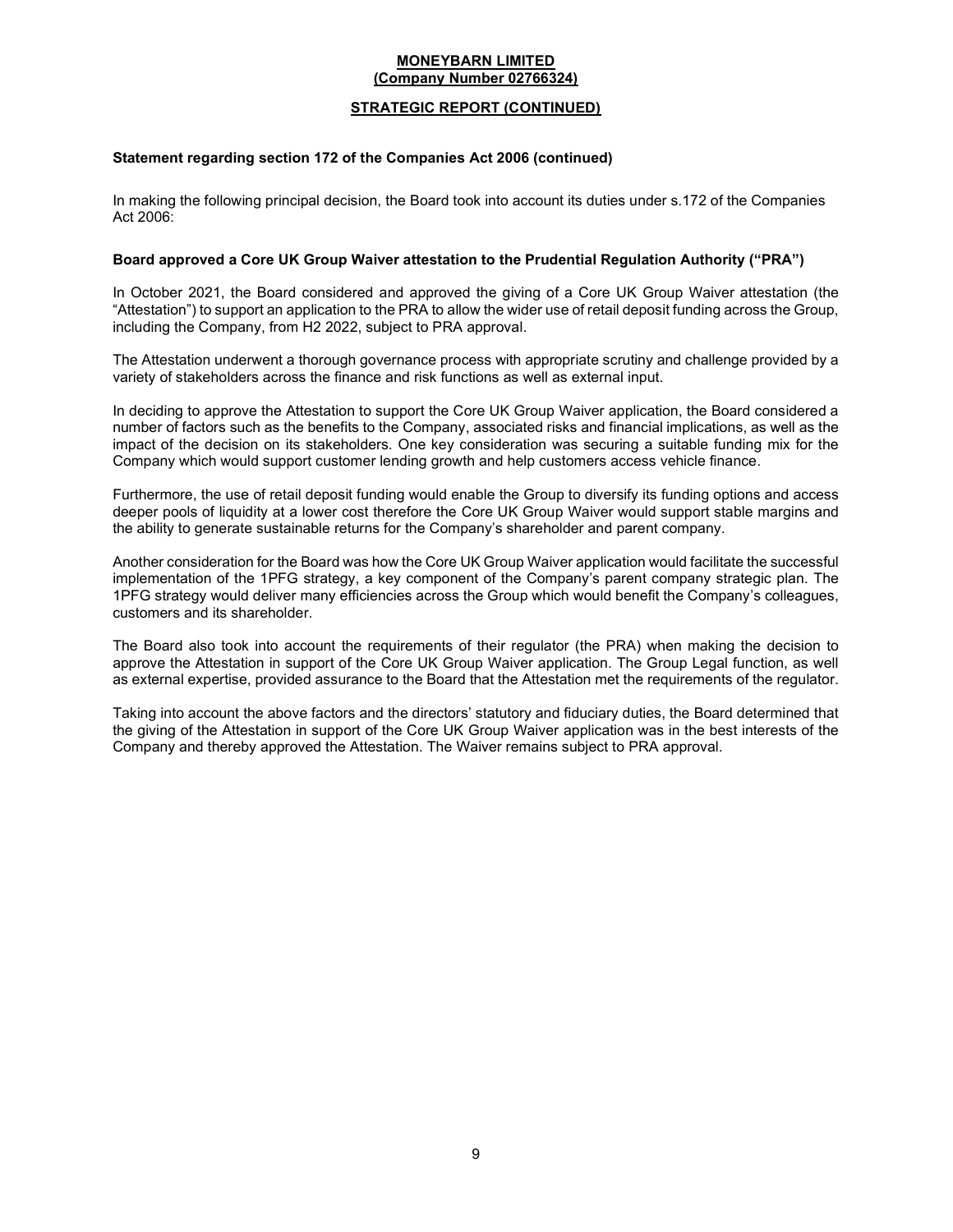### STRATEGIC REPORT (CONTINUED)

#### Going concern

The Company exists solely to provide services to trading entity Moneybarn No.1 Limited, and therefore the going concern assumption for the Company is dependent on Moneybarn No.1 Limited, which is dependent on the ability and intent of its ultimate parent to continue to make funds available to enable the Company to meet its liabilities as they fall due.

In assessing whether the Company is a going concern, the directors have reviewed the Group's corporate plan, as approved in December 2021, which includes capital and liquidity forecasts from 2022 to 2026. The assessment included consideration of the Group's principal risks and uncertainties, with a focus on capital and liquidity.

The directors have also reviewed the Group's stress testing projections which are based on a severe but plausible scenario in which unemployment peaks at 12%. This shows that the Group is able to maintain sufficient capital headroom above minimum requirements. The directors have reviewed the Group's reverse stress testing projections to the point of non-viability, which concluded that the Group's viability only comes into question under an unprecedented macroeconomic scenario.

Based on this review, the directors are satisfied that the Company has the required resources to continue in business for a period of at least twelve months following the approval of the Company accounts. For this reason, the directors continue to adopt the going concern basis in preparing the Company accounts. Accordingly the financial statements of the Company have been prepared on a going concern basis of accounting. Further details on the basis of preparation is provided on page 19.

On behalf of the Board

C G Anderson **Director** 25 April 2022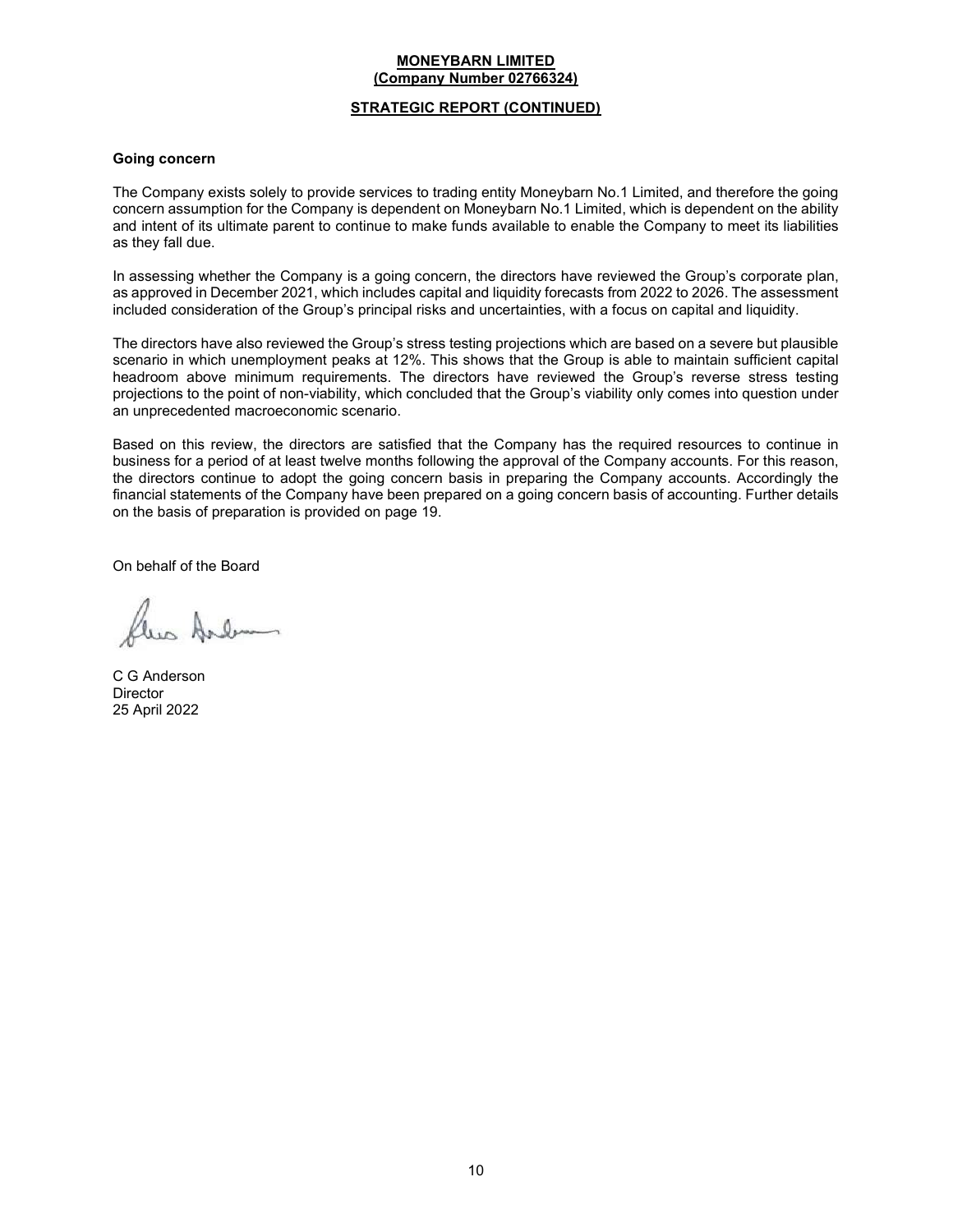### STATEMENT OF DIRECTORS' RESPONSIBLITIES

The directors are responsible for preparing the annual report and the financial statements in accordance with applicable law and regulations.

Company law requires the directors to prepare financial statements for each financial year. Under that law the directors are required to prepare the financial statements in accordance with United Kingdom adopted international accounting standards. Under company law the directors must not approve the financial statements unless they are satisfied that they give a true and fair view of the state of affairs of the Company and of the profit or loss of the Company for that period. In preparing these financial statements, International Accounting Standard 1 requires that directors:

- properly select and apply accounting policies;
- present information, including accounting policies, in a manner that provides relevant, reliable, comparable and understandable information;
- provide additional disclosures when compliance with the specific requirements in IFRSs are insufficient to enable users to understand the impact of particular transactions, other events and conditions on the entity's financial position and financial performance; and
- make an assessment of the Company's ability to continue as a going concern.

The directors are responsible for keeping adequate accounting records that are sufficient to show and explain the Company's transactions and disclose with reasonable accuracy at any time the financial position of the Company and enable them to ensure that the financial statements comply with the Companies Act 2006. They are also responsible for safeguarding the assets of the Company and hence for taking reasonable steps for the prevention and detection of fraud and other irregularities.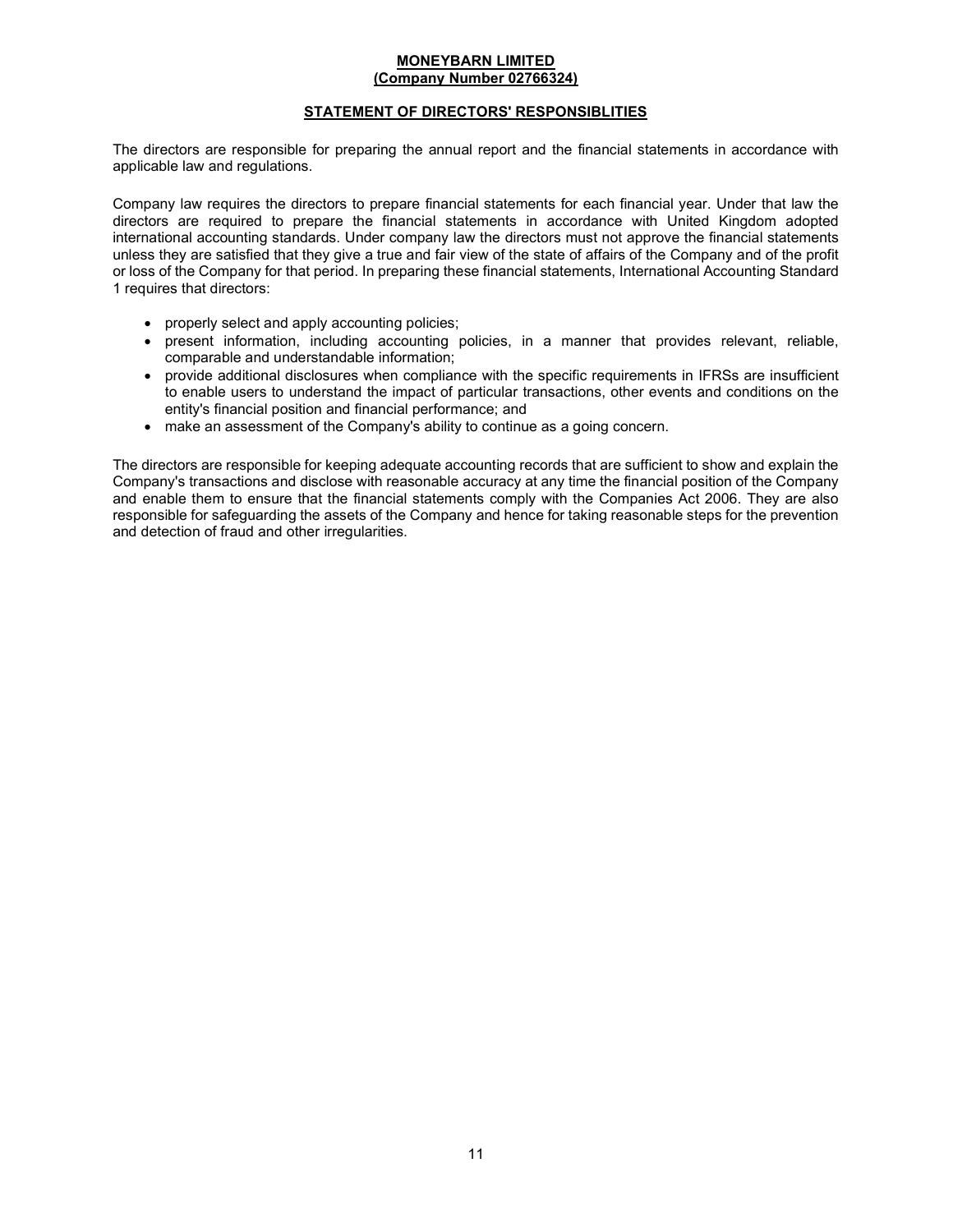### INDEPENDENT AUDITOR'S REPORT TO THE MEMBERS OF MONEYBARN LIMITED

### Report on the audit of the financial statements

#### **Opinion**

In our opinion the financial statements of Moneybarn Limited (the 'Company'):

- give a true and fair view of the state of the Company's affairs as at 31 December 2021 and of its profit for the year then ended;
- have been properly prepared in accordance with United Kingdom adopted international accounting standards; and
- have been prepared in accordance with the requirements of the Companies Act 2006.

We have audited the financial statements which comprise:

- the statement of comprehensive income;
- the balance sheet:
- the statement of changes in shareholders' equity;
- the statement of cash flows;
- the statement of accounting policies; and
- the related notes 1 to 21.

The financial reporting framework that has been applied in their preparation is applicable law and United Kingdom international accounting standards.

#### Basis for opinion

We conducted our audit in accordance with International Standards on Auditing (UK) (ISAs (UK)) and applicable law. Our responsibilities under those standards are further described in the auditor's responsibilities for the audit of the financial statements section of our report.

We are independent of the Company in accordance with the ethical requirements that are relevant to our audit of the financial statements in the UK, including the Financial Reporting Council's (the 'FRC's') Ethical Standard, and we have fulfilled our other ethical responsibilities in accordance with these requirements. We believe that the audit evidence we have obtained is sufficient and appropriate to provide a basis for our opinion.

#### Conclusions relating to going concern

In auditing the financial statements, we have concluded that the directors' use of the going concern basis of accounting in the preparation of the financial statements is appropriate.

Based on the work we have performed, we have not identified any material uncertainties relating to events or conditions that, individually or collectively, may cast significant doubt on the Company's ability to continue as a going concern for a period of at least twelve months from when the financial statements are authorised for issue.

Our responsibilities and the responsibilities of the directors with respect to going concern are described in the relevant sections of this report.

#### Other information

The other information comprises the information included in the annual report, other than the financial statements and our auditor's report thereon. The directors are responsible for the other information contained within the annual report. Our opinion on the financial statements does not cover the other information and, except to the extent otherwise explicitly stated in our report, we do not express any form of assurance conclusion thereon.

Our responsibility is to read the other information and, in doing so, consider whether the other information is materially inconsistent with the financial statements or our knowledge obtained in the course of the audit, or otherwise appears to be materially misstated. If we identify such material inconsistencies or apparent material misstatements, we are required to determine whether this gives rise to a material misstatement in the financial statements themselves. If, based on the work we have performed, we conclude that there is a material misstatement of this other information, we are required to report that fact.

We have nothing to report in this regard.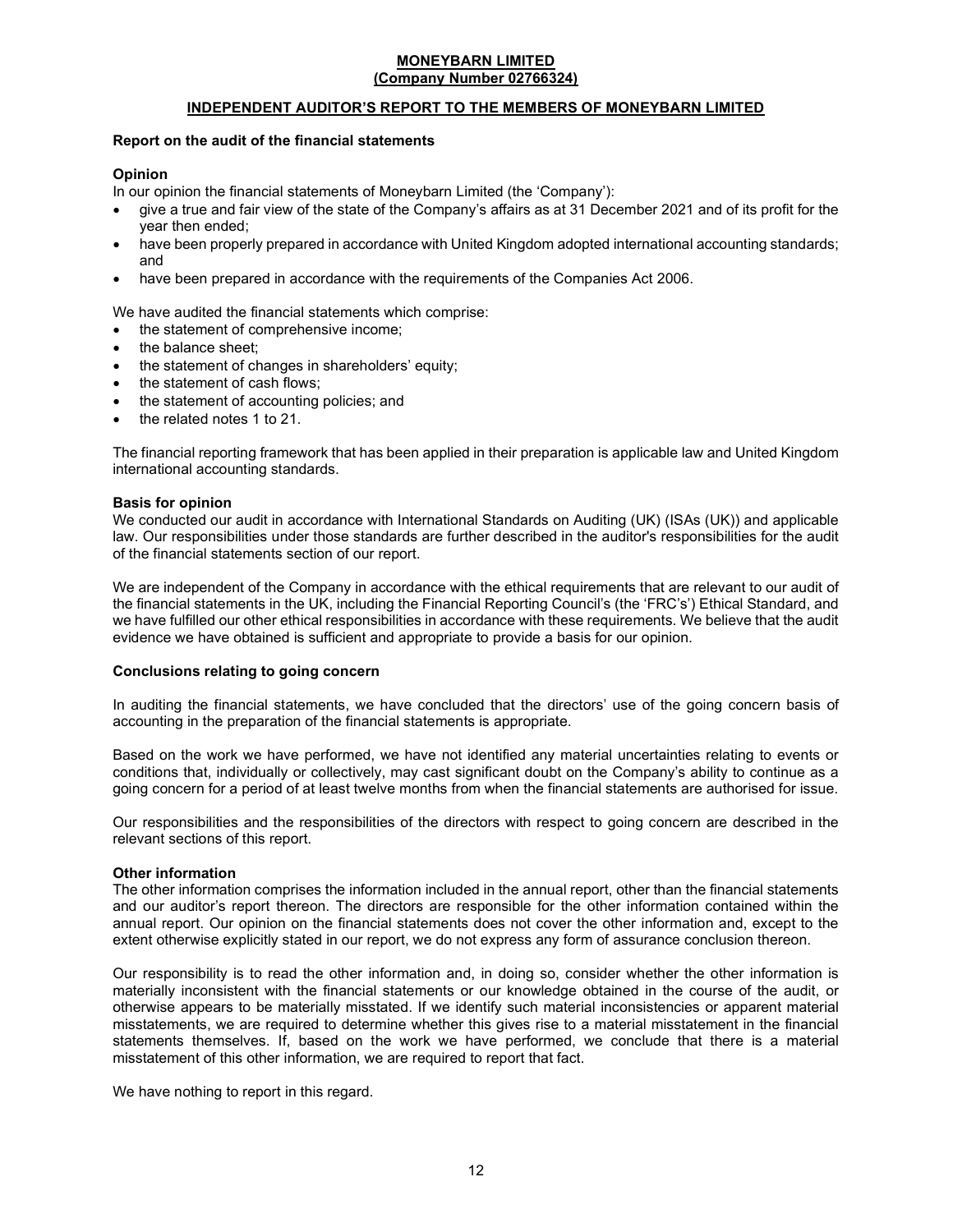### INDEPENDENT AUDITOR'S REPORT TO THE MEMBERS OF MONEYBARN LIMITED (CONTINUED)

### Responsibilities of directors

As explained more fully in the directors' responsibilities statement, the directors are responsible for the preparation of the financial statements and for being satisfied that they give a true and fair view, and for such internal control as the directors determine is necessary to enable the preparation of financial statements that are free from material misstatement, whether due to fraud or error.

In preparing the financial statements, the directors are responsible for assessing the Company's ability to continue as a going concern, disclosing, as applicable, matters related to going concern and using the going concern basis of accounting unless the directors either intend to liquidate the Company or to cease operations, or have no realistic alternative but to do so.

### Auditor's responsibilities for the audit of the financial statements

Our objectives are to obtain reasonable assurance about whether the financial statements as a whole are free from material misstatement, whether due to fraud or error, and to issue an auditor's report that includes our opinion. Reasonable assurance is a high level of assurance, but is not a guarantee that an audit conducted in accordance with ISAs (UK) will always detect a material misstatement when it exists. Misstatements can arise from fraud or error and are considered material if, individually or in the aggregate, they could reasonably be expected to influence the economic decisions of users taken on the basis of these financial statements.

A further description of our responsibilities for the audit of the financial statements is located on the FRC's website at: www.frc.org.uk/auditorsresponsibilities. This description forms part of our auditor's report.

### Extent to which the audit was considered capable of detecting irregularities, including fraud

Irregularities, including fraud, are instances of non-compliance with laws and regulations. We design procedures in line with our responsibilities, outlined above, to detect material misstatements in respect of irregularities, including fraud. The extent to which our procedures are capable of detecting irregularities, including fraud is detailed below.

We considered the nature of the Company's industry and its control environment, and reviewed the Company's documentation of their policies and procedures relating to fraud and compliance with laws and regulations. We also enquired of management about their own identification and assessment of the risks of irregularities.

We obtained an understanding of the legal and regulatory framework that the Company operates in, and identified the key laws and regulations that:

- had a direct effect on the determination of material amounts and disclosures in the financial statements. These included the UK Companies Act and tax legislation etc; and
- do not have a direct effect on the financial statements but compliance with which may be fundamental to the Company's ability to operate or to avoid a material penalty. These included regulation set by the Financial Conduct Authority.

We discussed among the audit engagement team, including relevant internal specialists such as IT and Tax, regarding the opportunities and incentives that may exist within the organisation for fraud and how and where fraud might occur in the financial statements.

In common with all audits under ISAs (UK), we are also required to perform specific procedures to respond to the risk of management override. In addressing the risk of fraud through management override of controls, we tested the appropriateness of journal entries and other adjustments; assessed whether the judgements made in making accounting estimates are indicative of a potential bias; and evaluated the business rationale of any significant transactions that are unusual or outside the normal course of business.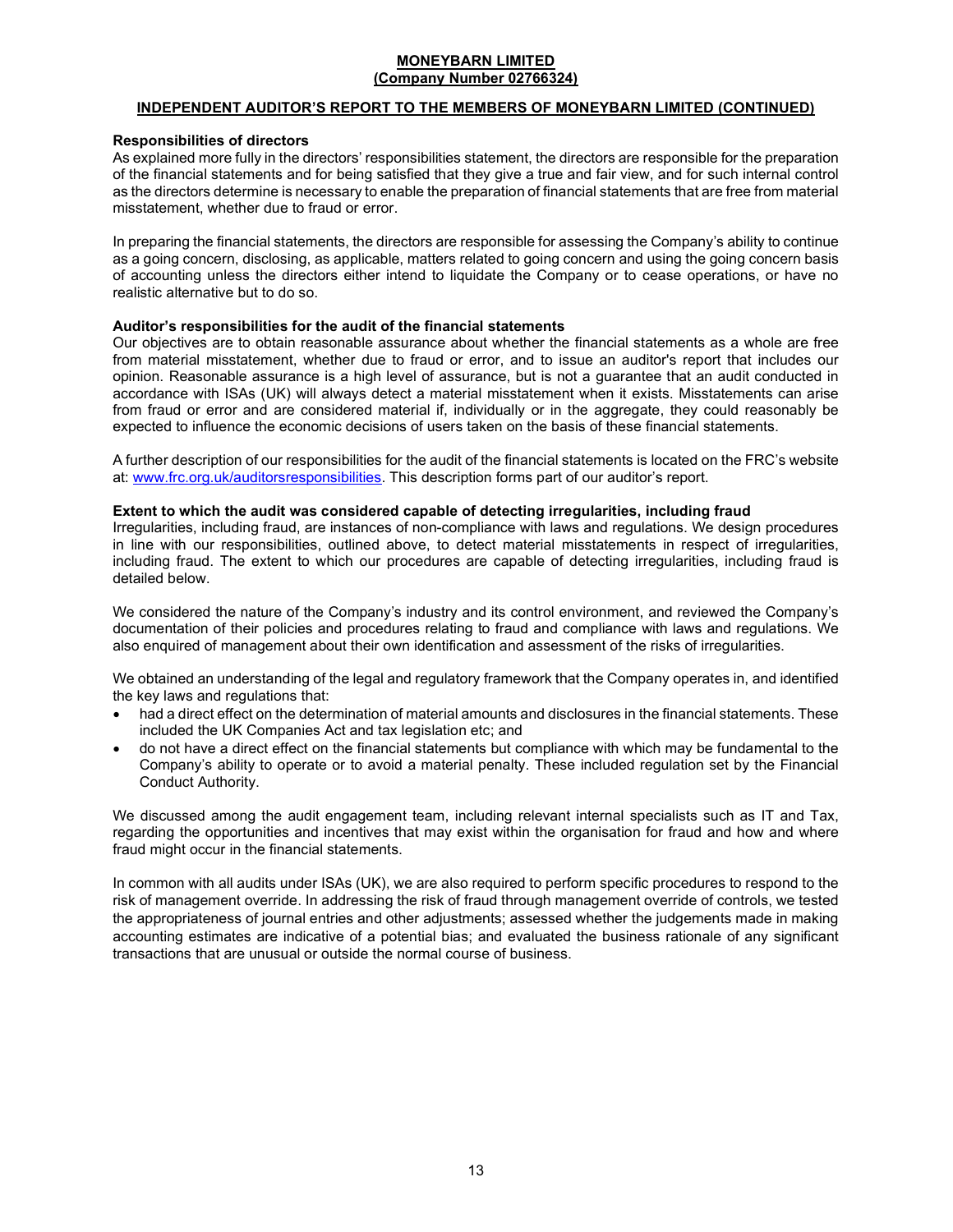## MONEYBARN LIMITED

(Company Number 02766324)

### INDEPENDENT AUDITOR'S REPORT TO THE MEMBERS OF MONEYBARN LIMITED (CONTINUED)

### Extent to which the audit was considered capable of detecting irregularities, including fraud (continued)

In addition to the above, our procedures to respond to the risks identified included the following:

- reviewing financial statement disclosures by testing to supporting documentation to assess compliance with provisions of relevant laws and regulations described as having a direct effect on the financial statements;
- performing analytical procedures to identify any unusual or unexpected relationships that may indicate risks of material misstatement due to fraud;
- enquiring of management concerning actual and potential litigation and claims, and instances of noncompliance with laws and regulations; and
- reading minutes of meetings of those charged with governance, reviewing internal audit reports and reviewing correspondence with the Financial Conduct Authority;

### Report on other legal and regulatory requirements

### Opinions on other matters prescribed by the Companies Act 2006

In our opinion, based on the work undertaken in the course of the audit:

- the information given in the Strategic report and the Directors' report for the financial year for which the financial statements are prepared is consistent with the financial statements; and
- the Strategic report and the Directors' report have been prepared in accordance with applicable legal requirements.

In the light of the knowledge and understanding of the Company and its environment obtained in the course of the audit, we have not identified any material misstatements in the Strategic report or the Directors' report.

### Matters on which we are required to report by exception

Under the Companies Act 2006 we are required to report in respect of the following matters if, in our opinion:

- adequate accounting records have not been kept, or returns adequate for our audit have not been received from branches not visited by us; or
- the financial statements are not in agreement with the accounting records and returns; or
- certain disclosures of directors' remuneration specified by law are not made; or
- we have not received all the information and explanations we require for our audit.

We have nothing to report in respect of these matters.

### Use of our report

This report is made solely to the Company's members, as a body, in accordance with Chapter 3 of Part 16 of the Companies Act 2006. Our audit work has been undertaken so that we might state to the Company's members those matters we are required to state to them in an auditor's report and for no other purpose. To the fullest extent permitted by law, we do not accept or assume responsibility to anyone other than the Company and the Company's members as a body, for our audit work, for this report, or for the opinions we have formed.

Matthew

Matthew Perkins (Senior statutory auditor) For and on behalf of Deloitte LLP Statutory Auditor Birmingham, United Kingdom 25 April 2022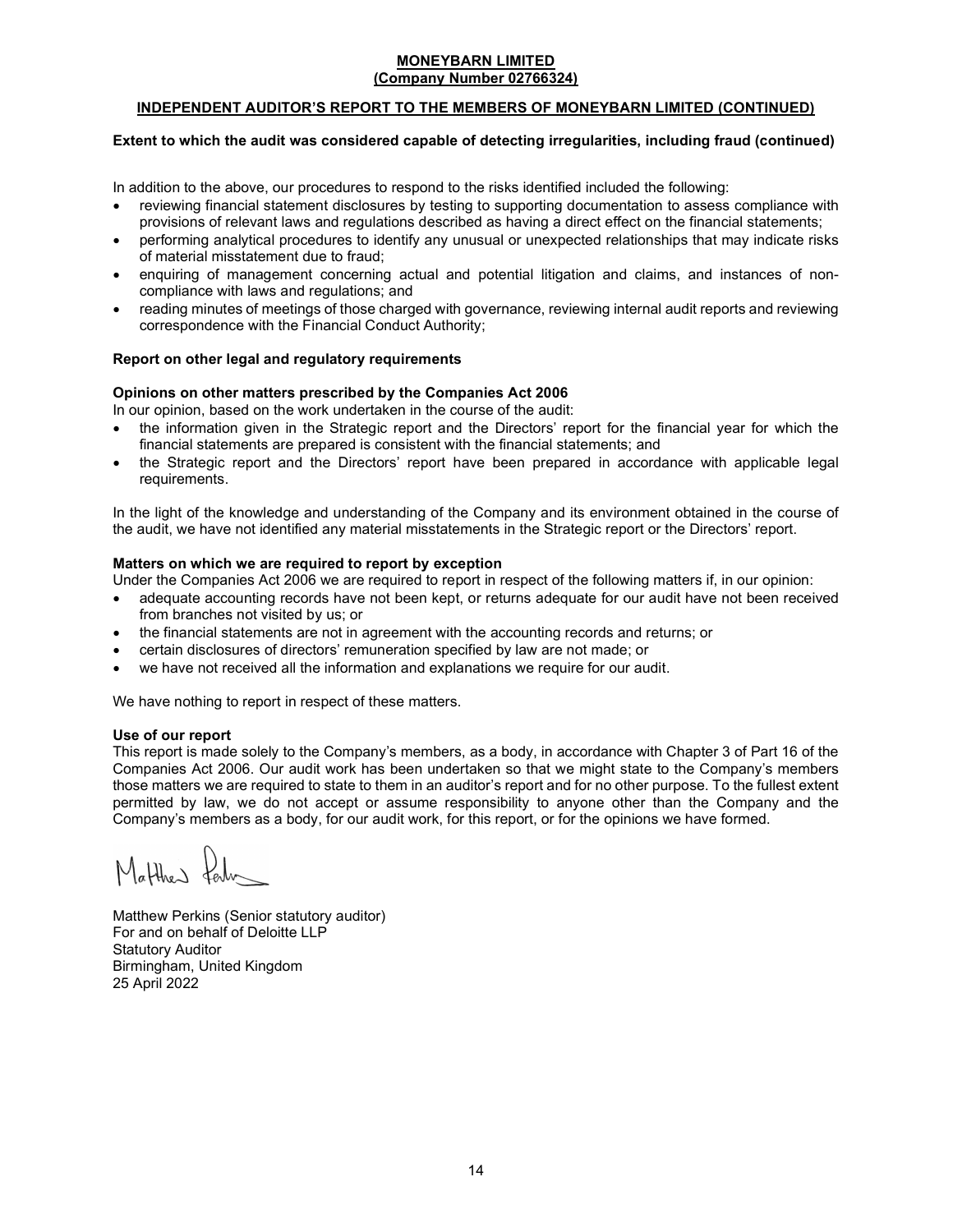## STATEMENT OF COMPREHENSIVE INCOME

|                                                    |      | 2021     | 2020      |
|----------------------------------------------------|------|----------|-----------|
| For the year ended 31 December                     | Note | £'000    | £'000     |
| <b>Revenue</b>                                     | 1    | 32,978   | 25,128    |
| Administrative and operating costs                 |      | (31,222) | (23, 913) |
| <b>Total costs</b>                                 |      | (31,222) | (23, 913) |
| <b>Operating profit</b>                            |      | 1,756    | 1,215     |
| Finance costs                                      | 2    | (67)     | (74)      |
| <b>Profit before taxation</b>                      | 3    | 1,689    | 1,141     |
| Tax charge                                         | 4    | (36)     | (263)     |
| Profit and total comprehensive income for the year |      | 1,653    | 878       |

There is no other comprehensive income for the year.

All of the above operations relate to continuing operations.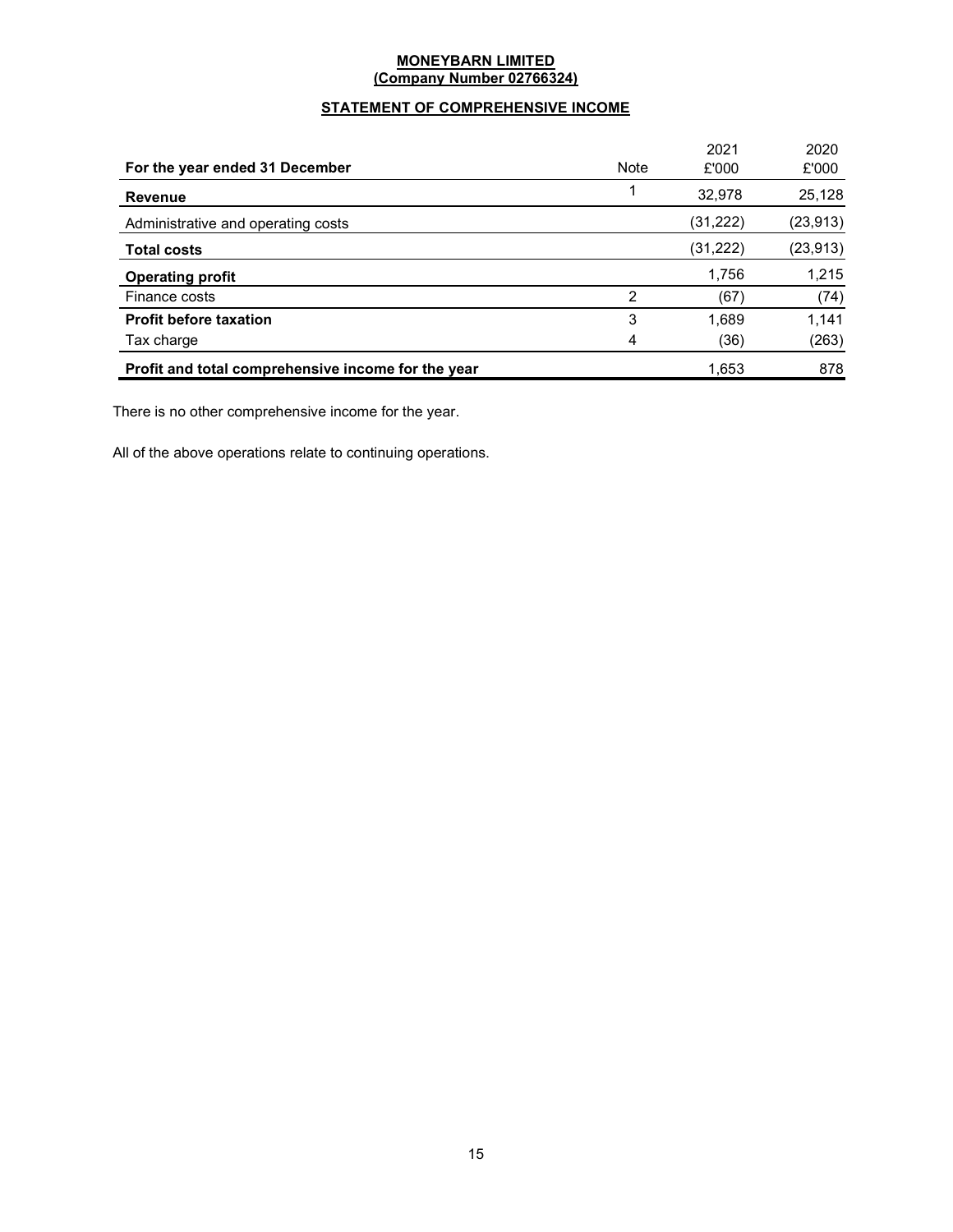### BALANCE SHEET

|                                             |             | 2021   | 2020   |
|---------------------------------------------|-------------|--------|--------|
|                                             | <b>Note</b> | £'000  | £'000  |
| <b>ASSETS</b>                               |             |        |        |
| Cash and cash equivalents                   |             | 1      | 142    |
| Trade and other receivables                 | 7           | 23,222 | 16,802 |
| Property, plant and equipment               | 8           | 2,305  | 2,548  |
| Right-of-use assets                         | 9           | 1,943  | 2,139  |
| Intangible assets                           | 10          | 1,449  | 2,070  |
| Deferred tax assets                         | 12          | 304    | 96     |
| <b>Total assets</b>                         |             | 29,224 | 23,797 |
| <b>LIABILITIES AND EQUITY</b>               |             |        |        |
| Trade and other payables                    | 13          | 5,112  | 1,205  |
| <b>Current tax liabilities</b>              |             |        | 296    |
| Lease liabilities                           | 14          | 2,159  | 2,279  |
| Provisions                                  | 15          | 322    | 233    |
| <b>Total liabilities</b>                    |             | 7,593  | 4,013  |
| Equity attributable to owners of the parent |             |        |        |
| Share capital                               | 17          | 51     | 51     |
| Share premium account                       |             | 164    | 164    |
| Share-based payment reserve                 | 18          | 347    | 309    |
| Retained profit                             |             | 21,069 | 19,261 |
| <b>Total equity</b>                         |             | 21,631 | 19,785 |
| <b>Total liabilities and equity</b>         |             | 29,224 | 23,797 |

The financial statements on pages 15 to 41 were approved and authorised for issue by the Board of directors on 25 April 2022 and signed on its behalf by:

Andra

Director Director

 $.4 - 2.6$ 

C G Anderson D V Shrimpton-Davis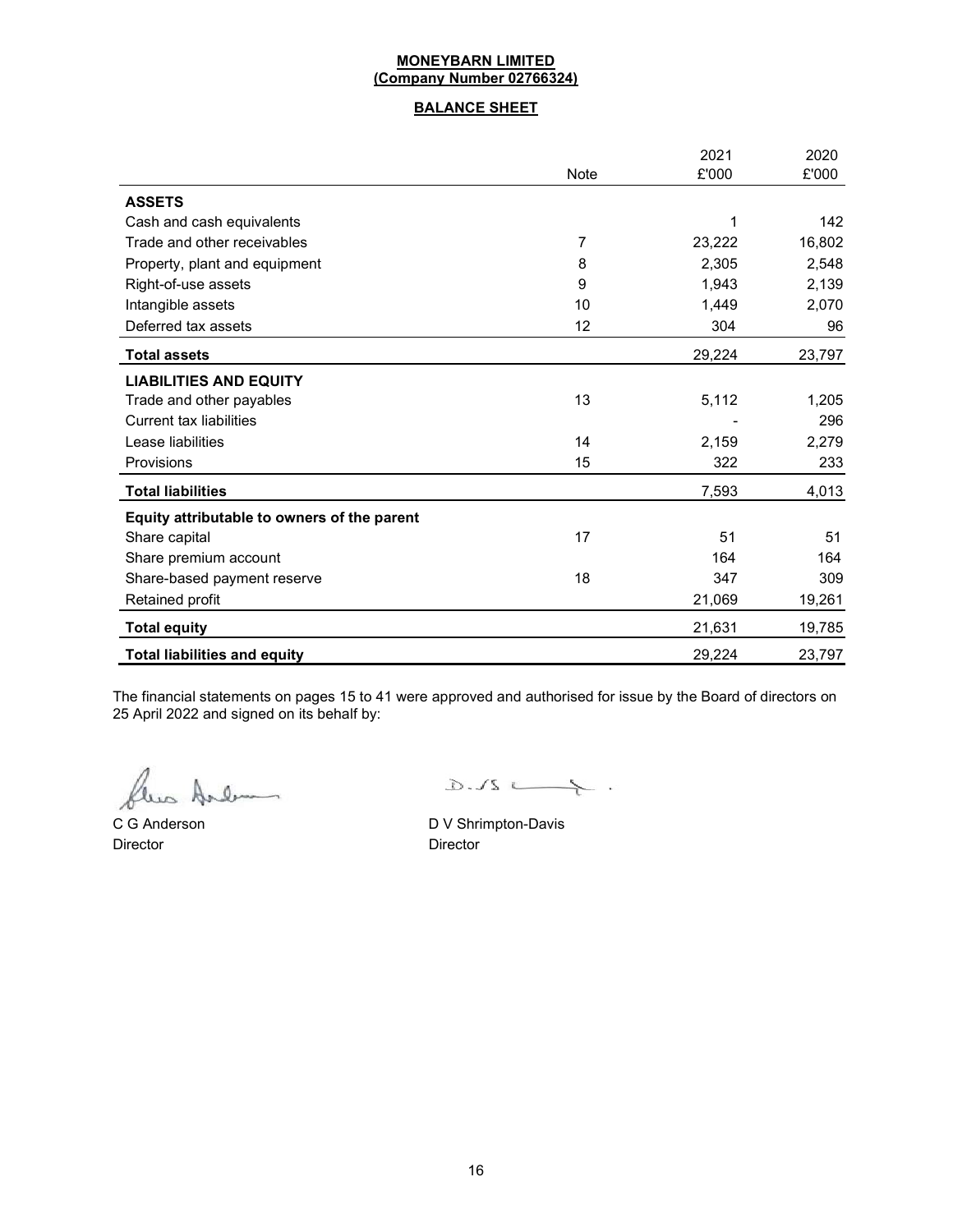## STATEMENT OF CHANGES IN SHAREHOLDERS' EQUITY

|                                                    |         | Share   | Share-based |          |        |
|----------------------------------------------------|---------|---------|-------------|----------|--------|
|                                                    | Share   | premium | payment     | Retained |        |
|                                                    | capital | account | reserve     | earnings | Total  |
|                                                    | £'000   | £'000   | £'000       | £'000    | £'000  |
| At 1 January 2020                                  | 51      | 164     | 505         | 18,273   | 18,993 |
| Profit and total comprehensive income for the year |         |         |             | 878      | 878    |
| Transaction with owners:                           |         |         |             |          |        |
| - share-based payment credit (note 18)             |         |         | (86)        |          | (86)   |
| - transfer of share-based payment reserve          |         |         | (110)       | 110      |        |
| At 31 December 2020                                | 51      | 164     | 309         | 19,261   | 19,785 |
| At 1 January 2021                                  | 51      | 164     | 309         | 19,261   | 19,785 |
| Profit and total comprehensive income for the year |         |         |             | 1,653    | 1,653  |
| Transaction with owners:                           |         |         |             |          |        |
| - share-based payment charge (note 18)             |         |         | 193         |          | 193    |
| - transfer of share-based payment reserve          |         |         | (155)       | 155      |        |
| At 31 December 2021                                | 51      | 164     | 347         | 21,069   | 21,631 |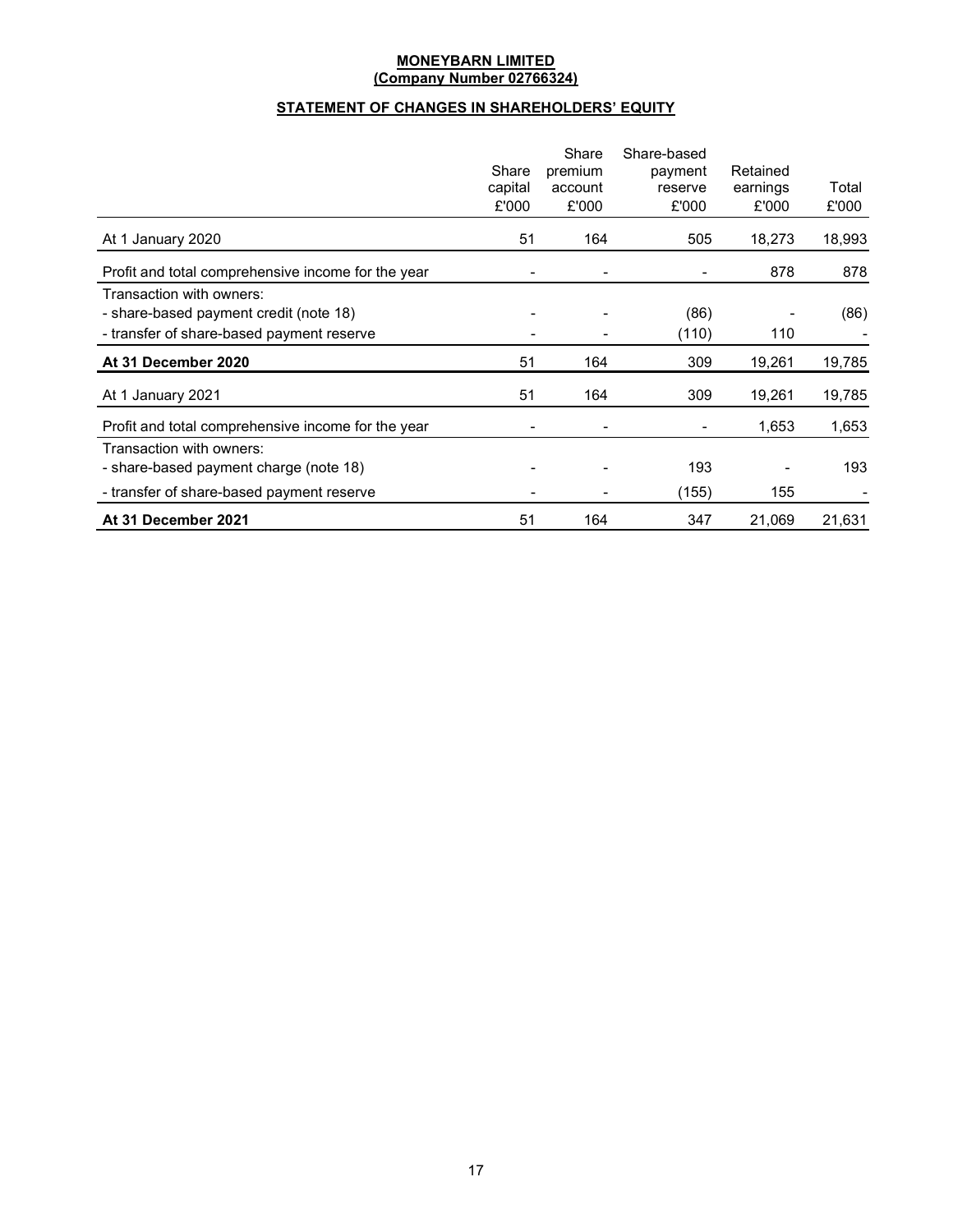## STATEMENT OF CASH FLOWS

|                                                         |             | 2021  | 2020  |
|---------------------------------------------------------|-------------|-------|-------|
| For the year ended 31 December                          | <b>Note</b> | £'000 | £'000 |
| Cash flow from operating activities                     |             |       |       |
| Cash generated from operations                          | 20          | 1,264 | 1,549 |
| Net cash generated from operating activities            |             | 1,264 | 1,549 |
|                                                         |             |       |       |
| Cash flow from investing activities                     |             |       |       |
| Purchase of property, plant and equipment               | 8           | (558) | (551) |
| Purchase of intangible assets                           | 10          | (429) | (435) |
| Proceeds from disposal of property, plant and equipment | 8           | 64    | 18    |
| Net cash used in investing activities                   |             | (923) | (968) |
| Cash flow from financing activities                     |             |       |       |
| Finance lease payments                                  |             | (482) | (579) |
| Net cash used in financing activities                   |             | (482) | (579) |
|                                                         |             |       |       |
| Net (decrease)/increase in cash and cash equivalents    |             | (141) | 2     |
| Cash and cash equivalents at beginning of year          |             | 142   | 140   |
| Cash and cash equivalents at end of year                |             | 1     | 142   |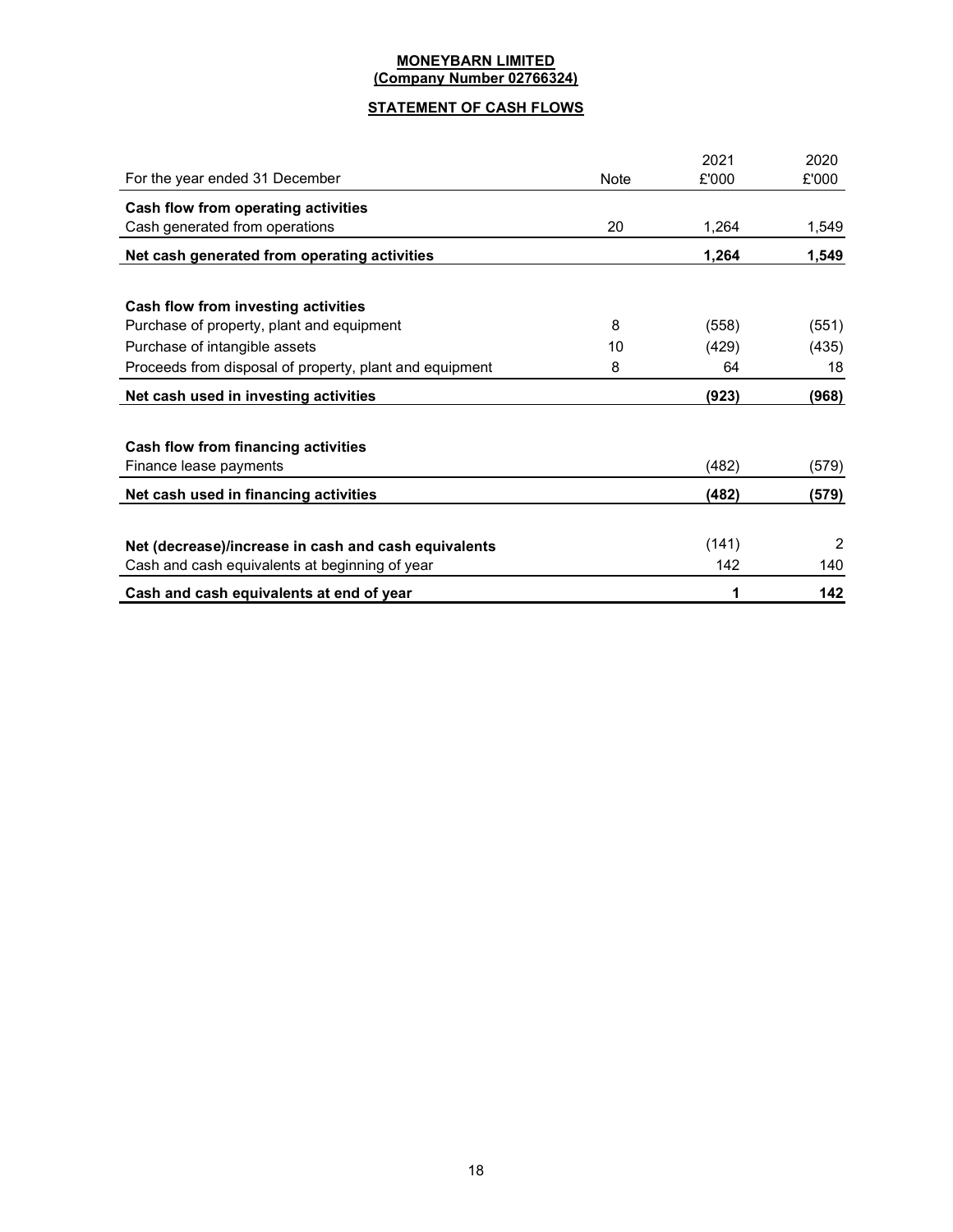### STATEMENT OF ACCOUNTING POLICIES

#### General information

Moneybarn Limited is a private limited liability company incorporated in the United Kingdom under the Companies Act 2006 and domiciled in the United Kingdom. The address of the Company's registered office is Moneybarn, Athena House, Bedford Road, Petersfield, Hampshire, GU32 3LJ.

#### Basis of preparation

The financial statements have been prepared in accordance with International Financial Reporting Standards (IFRSs) as adopted by the United Kingdom (UK), International Financial Reporting Interpretations Committee (IFRIC) interpretations and the Companies Act 2006.

The change in basis of preparation from IFRS as adopted by the European Union (EU) to IFRS as adopted by the UK is required as a result of the UK's exit from the EU on 31 January 2020. This change does not constitute a change in accounting policy and there is no impact on recognition, measurement or disclosure between the two frameworks in the period reported.

The financial statements have been prepared on a going concern basis under the historical cost convention. In preparing the financial statements, the directors are required to use certain critical accounting estimates and are required to exercise judgement in the application of the Company's accounting policies.

In assessing whether the Company is a going concern, the directors have reviewed the Group's corporate plan, as approved in December 2021, which includes capital and liquidity forecasts from 2022 to 2026. The assessment included consideration of the Group's principal risks and uncertainties, with a focus on capital and liquidity.

The directors have also reviewed the Group's stress testing projections which are based on a severe but plausible scenario in which unemployment peaks at 12%. This shows that the Group is able to maintain sufficient capital headroom above minimum requirements. The directors have reviewed the Group's reverse stress testing projections to the point of non-viability, which concluded that the Group's viability only comes into question under an unprecedented macroeconomic scenario.

Based on this review, the directors are satisfied that the Company has the required resources to continue in business for a period of at least twelve months following the approval of the Company accounts. For this reason, the directors continue to adopt the going concern basis in preparing the Company accounts. Accordingly the financial statements of the Company have been prepared on a going concern basis of accounting.

The financial statements are presented in pounds sterling, which is the currency of the primary economic environment in which the Company operates.

### Principal accounting policies

The Company's principal accounting policies under International Financial Reporting Standards (IFRSs) as adopted by the United Kingdom (UK), which have been consistently applied to all the years presented unless otherwise stated, are set out below

### (a) New and amended standards adopted by the Company

### Software-as-a-Service (SaaS)

The IFRS Interpretations Committee (IFRIC) recently published two agenda decisions clarifying how certain aspects of cloud technology, SaaS, should be accounted for. The first agenda decision, published in March 2019, concludes that a contract that conveys to the customer only the right to receive access to the supplier's application software in the future is a service contract (SaaS) rather than a software lease or the acquisition of a software intangible asset. The customer receives the service—the access to the software—over the contract term. The second agenda decision, published in April 2021, addresses how a customer should account for the costs of configuring or customising the supplier's application software in a SaaS arrangement that is determined to be a service contract.

Where a change in accounting policy is required to apply the conclusions reached by the IFRS Interpretations Committee this must be accounted for in line with IAS 8 'Accounting Policies, Changes in Accounting Estimates and Errors' and, if material, prior period comparatives restated. The agenda decisions have not resulted in a material impact on the Group or Company and therefore the comparatives have not been restated.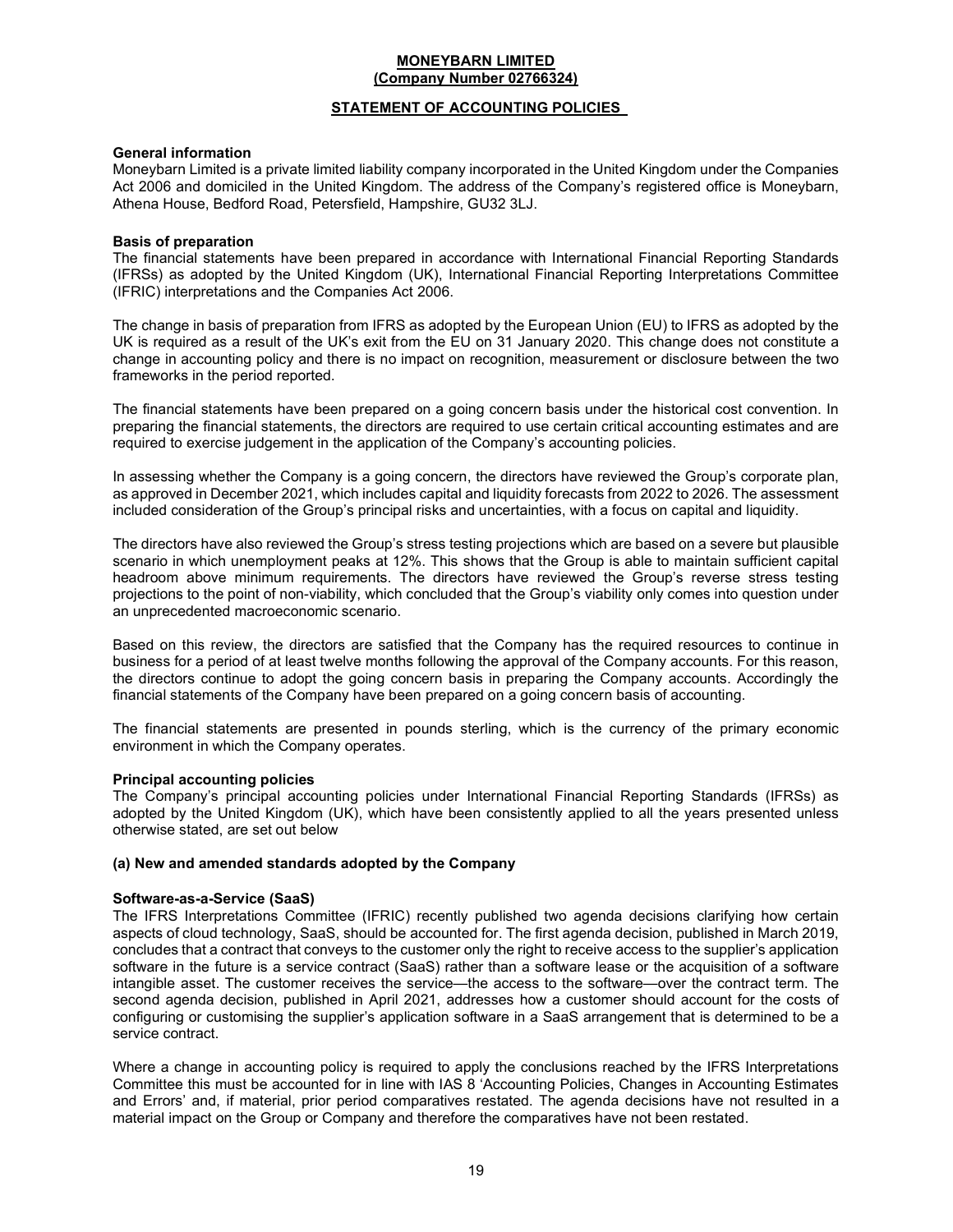### STATEMENT OF ACCOUNTING POLICIES (CONTINUED)

### (b) New standards, amendments and interpretations issued but not effective for the financial year beginning 1 January 2021 and not early adopted:

There are no new standards not yet effective and not adopted by the Company from 1 January 2021 which are expected to have a material impact on the Company.

#### Revenue

Revenue comprises income from fees charged for the origination and servicing of contract purchase agreements on behalf of other companies in the group and is charged to the Statement of comprehensive income in the period to which it relates.

#### Intangible assets

Intangible assets comprise computer software development costs, which represent the costs incurred to acquire or develop the specific software and bring it into use. Directly attributable costs incurred in the development of software are capitalised as an intangible asset if the software will generate future economic benefits. Directly attributable costs include the cost of software development by employees and an appropriate portion of relevant directly attributable overheads.

The residual values and economic lives of intangible assets are reviewed by management at each balance sheet date.

Amortisation is charged to the Statement of comprehensive income as part of administrative costs at the rate of 20.0% per annum on a straight-line basis.

### Property, plant and equipment

Property, plant and equipment is shown at cost less subsequent depreciation and impairment.

Cost represents invoiced cost plus any other costs that are directly attributable to the acquisition of the items. Repairs and maintenance costs are expensed as incurred.

Depreciation is calculated to write down assets to their estimated realisable value over their useful economic lives. The following are the principal bases used:

|                                         | $\%$ | Method        |
|-----------------------------------------|------|---------------|
| Equipment (including computer hardware) | 33.3 | Straight line |
| Leasehold improvements                  | 15.0 | Straight line |
| Motor vehicles                          | 25.0 | Straight line |

The residual values and useful economic lives of all assets are reviewed, and adjusted if appropriate, at each balance sheet date.

All items of property, plant and equipment are tested for impairment whenever events or changes in circumstances indicate that the carrying value may not be recoverable. An impairment loss is recognised for the amount by which the asset's carrying value exceeds the higher of the asset's value in use or its fair value less costs to sell.

Gains and losses on disposal of property, plant and equipment are determined by comparing any proceeds with the carrying amount of the asset and are recognised within administrative costs in the Statement of comprehensive income. Depreciation is charged to the Statement of comprehensive income as part of administrative costs.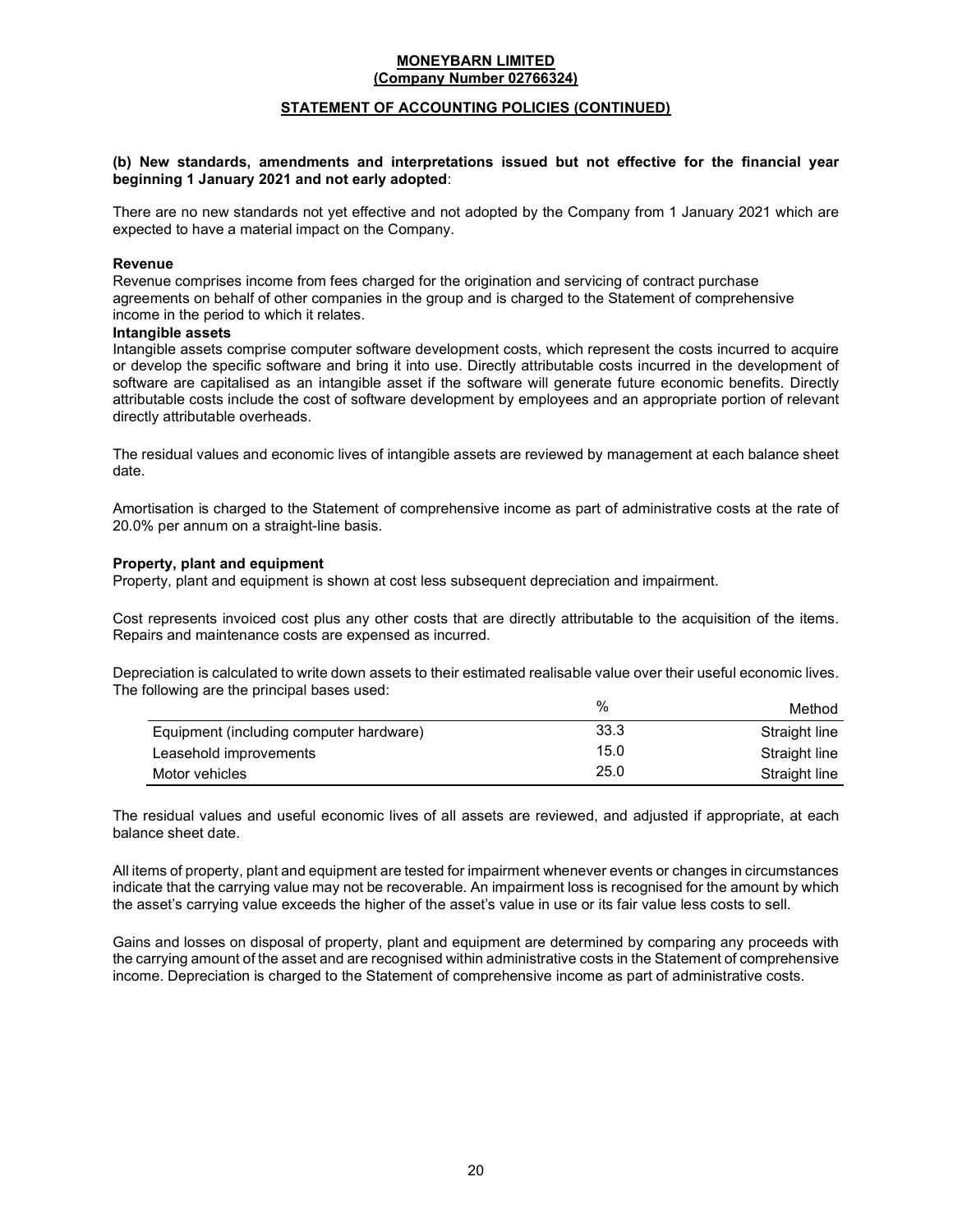# MONEYBARN LIMITED

### (Company Number 02766324)

### STATEMENT OF ACCOUNTING POLICIES (CONTINUED)

### Leases

The Company assess whether a contract contains a lease at inception of a contract. A right of use asset and a corresponding liability are recognised with respect to all lease arrangements where it is a lessee, except for shortterm leases (leases with a lease term of 12 months or less) and leases of low-value assets (less than £4,000). For these leases, the lease payment is recognised within operating expenses on a straight-line basis over the lease term.

The lease liability is initially measured at the present value of the lease payments at the commencement date, discounted using the rate implicit in the lease. If this rate cannot be readily determined, the incremental borrowing rate is used. This is defined as the rate of interest that the lessee would have to pay to borrow, over a similar term, and with similar security the funds necessary to obtain an asset of a similar value to the right of use asset in a similar economic environment. This is based on the Group's non-bank funding rate.

The lease payments included in the measurement of the lease liability comprise:

- fixed lease payments;
- variable lease payments; and
- payment of penalties for terminating the lease, if the lease term reflects the exercise of an option to terminate the lease.

The lease liability is subsequently measured by increasing the carrying amount to reflect interest on the lease, using the effective interest rate method, and reducing the carrying amount to reflect the lease payments made.

The lease liability is remeasured whenever:

- the lease term has changed, in which case the lease liability is remeasured by discounting the revised lease payments using a revised discount rate;
- the lease payments change due to changes in an index or rate, in which case the lease liability is remeasured by discounting the revised lease payments using the initial discount rate; and
- the lease contract is modified and the modification is not accounted for as a separate lease, in which case the lease liability is remeasured by discounting the revised lease payments using a revised discount rate.

The Company did not make any such adjustments during the year.

The right of use asset comprises the initial measurement of the corresponding lease liability and is subsequently measured at cost less accumulated depreciation and impairment losses.

Right of use assets are depreciated over the shorter period of lease term and useful life of the underlying asset.

The lease liability and right of use asset are presented as separate line items on the balance sheet. The interest on the lease and depreciation are charged to the Statement of comprehensive income and presented within finance costs and operating costs respectively.

### Trade and other receivables and payables

Trade and other receivables and payables are held at amortised cost and receivables are assessed for impairment at the balance sheet date based on lifetime expected credit loss (ECL). The Company applies the IFRS 9 simplified approach to measuring expected credit losses which uses a lifetime expected credit loss allowance for all trade receivables and contract assets.

### Cash and cash equivalents

Cash and cash equivalents comprise cash at bank and in hand.

### Retirement benefits

Cash contributions to defined contribution pension schemes are charged to the Statement of comprehensive income on an accruals basis.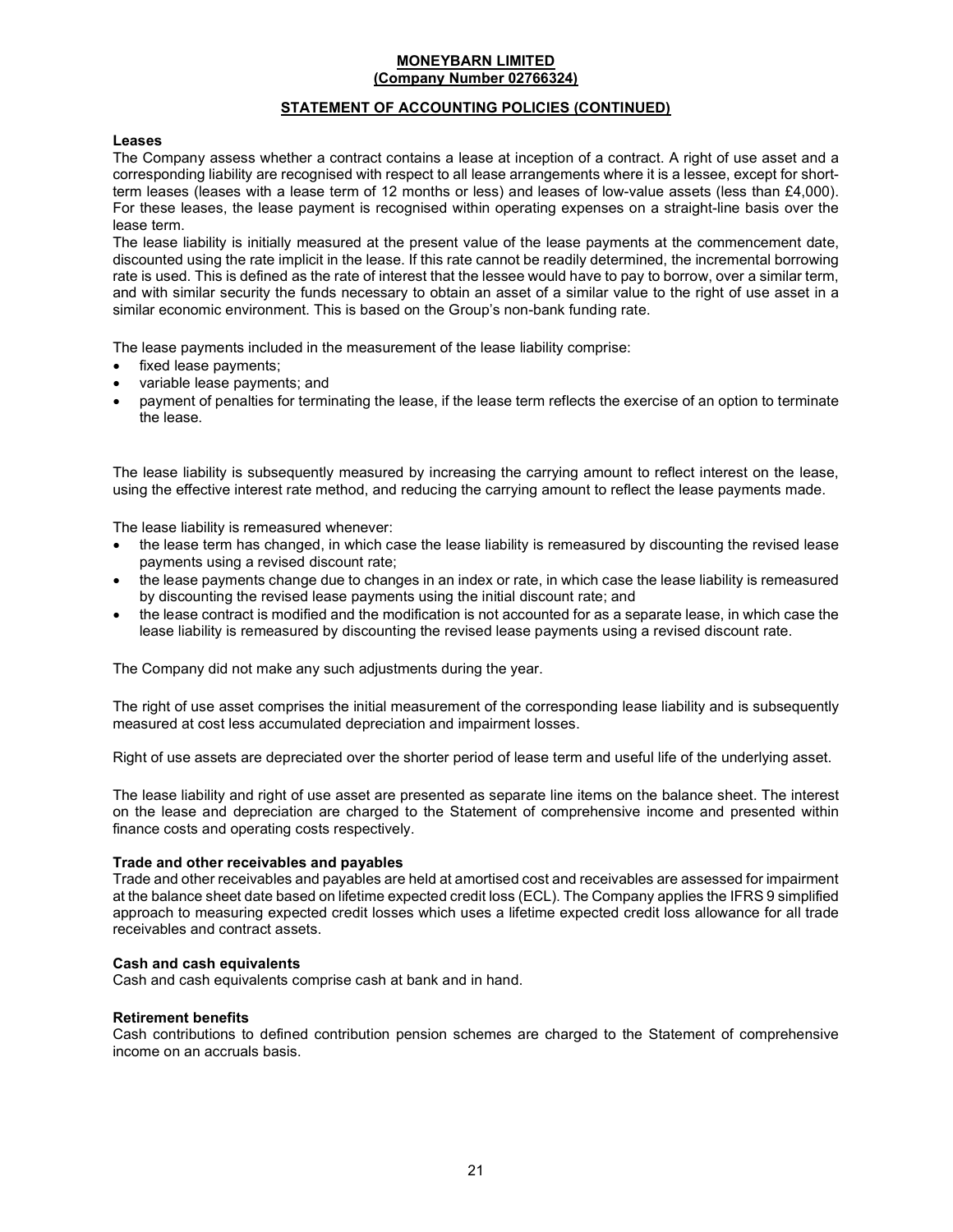### STATEMENT OF ACCOUNTING POLICIES (CONTINUED)

### Share-based payments

Equity settled schemes:

Provident Financial plc grants options under employee savings-related share option schemes (typically referred to as Save As You Earn schemes (SAYE)) and makes awards under the Long Term Incentive Scheme (LTIS), the Restricted Share Plan (RSP) and the Company Share Option Plan (CSOP). All of these schemes are equity settled.

The cost of options and awards is based on their fair value. A binomial model is used for calculating the fair value of SAYE options which have no performance conditions attached and the RSP for which vesting is based on the discretion of the Remuneration Committee. No charge has been recognised for the CSOP as it is linked to the RSP awards granted at the same time. Any gains made by an employee in relation to the CSOP reduces the number of shares exercisable under the RSP award. The value of the charge is adjusted at each balance sheet date to reflect lapses and expected or actual levels of vesting, with a corresponding adjustment to the share-based payment reserve.

For LTIS schemes, performance conditions are based on EPS, total shareholder return (TSR) versus a peer group and risk metrics. Employees of the Company also have targets relating to profit before tax of their division. The fair value of awards is determined using a combination of the binomial and Monte Carlo option pricing models. The value of the charge is adjusted at each balance sheet date to reflect lapses and expected or actual levels of vesting. Where the Monte Carlo option pricing model is used to determine fair value of the TSR component, no adjustment is made to reflect expected or actual levels of vesting as the probability of the awards vesting is taken into account in the initial calculation of the fair value of the awards.

Cancellations by employees of contributions to the Group's SAYE plans are treated as non-vesting conditions and the Group recognises, in the year of cancellation, the amount of the expense that would have otherwise been recognised over the remainder of the vesting period.

Modifications are assessed at the date of modification and any incremental charges are recognised in the Statement of comprehensive income over the remaining vesting period of the scheme.

A transfer is made from the share-based payment reserve to retained earnings when options and awards vest, lapse or are cancelled.

### Share capital

Ordinary shares are classified as equity. Incremental costs directly attributable to the issue of new shares are shown in equity as a deduction, net of tax, from the proceeds.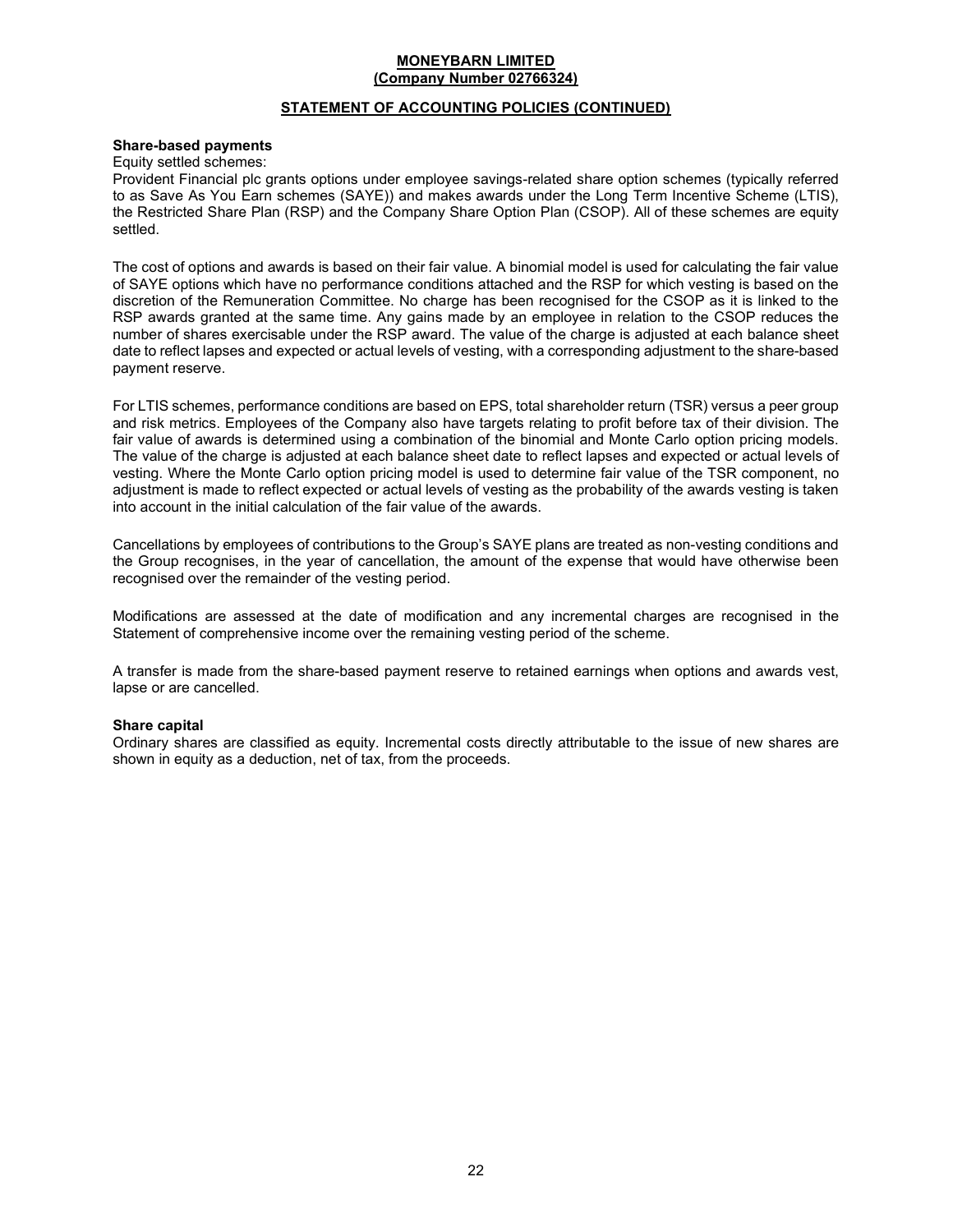### STATEMENT OF ACCOUNTING POLICIES (CONTINUED)

### Taxation

The tax charge represents the sum of current and deferred tax. Current tax is calculated based on taxable profit for the year using tax rates that have been enacted or substantively enacted by the balance sheet date. Taxable profit differs from profit before taxation as reported in the Statement of comprehensive income because it excludes items of income or expense that are taxable or deductible in other years and it further excludes items that are never taxable or deductible.

Deferred tax is the tax expected to be payable or recoverable on differences between the carrying amounts of assets and liabilities in the financial statements and the corresponding tax bases used in the computation of taxable profit, and is accounted for using the balance sheet liability method Deferred tax is determined using tax rates (and laws) that have been enacted or substantively enacted by the balance sheet date and are expected to apply when the related deferred tax asset is realised or the deferred tax liability is settled. Deferred tax is also provided on temporary differences arising on investments in subsidiaries, except where the timing of the reversal of the temporary difference is controlled by the Company and it is probable that the temporary difference will not reverse in the future.

Deferred tax assets are recognised to the extent that it is probable that future taxable profits will be available against which the temporary differences can be utilised.

Deferred tax assets and liabilities are offset when there is a legally enforceable right to offset current tax assets against current tax liabilities and when the deferred tax assets and liabilities relate to income taxes levied by the same taxation authority on either the taxable entity or different taxable entities where there is an intention to settle the balances on a net basis.

### Critical accounting judgements and sources of estimation uncertainty

No critical judgements or estimates have been identified that affect the reported amounts of assets and liabilities.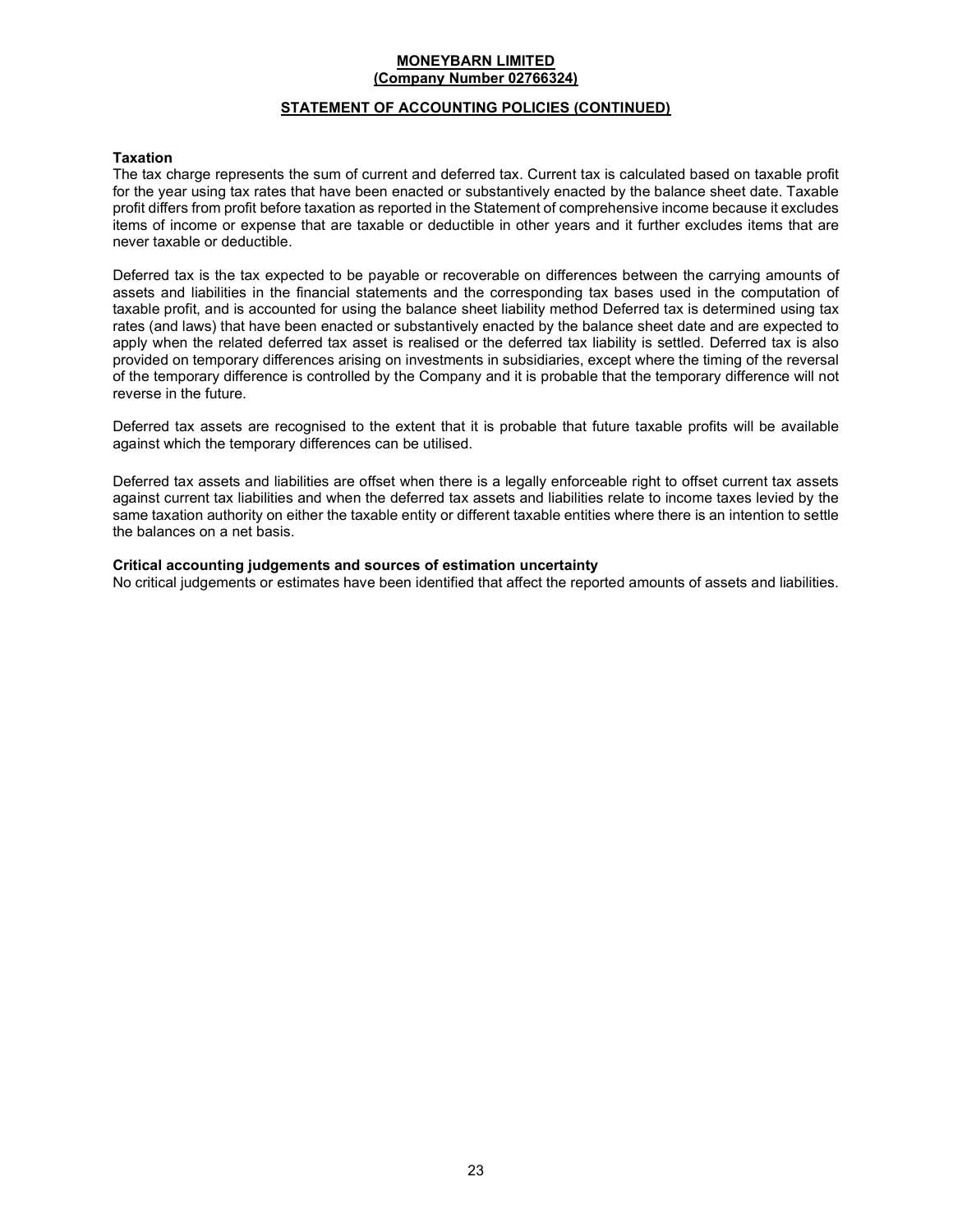### FINANCIAL AND CAPITAL RISK MANAGEMENT

Moneybarn Limited (the 'Company') is a wholly owned subsidiary of Provident Financial plc which together with its subsidiaries, forms the Provident Financial Group (the 'Group').

The overall financial and risk management framework is the responsibility of the Board with certain responsibilities in respect of internal control and risk management being delegated to various subcommittees who report directly to the Board. The Company also operates within a Group treasury framework and is subject to Group treasury policies including counterparty, liquidity, interest rate, market and capital risk.

An overview of the Group's risk management framework can be found in the annual report and financial statements of Provident Financial plc which do not form part of this report.

### (a) Credit risk

Credit risk is the risk that the Company will suffer loss in the event of a default by a customer, a bank counterparty or the UK Government. A default occurs when the customer or a bank fails to honour repayments as they fall due.

### (b) Counterparty risk

The Company's maximum exposure to credit risk on bank counterparties as at 31 December 2021 was £1,000 (2020: £142,000).

Counterparty credit risk arises as a result of cash deposits placed with banks. Counterparty credit risk is managed by the Group's treasury committee and is governed by a Board approved counterparty policy which ensures that the Group's cash deposits and derivative financial instruments are only made with high quality counterparties with the level of permitted exposure to a counterparty firmly linked to the strength of its credit rating. In addition, there is a maximum exposure limit for all institutions, regardless of credit rating. This is linked to the Group's regulatory capital base in line with the Group's regulatory reporting requirements on large exposures to the Prudential Regulation Authority (PRA).

### (c) Liquidity risk

Liquidity risk is the risk that the Company will have insufficient liquid resources available to fulfil its operational plans and/or to meet its financial obligations as they fall due.

Liquidity risk is managed by the Group's centralised treasury department through daily monitoring of expected cash flows in accordance with a Board-approved Group funding and liquidity policy. This process is monitored regularly by the Group's Assets and Liabilities Committee (ALCO).

The Group's funding and liquidity policy is designed to ensure that the Group is able to continue to fund the growth of the business. The Group therefore maintains headroom on its committed borrowing facilities to fund growth and contractual maturities for at least the following 12 months. As at 31 December 2021, the group's committed borrowing facilities had a weighted average period to maturity of 2.5 years (2020: 1.5 years) and the headroom on these committed facilities amounted to £110.0m (2020: £79.3m).

The Group's funding strategy is to maintain sufficient available funds and committed facilities to pre-fund the Group's liquidity and funding requirements for at least the next 12 months, maintaining access to diversified sources of funding comprising: (i) external market funding; (ii) securitisation; (iii) retail deposits; and (iv) liquidity and funding facilities at the Bank of England.

In line with the Group's funding strategy to place less reliance on revolving credit facilities, the Group's facility was repaid early ahead of its contractual maturity in July 2023 and at the same time was cancelled at the discretion of the Group as allowed for in the terms of the facility. The headroom on committed facilities of £110.0m at 31 December 2021 reduced to £50.0m after cancellation of the facility. The Group does not require the funding and was not expecting to renew the facility on maturity.

The Group will continue to explore further funding options as appropriate including, but not limited to, using retail deposits taken in Vanquis Bank Limited to fund the Company, further securitisation issuance and institutional bond issuance. The Group continues to adopt a prudent approach to managing its funding and liquidity resources within risk appetite, and will optimise these resources when new opportunities become available to the Group.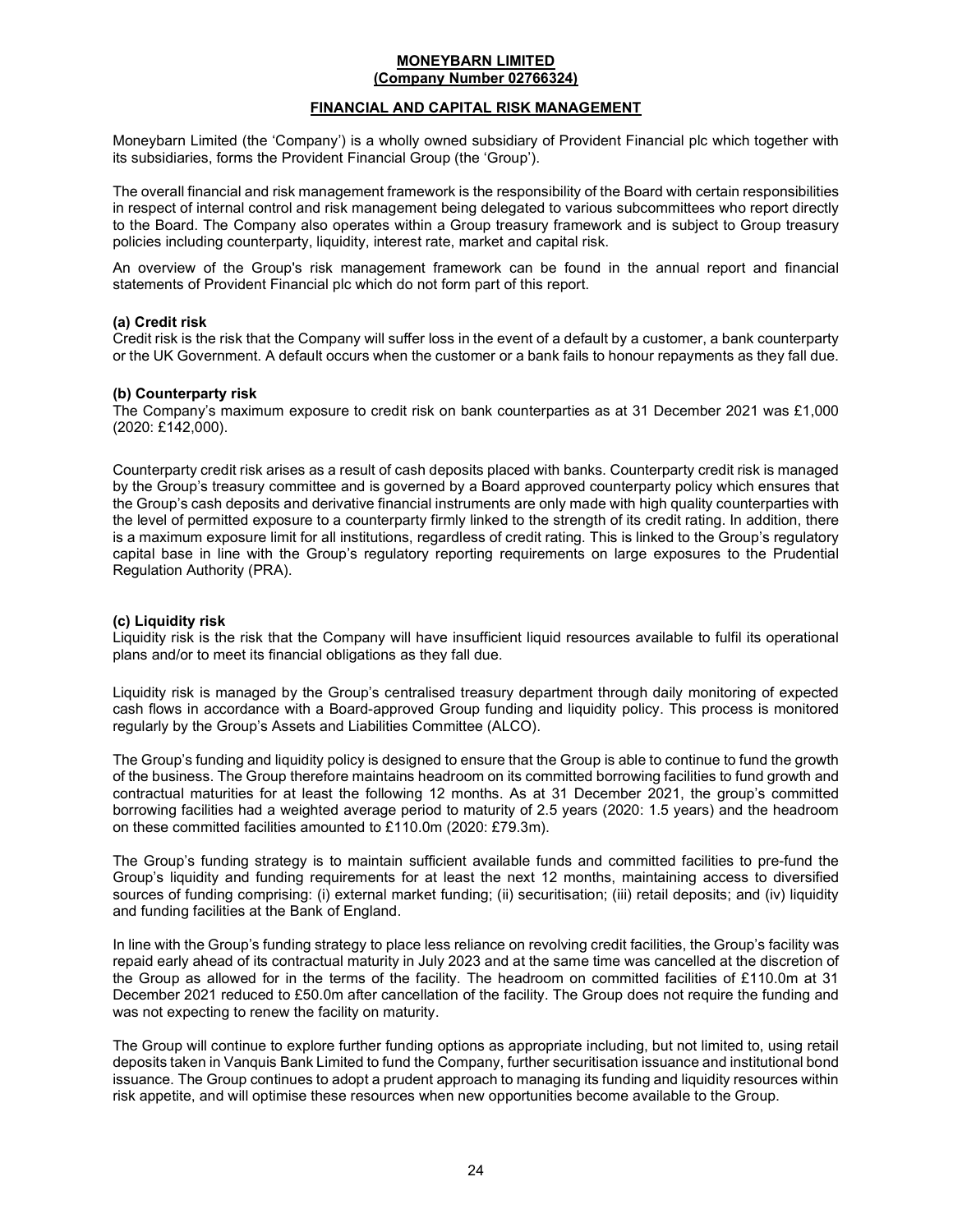### FINANCIAL AND CAPITAL RISK MANAGEMENT (CONTINUED)

### (c) Liquidity risk (continued)

A maturity analysis of the undiscounted contractual cash flows of the Group's bank and other borrowings, including derivative financial instruments settled on a net and gross basis, is set out in the annual report and financial statements of Provident Financial plc.

#### (d) Interest rate risk

Interest rate risk is the risk of potential loss through unhedged or mismatched asset and liability positions, which are sensitive to changes in interest rates. Primarily, the Group is at risk of a change in external interest rates which leads to an increase in the Group's cost of borrowing.

The Group's exposure to movements in interest rates is managed by the Treasury Committee and is governed by a Board-approved interest rate hedging policy which forms part of the Group's treasury policies.

The Group seeks to limit the net exposure to changes in interest rates. This is achieved through a combination of issuing fixed-rate debt and by the use of derivative financial instruments such as interest rate swaps.

A 2% movement in the interest rate applied to borrowings during 2021 and 2020 would not have had a material impact on the Group's profit before taxation or equity given that the Group's receivables can be repriced over a relatively short timeframe. Further details of the interest rate risk management are detailed within the annual report and financial statements of Provident Financial plc.

Key benchmark interest rates and indices, such as the London Interbank Offered Rate (LIBOR), were reformed in favour of risk-free rates such as Sterling Overnight Index Average (SONIA) in the UK. LIBOR was withdrawn at the end of 2021. Over the course of 2021, the Group has refinanced all historically LIBOR-linked liabilities to reference SONIA.

#### (e) Market risk

Market risk is the risk of loss due to adverse market movements caused by active trading positions taken in interest rates, foreign exchange markets, bonds and equities. The Group's corporate policies do not permit it or the Company to undertake position taking or trading books of this type and therefore neither it or the Company does so.

### (f) Capital risk

Capital risk is managed by the Group's centralised treasury department. The Group manages capital risk by focussing on capital efficiency and effective risk management. This takes into account the requirements of a variety of different stakeholders including shareholders, policyholders, regulators and rating agencies. A more detailed explanation of the management of capital risk can be found in the annual report and financial statements of Provident Financial plc within the Pillar 3 disclosures document which do not form part of this report.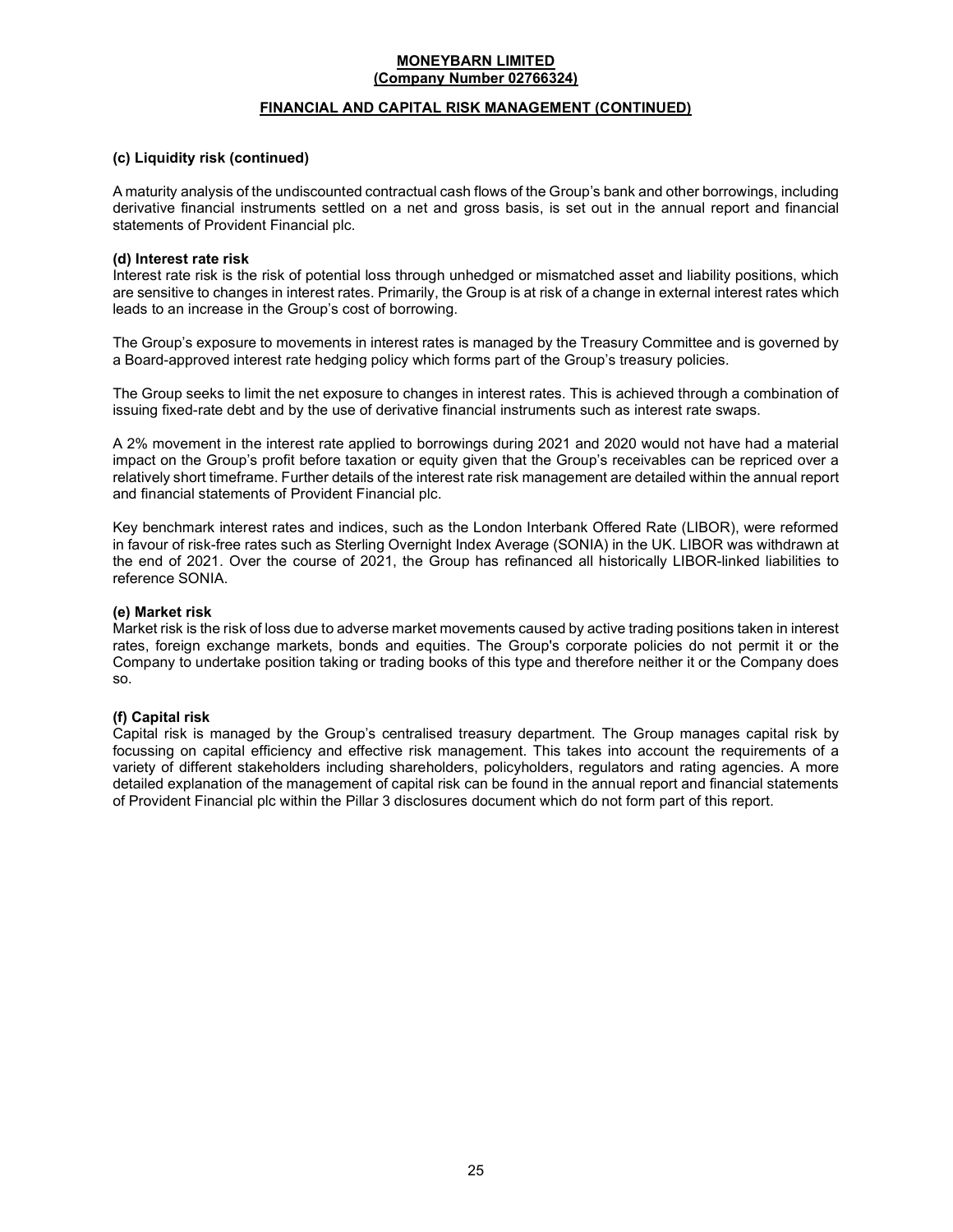### NOTES TO THE FINANCIAL STATEMENTS

### 1 Revenue

|                                   | 2021   | 2020   |
|-----------------------------------|--------|--------|
|                                   | £'000  | £'000  |
| Servicing fees to group companies | 32.978 | 25,128 |
| Total revenue                     | 32.978 | 25,128 |

Management regard the business as one operating segment. All revenue is from UK operations.

### 2 Finance costs

|                                                                                    | 2021<br>£'000 | 2020<br>£'000 |
|------------------------------------------------------------------------------------|---------------|---------------|
| Interest on lease liabilities                                                      | 67            | 74            |
| <b>Total finance costs</b>                                                         | 67            | 74            |
| <b>Profit before taxation</b>                                                      |               |               |
|                                                                                    | 2021<br>£'000 | 2020<br>£'000 |
| Profit before taxation is stated after charging/(crediting):                       |               |               |
| Amortisation of Intangible assets:                                                 |               |               |
| - computer software (note 10)                                                      | 738           | 836           |
| Impairment of Intangible assets                                                    | 1,260         |               |
| Depreciation of Property, plant and equipment (note 8)                             | 764           | 841           |
| Depreciation of Right of use assets (note 9)                                       | 481           | 480           |
| Profit on disposal of Property, plant and equipment (note 8)                       | (27)          | (4)           |
| Operating lease rentals                                                            | 74            | 78            |
| Employment costs (note 6(b))                                                       | 18,773        | 13,285        |
|                                                                                    | 2021          | 2020          |
|                                                                                    | £'000         | £'000         |
| Auditor's remuneration                                                             |               |               |
| Fees payable to the Company's auditor for the audit of the financial<br>statements | 12            | 4             |
| <b>Total auditor's remuneration</b>                                                | 12            | 4             |

|                                                     | 2021  | 2020  |
|-----------------------------------------------------|-------|-------|
| Tax charge in the Statement of comprehensive income | £'000 | £'000 |
| Current tax                                         | 244   | 124   |
| Deferred tax (credit)/charge (note 12)              | (135) | 148   |
| Impact of change in UK tax rate                     | (73)  | (9)   |
| <b>Total tax charge</b>                             | 36    | 263   |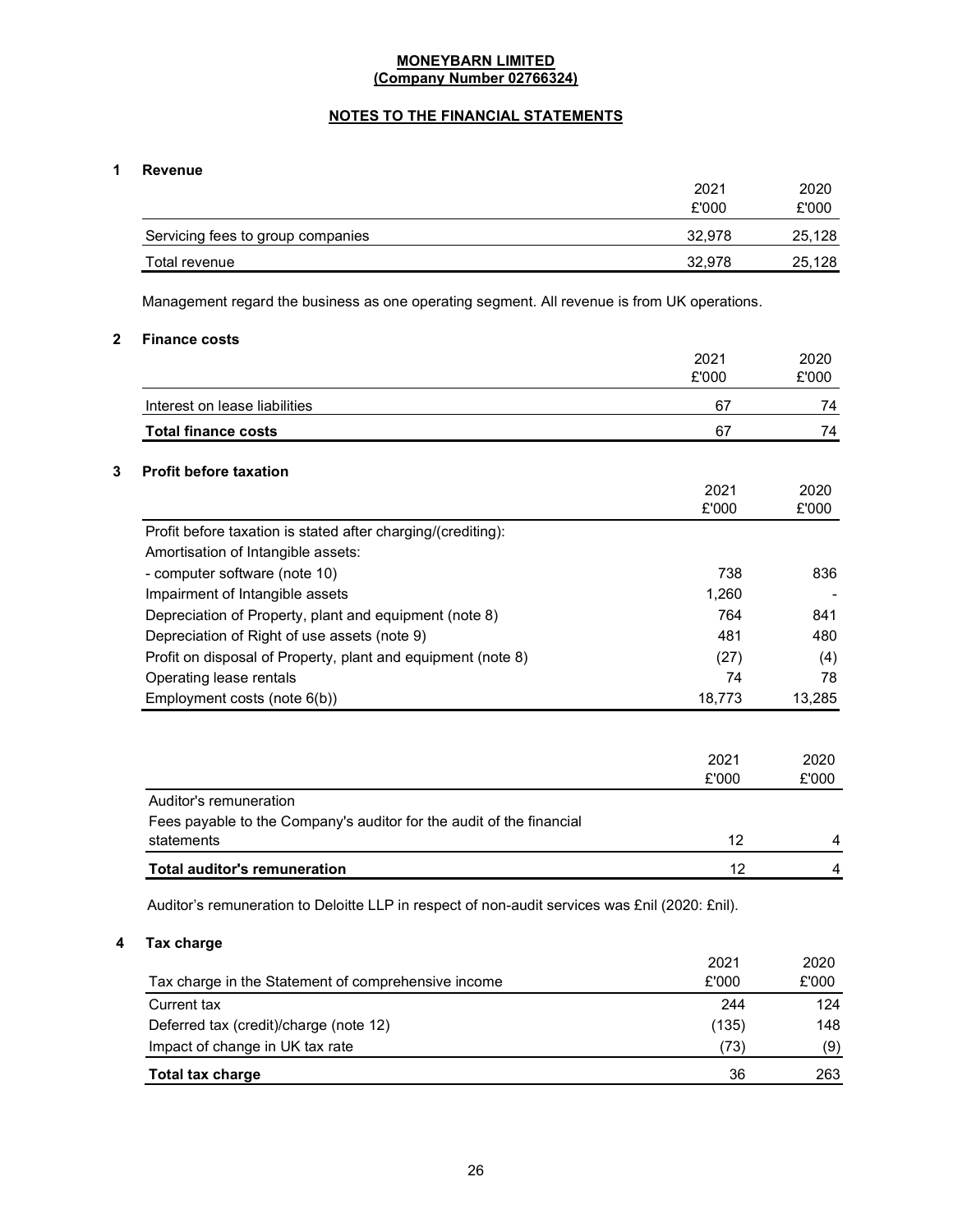### NOTES TO THE FINANCIAL STATEMENTS (CONTINUED)

### 4 Tax charge (continued)

The rate of tax charge on the profit before taxation for the year is lower than (2020: higher than) the standard rate of corporation tax in the UK of 19% (2020: 19%). This can be reconciled as follows:

|                                                                                                           | 2021  | 2020  |
|-----------------------------------------------------------------------------------------------------------|-------|-------|
|                                                                                                           | £'000 | £'000 |
| Profit before taxation                                                                                    | 1,689 | 1,141 |
| Profit before taxation multiplied by the standard rate of corporation tax in the<br>UK of 19% (2020: 19%) | 321   | 217   |
| Effects of:                                                                                               |       |       |
| - impact of permanent differences                                                                         | (25)  | 24    |
| - impact of change in UK tax rate (Note (a))                                                              | (73)  | (9)   |
| - impact of write off of deferred tax assets (Note (b))                                                   | (15)  | 46    |
| - adjustment in respect of prior years (Note (c))                                                         | 17    | (15)  |
| - adjustment in respect of prior years related to group losses (Note (d))                                 | (189) |       |
| <b>Total tax charge</b>                                                                                   | 36    | 263   |

### (a) Impact of change of UK tax rates

In 2016, changes in corporation tax rates were enacted which reduced the mainstream corporation tax rate to 17% with effect from 1 April 2020. Prior to 1 April 2020, the mainstream corporation tax rate was 19%. In 2020, the reduction in the mainstream corporation tax rate to 17% was cancelled and the rate remained at 19% for 2020. During 2021, a further change was enacted to increase the mainstream corporation tax rate from 19% to 25% with effect from 1 April 2023.

Deferred tax balances at 31 December 2019 were measured at the mainstream corporate tax rate of 17% to the extent that the temporary differences on which the deferred tax was calculated were expected to reverse after 1 April 2020. At 31 December 2020, these deferred tax balances were re-measured at the mainstream corporation tax rate of 19%, as were movements in the deferred tax balances during the year.

At 31 December 2021, the deferred tax balances have been re-measured at the mainstream corporation tax rate of 25% (2020: 19%) to the extent that the temporary differences on which deferred tax has been calculated are expected to reverse after 1 April 2023.

A tax credit of £73,000 (2020: credit of £9,000) represents the income statement adjustment to deferred tax as a result of these changes and no additional deferred tax charge (2020: nil) has been taken directly to other comprehensive income in respect of items reflected in other comprehensive income.

### (b) Impact of write off of deferred tax assets

Deferred tax assets written off comprise a tax credit of £15,000 (2020: tax charge of £46,000) and relate to deferred tax assets in respect of share scheme awards where future tax deductions are expected to be higher (2020: lower) than previously anticipated.

### (c) Adjustments in respect of prior years

The £17,000 tax charge (2020: £15,000 tax credit) in respect of prior years' primarily represents adjustments in respect of expenses not deductible for tax purposes and tax deductions for employee share awards.

### (d) Adjustments in respect of prior years' related to group losses

The tax credit of £189,000 (2020: £nil) in respect of prior years' relates to group companies, which are now discontinued, having surrendered group relief to the Company which the Company has paid for at a discounted price.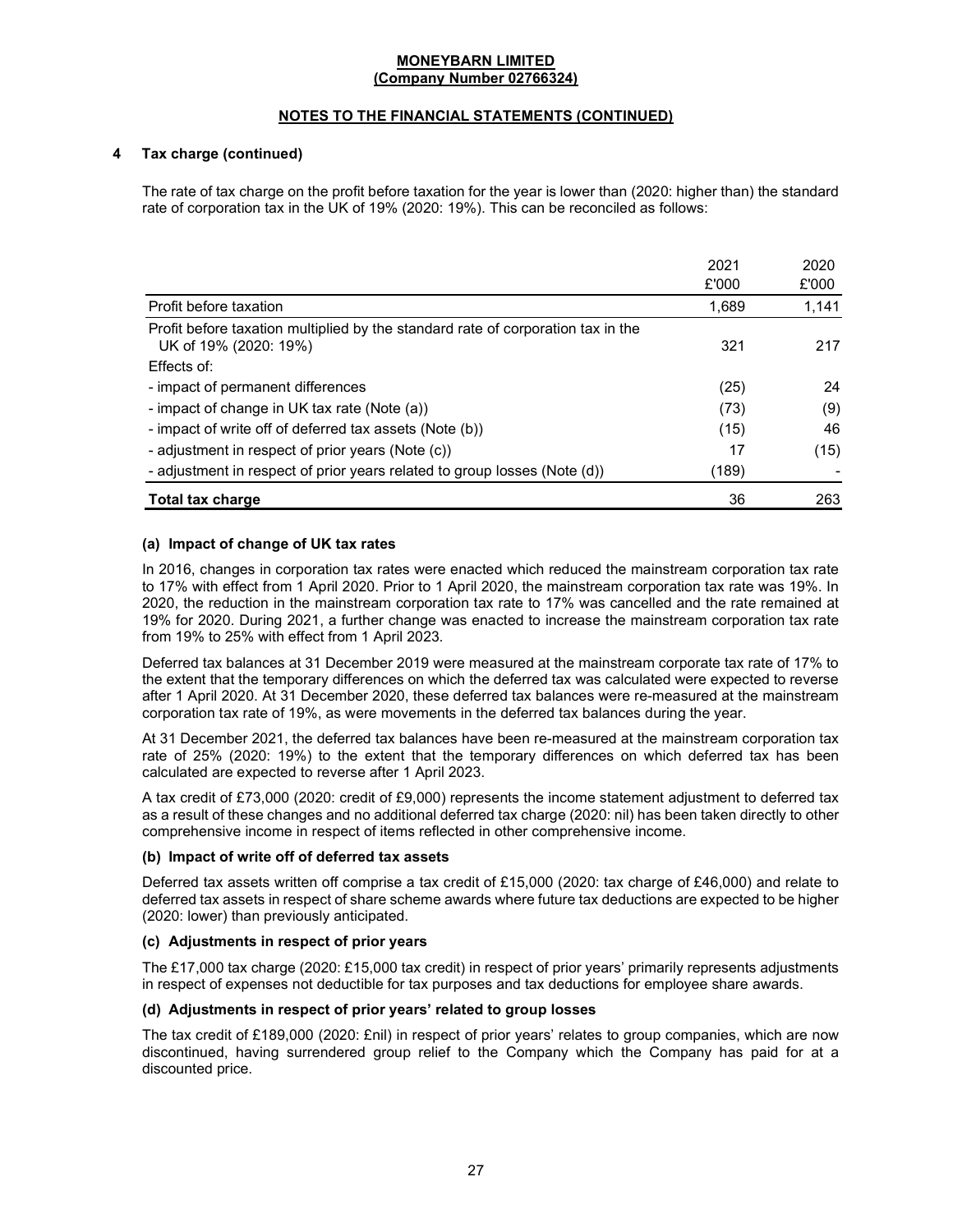### NOTES TO THE FINANCIAL STATEMENTS (CONTINUED)

### 5 Directors' remuneration

The remuneration of the directors, who are the key management personnel of the Company, is set out below:

|                              | 2021  | 2020  |
|------------------------------|-------|-------|
|                              | £'000 | £'000 |
| Short-term employee benefits | 931   | 883   |
| Post-employment benefits     | 20    | 31    |
| Total                        | 951   | 914   |

Fees and other emoluments of the highest paid director are as follows:

| Total                        | 526   | 404   |
|------------------------------|-------|-------|
| Post-employment benefits     | ຊ     | 14    |
| Short-term employee benefits | 523   | 390   |
|                              | £'000 | £'000 |
|                              | 2021  | 2020  |

The directors' emoluments of M J Le May and N Kapur are paid and disclosed by the ultimate parent company, Provident Financial plc.

No contributions were paid by the Company personal pension schemes in respect of the highest paid director (2020: £nil).

No retirement benefits accrued to any director under a money purchase scheme (2020: £nil).

Share awards vested for no directors during the year (2020: three).

### 6 Employee information

| (a) The average monthly number of persons employed by the Company (including directors) was as follows: |        |        |
|---------------------------------------------------------------------------------------------------------|--------|--------|
|                                                                                                         | 2021   | 2020   |
|                                                                                                         | Number | Number |
| <b>Total</b>                                                                                            | 412    | 360    |
|                                                                                                         |        |        |
| (b) Employment costs – all employees (including directors)                                              |        |        |
|                                                                                                         | 2021   | 2020   |
|                                                                                                         | £'000  | £'000  |
| Aggregate gross wages and salaries paid to the Company's employees                                      | 16,346 | 11,861 |
| Employers' National Insurance contributions                                                             | 1,690  | 1,068  |
| Pension charge (note 16)                                                                                | 544    | 442    |
| Share-based payment charge/(credit) (note 18)                                                           | 193    | (86)   |
|                                                                                                         | 18.773 | 13.285 |

The pension charge comprises amounts paid by the Company to a defined contribution pension plan (see note 16).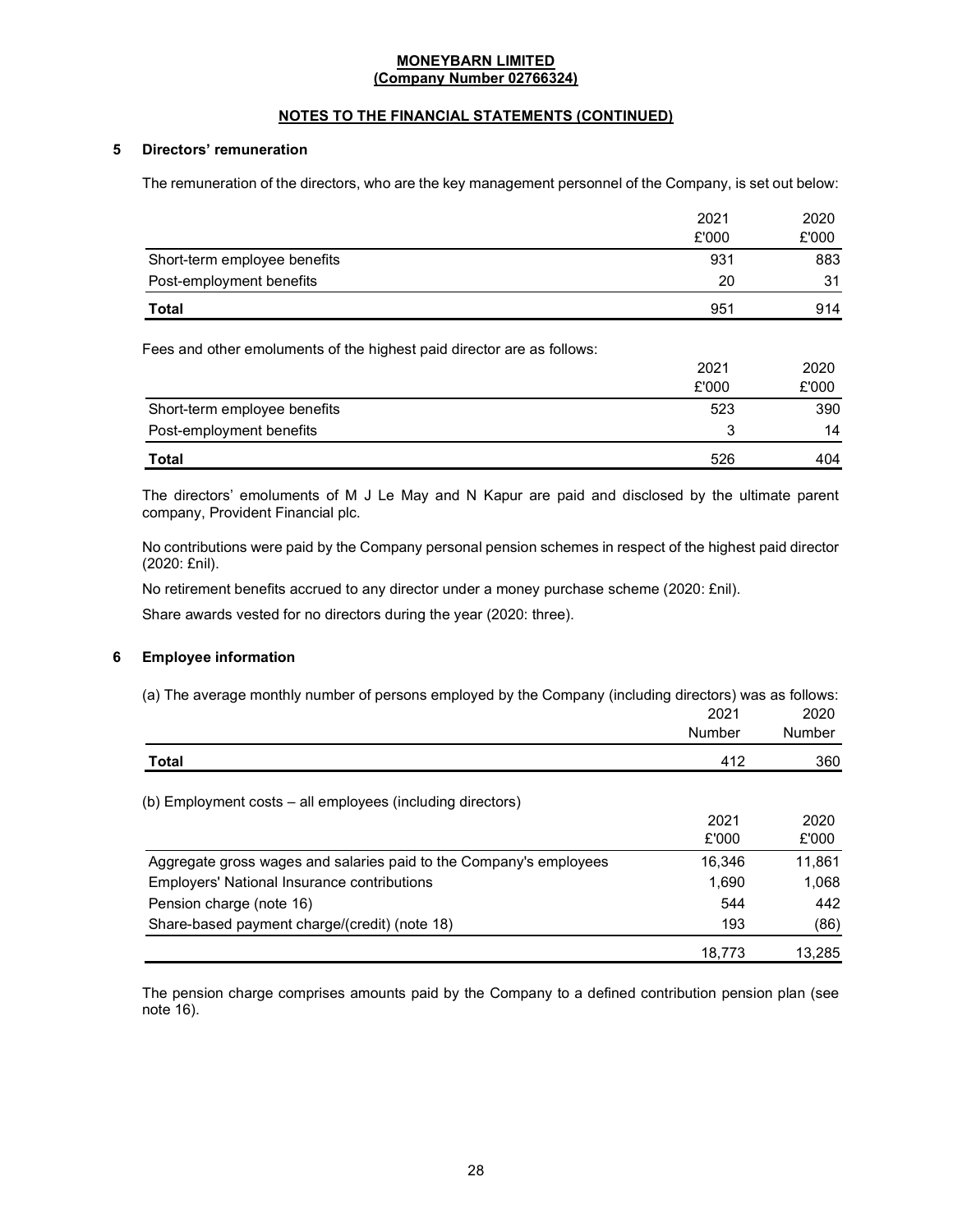### NOTES TO THE FINANCIAL STATEMENTS (CONTINUED)

### 7 Trade and other receivables

|                                                 | 2021   | 2020   |
|-------------------------------------------------|--------|--------|
|                                                 | £'000  | £'000  |
| Amounts owed by intermediate parent undertaking | 17.155 |        |
| Amounts owed by fellow subsidiary undertakings  | 4.568  | 14.275 |
| Prepayments and accrued income                  | 1.499  | 2,527  |
| Total                                           | 23.222 | 16.802 |

The fair value of trade and other receivables equated to their book value (2020: fair value equated to book value).

There are no amounts past due in respect of trade and other receivables that are not impaired.

The maximum exposure to credit risk of trade and other receivables is the carrying value of each class of receivable set out above (2020: carrying value).

 Amounts owed by the intermediate parent undertaking and amounts owed by fellow subsidiary undertakings are unsecured, repayable on demand and do not accrue interest.

There are no expected credit losses recognised at the Balance sheet date (2020: none).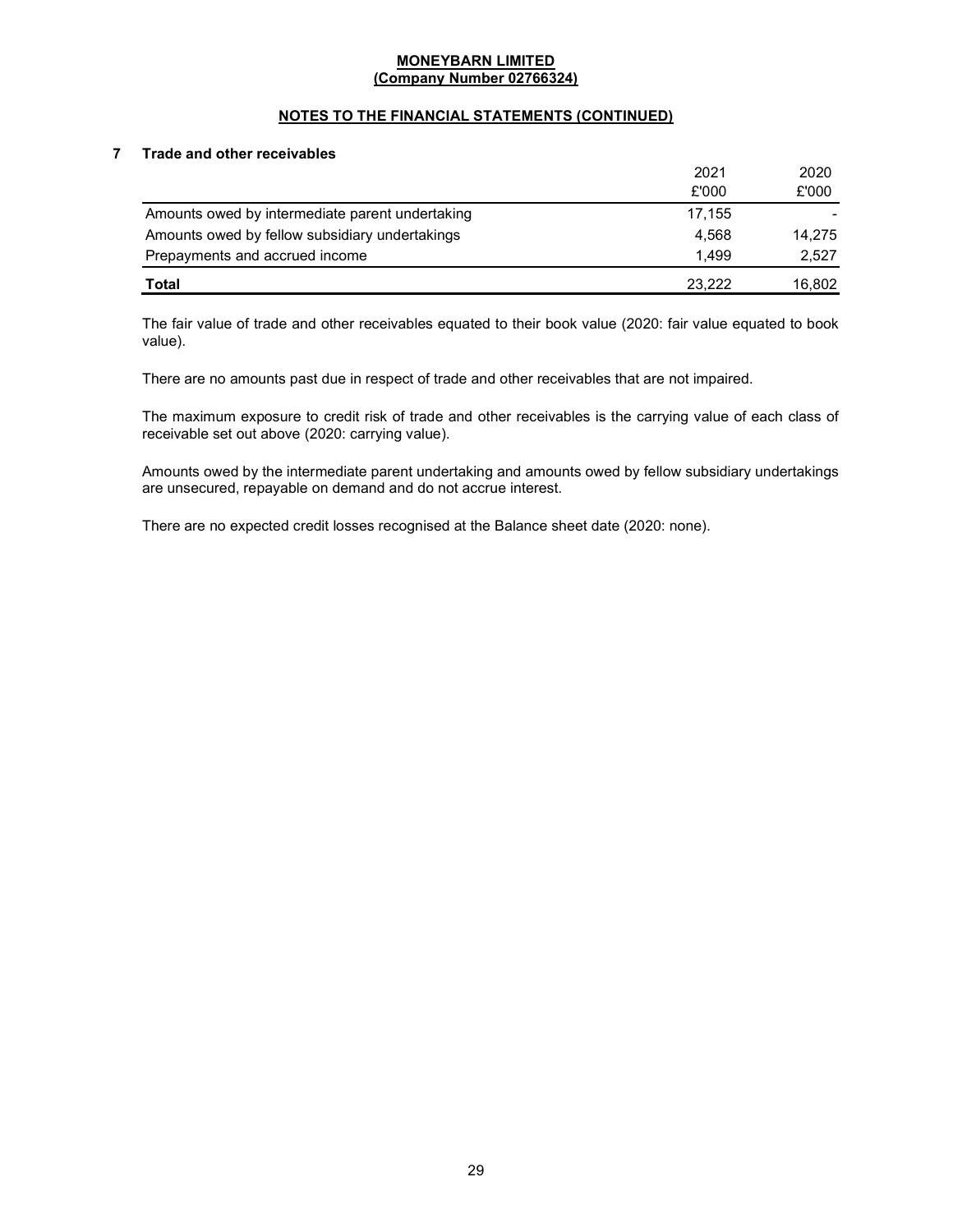## NOTES TO THE FINANCIAL STATEMENTS (CONTINUED)

### 8 Property, plant and equipment

|                                                  | Leasehold<br><i>improvements</i> | Equipment<br>and vehicles | Total |
|--------------------------------------------------|----------------------------------|---------------------------|-------|
|                                                  |                                  |                           |       |
|                                                  | £'000                            | £'000                     | £'000 |
| Cost                                             |                                  |                           |       |
| At 1 January 2021                                | 3,864                            | 2,168                     | 6,032 |
| Additions                                        | 279                              | 279                       | 558   |
| <b>Disposals</b>                                 |                                  | (181)                     | (181) |
| At 31 December 2021                              | 4,143                            | 2,266                     | 6,409 |
| <b>Accumulated amortisation</b>                  |                                  |                           |       |
| At 1 January 2021                                | 2,024                            | 1.460                     | 3,484 |
| Charged to the statement of comprehensive income | 379                              | 385                       | 764   |
| <b>Disposals</b>                                 |                                  | (144)                     | (144) |
| At 31 December 2021                              | 2,403                            | 1,701                     | 4,104 |
| Net book value at 31 December 2021               | 1,740                            | 565                       | 2,305 |
| Net book value at 1 January 2021                 | 1,840                            | 708                       | 2,548 |

|                                                  | Leasehold<br>improvements | Equipment<br>and vehicles | Total |
|--------------------------------------------------|---------------------------|---------------------------|-------|
|                                                  | £'000                     | £'000                     | £'000 |
| Cost                                             |                           |                           |       |
| At 1 January 2020                                | 3,816                     | 1,700                     | 5,516 |
| Additions                                        | 48                        | 503                       | 551   |
| Disposals                                        |                           | (35)                      | (35)  |
| At 31 December 2020                              | 3,864                     | 2,168                     | 6,032 |
| <b>Accumulated amortisation</b>                  |                           |                           |       |
| At 1 January 2020                                | 1,572                     | 1,092                     | 2,664 |
| Charged to the statement of comprehensive income | 452                       | 389                       | 841   |
| Disposals                                        |                           | (21)                      | (21)  |
| At 31 December 2020                              | 2,024                     | 1,460                     | 3,484 |
| Net book value at 31 December 2020               | 1,840                     | 708                       | 2,548 |
| Net book value at 1 January 2020                 | 2,224                     | 608                       | 2,852 |

Disposals in the year had a net book value of £37,000 (2020: £14,000) and related proceeds of £64,000 (2020: £18,000). The profit on disposals was £27,000 (2020: £4,000).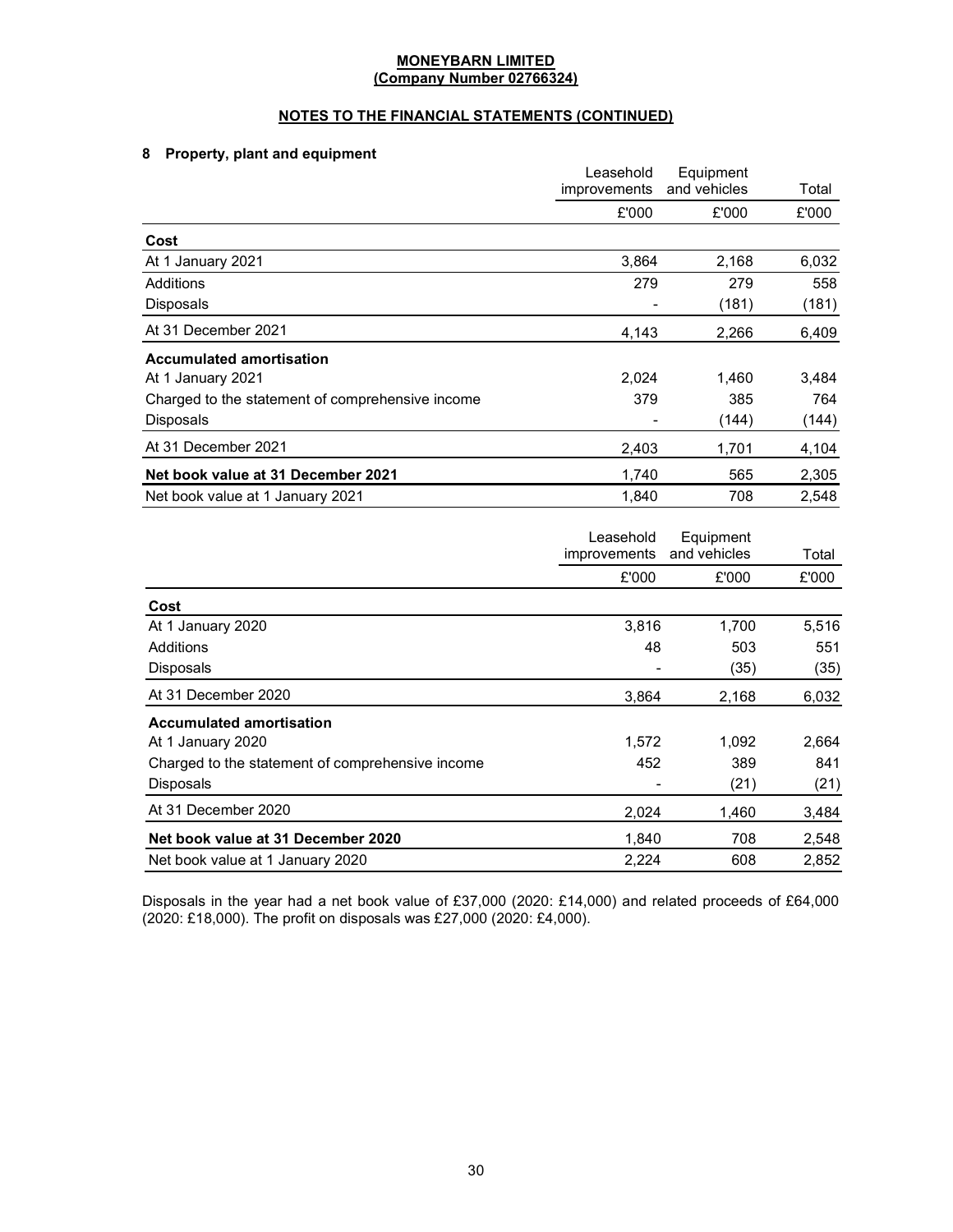## NOTES TO THE FINANCIAL STATEMENTS (CONTINUED)

### 9 Right-of-use assets

|                                                  | New Barn | Athena<br>House | Total |
|--------------------------------------------------|----------|-----------------|-------|
|                                                  | £'000    | £'000           | £'000 |
| Cost                                             |          |                 |       |
| At 1 January 2021                                | 1,295    | 2,626           | 3,921 |
| Additions                                        | 285      |                 | 285   |
| At 31 December 2021                              | 1,580    | 2,626           | 4,206 |
| Accumulated depreciation and impairment          |          |                 |       |
| At 1 January 2021                                | 1,295    | 487             | 1,782 |
| Charged to the statement of comprehensive income | 190      | 291             | 481   |
| At 31 December 2021                              | 1,485    | 778             | 2,263 |
| Net book value at 31 December 2021               | 95       | 1,848           | 1,943 |
| Net book value at 1 January 2021                 |          | 2,139           | 2,139 |
|                                                  | New Barn | Athena<br>House | Total |
|                                                  | £'000    | £'000           | £'000 |
| Cost                                             |          |                 |       |
| At 1 January 2020                                | 1,295    | 2,626           | 3,921 |
| At 31 December 2020                              | 1,295    | 2,626           | 3,921 |
| Accumulated depreciation and impairment          |          |                 |       |
| At 1 January 2020                                | 1,110    | 192             | 1,302 |
| Charged to the statement of comprehensive income | 185      | 295             | 480   |
| At 31 December 2020                              | 1,295    | 487             | 1,782 |
| Net book value at 31 December 2020               |          | 2,139           | 2,139 |
| Net book value at 1 January 2020                 | 185      | 2,434           | 2,619 |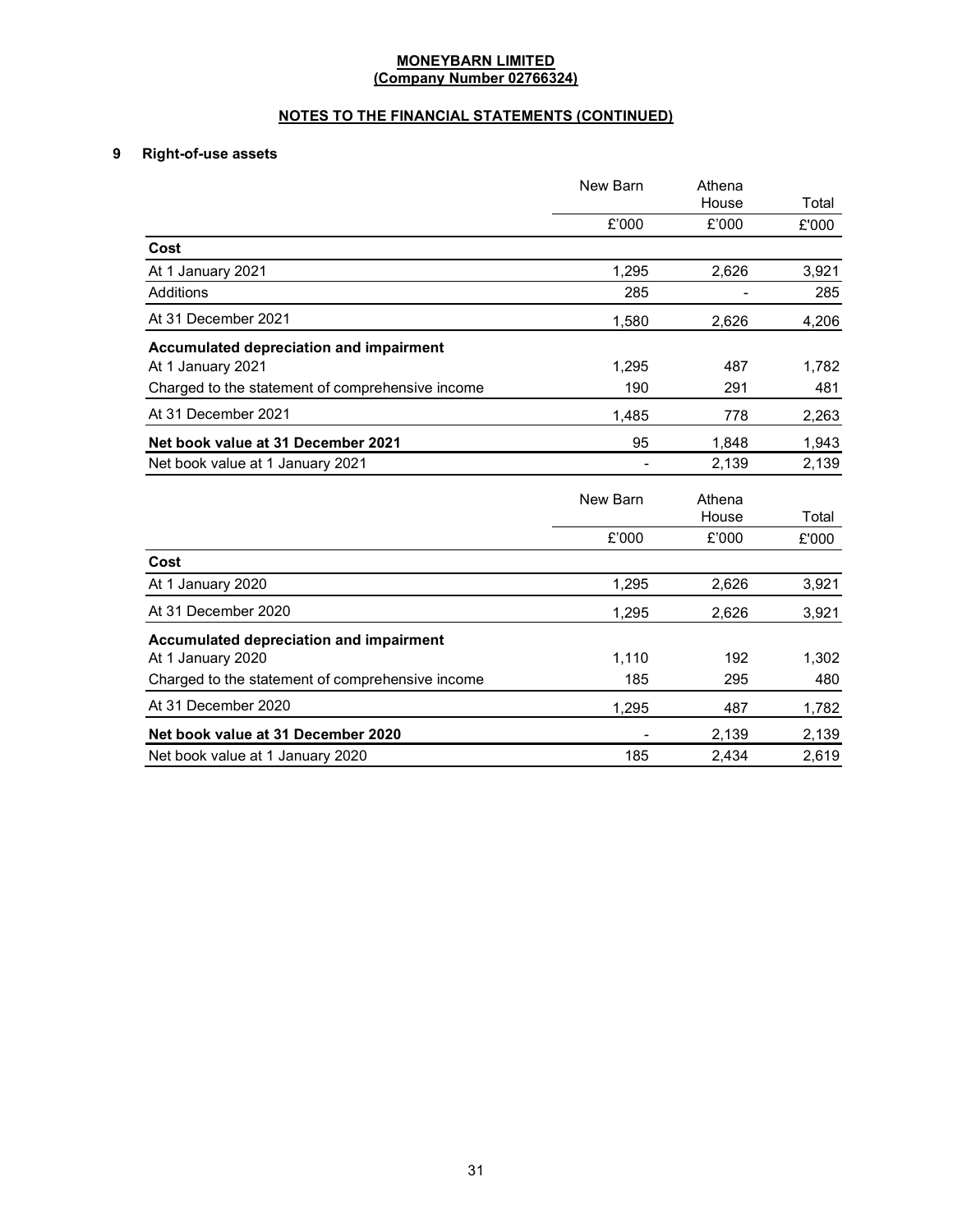### NOTES TO THE FINANCIAL STATEMENTS (CONTINUED)

### 10 Intangible assets

|                                                  |         | Software development |
|--------------------------------------------------|---------|----------------------|
|                                                  | 2021    | 2020                 |
|                                                  | £'000   | £'000                |
| Cost                                             |         |                      |
| At 1 January                                     | 6,269   | 5,834                |
| Additions                                        | 1,377   | 435                  |
| <b>Disposals</b>                                 | (3,030) |                      |
| At 31 December                                   | 4,616   | 6,269                |
| <b>Accumulated amortisation</b>                  |         |                      |
| At 1 January                                     | 4,199   | 3,363                |
| Charged to the statement of comprehensive income | 738     | 836                  |
| Disposals                                        | (3,030) |                      |
| Impairment                                       | 1,260   |                      |
| At 31 December                                   | 3,167   | 4,199                |
| Net book value at 31 December                    | 1,449   | 2,070                |
| Net book value at 1 January                      | 2,070   | 2,471                |

Disposals in the year had a net book value of £nil (2020: no disposals in the year) and related proceeds of £nil (2020: no disposals in the year). The profit/(loss) on disposals was £nil (2020: no disposals in the year).

During the current year, the Company has impaired Intangible assets of £1,260,000 (2020: £nil).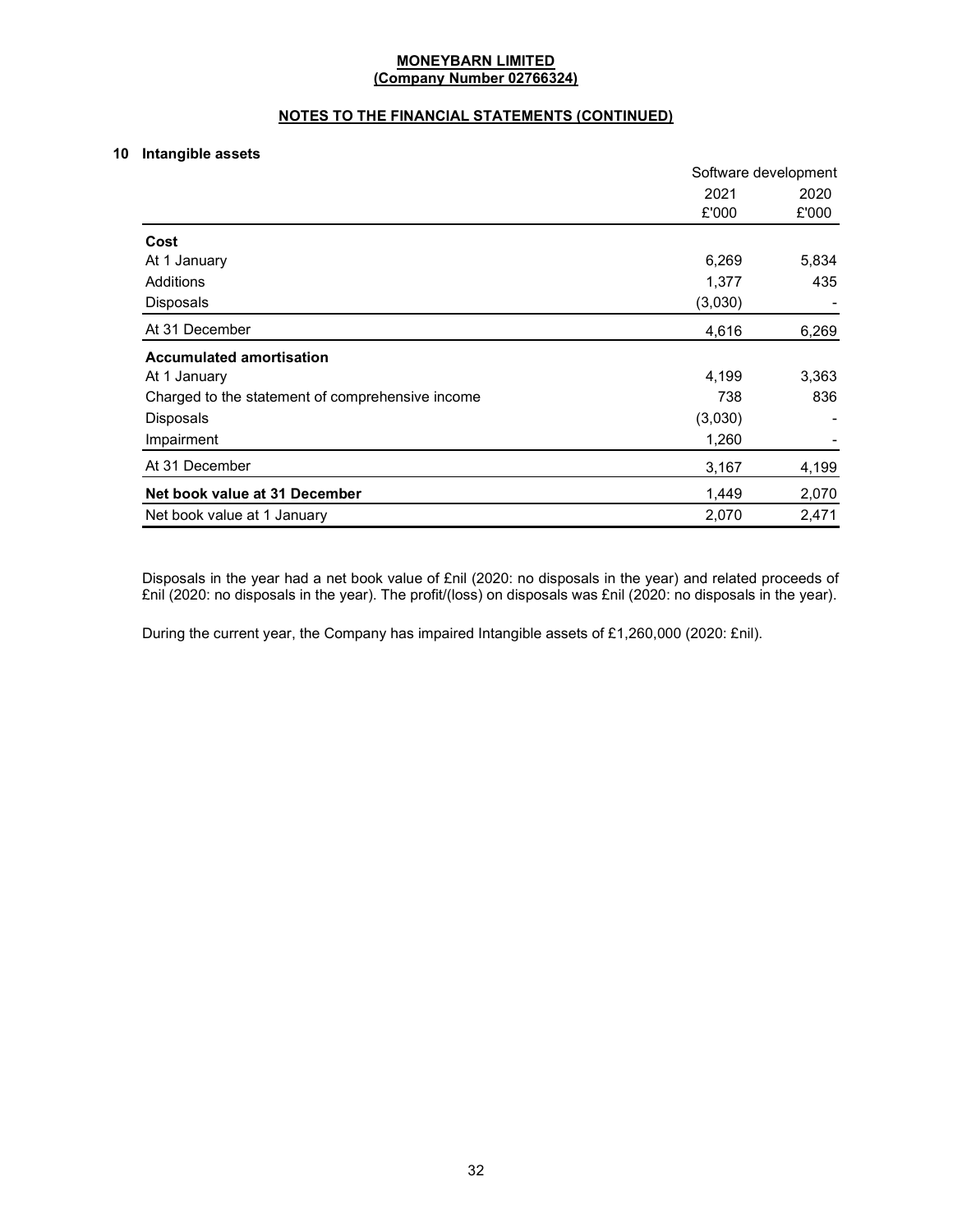### NOTES TO THE FINANCIAL STATEMENTS (CONTINUED)

### 11 Financial instruments

The following table sets out the carrying value of the Company's financial assets and liabilities in accordance with the categories of financial instruments set out in IFRS 9. Assets and liabilities outside the scope of IFRS 9 are shown within non-financial assets/liabilities:

|                               |           |                    | 2021   |
|-------------------------------|-----------|--------------------|--------|
|                               | Amortised | Non-financial      |        |
|                               | cost      | assets/liabilities | Total  |
|                               | £'000     | £'000              | £'000  |
| <b>Assets</b>                 |           |                    |        |
| Cash and cash equivalents     | 1         |                    |        |
| Trade and other receivables   | 21,723    | 1,499              | 23,222 |
| Property, plant and equipment |           | 2,305              | 2,305  |
| Right of use assets           |           | 1,943              | 1,943  |
| Intangible assets             |           | 1,449              | 1,449  |
| Deferred tax assets           |           | 304                | 304    |
| <b>Total assets</b>           | 21,724    | 7,500              | 29,224 |
| Liabilities                   |           |                    |        |
| Lease liabilities             | 2,159     |                    | 2,159  |
| Trade and other payables      | 4,164     |                    | 4,164  |
| Provisions                    |           | 322                | 322    |
| Current tax liabilities       |           |                    |        |
| <b>Total liabilities</b>      | 6,323     | 322                | 6,645  |

|                                |           |                    | 2020   |
|--------------------------------|-----------|--------------------|--------|
|                                | Amortised | Non-financial      |        |
|                                | cost      | assets/liabilities | Total  |
|                                | £'000     | £'000              | £'000  |
| <b>Assets</b>                  |           |                    |        |
| Cash and cash equivalents      | 142       |                    | 142    |
| Trade and other receivables    | 14,275    | 2,527              | 16,802 |
| Property, plant and equipment  |           | 2,548              | 2,548  |
| Right of use assets            |           | 2,139              | 2,139  |
| Intangible assets              |           | 2,070              | 2,070  |
| Current tax assets             |           |                    |        |
| Deferred tax assets            |           | 96                 | 96     |
| <b>Total assets</b>            | 14,417    | 9,380              | 23,797 |
| <b>Liabilities</b>             |           |                    |        |
| Lease liabilities              | 2,279     |                    | 2,279  |
| Trade and other payables       | 1,205     |                    | 1,205  |
| Provisions                     |           | 233                | 233    |
| <b>Current tax liabilities</b> |           | 296                | 296    |
| <b>Total liabilities</b>       | 3,484     | 529                | 4,013  |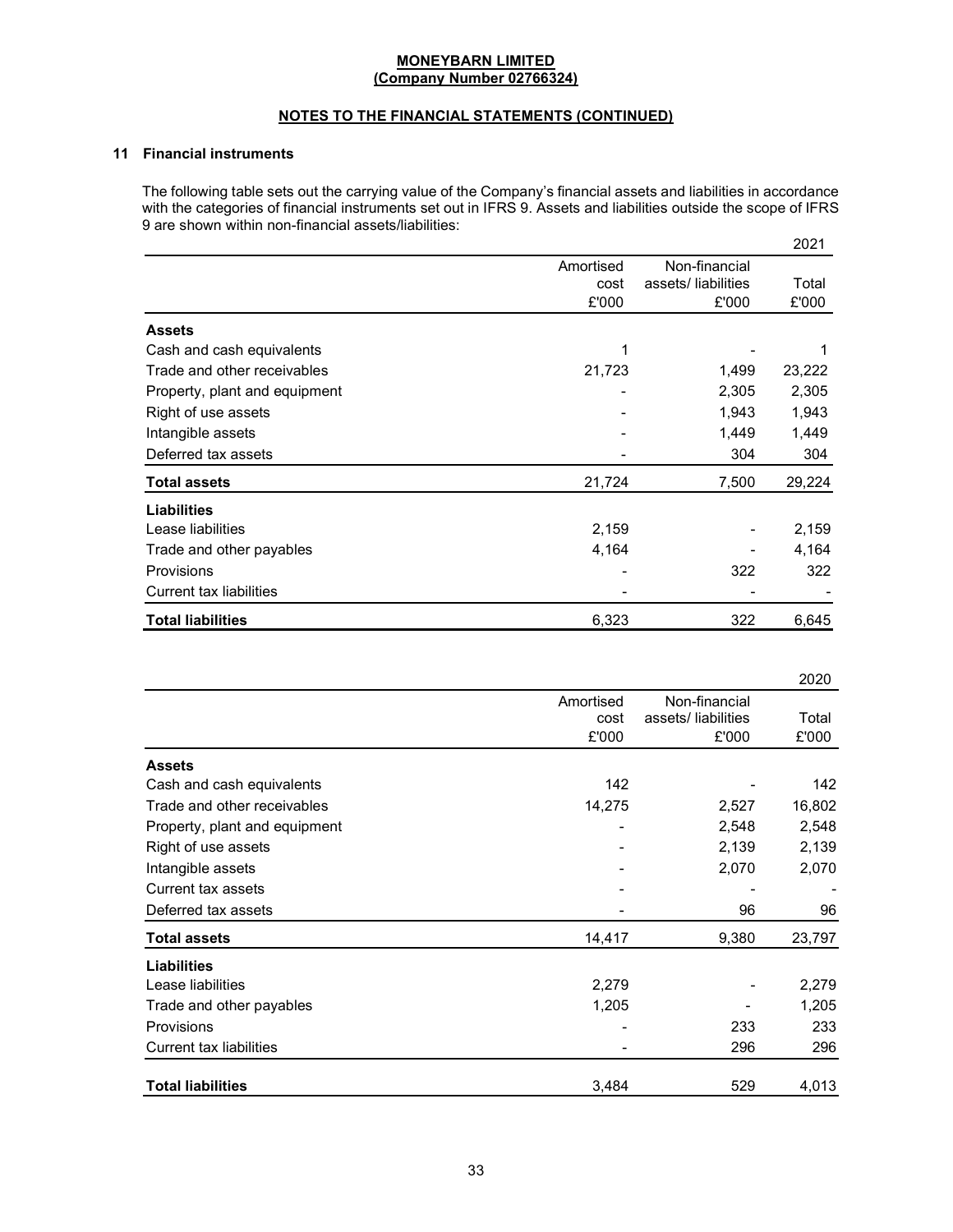### NOTES TO THE FINANCIAL STATEMENTS (CONTINUED)

### 12 Deferred tax

Deferred tax is a future tax liability or asset resulting from temporary differences between the accounting value of assets and liabilities and their value for tax purposes. Deferred tax arises primarily in respect of: (a) property, plant and equipment which is depreciated on a different basis for tax purposes; (b) other temporary differences, which include: (i) deductions for employee share awards which are recognised differently for tax purposes; (ii) certain cost provisions for which tax deductions are only available when the costs are paid; and (iii) pension contributions for which tax deductions are only available when the costs are paid.

In 2016, changes in corporation tax rates were enacted which reduced the mainstream corporation tax rate to 17% with effect from 1 April 2020. Prior to 1 April 2020 the mainstream corporation tax rate was 19%. In 2020, the reduction in the mainstream corporation tax rate to 17% was cancelled and the rate remained at 19% for 2020. During 2021, a further change was enacted to increase the mainstream corporation tax rate from 19% to 25% with effect from 1 April 2023.

Deferred tax balances at 31 December 2019 were measured at the mainstream corporation tax rate of 17% to the extent that the temporary differences on which the deferred tax was calculated were expected to reverse after 1 April 2020. At 31 December 2020, these deferred tax balances were re-measured at the mainstream corporation tax rate of 19%, as were movements in the deferred tax balances during the year.

At 31 December 2021, the deferred tax balances have been re-measured at the mainstream corporation tax of 25% (2020: 19%) to the extent that the temporary differences on which deferred tax has been calculated are expected to reverse after 1 April 2023.

A tax credit of £73,000 (2020: credit of £9,000) represents the income statement adjustment to deferred tax as a result of these changes and no additional deferred tax charge (2020: nil) has been taken directly to other comprehensive income in respect of items reflected in other comprehensive income.

| At 31 December                                   | 304   | 96    |
|--------------------------------------------------|-------|-------|
| Impact of change in UK tax rate                  | 73    | 9     |
| Credit/(charge) to the income statement (note 4) | 135   | (148) |
| At 1 January                                     | 96    | 235   |
| Asset                                            | £'000 | £'000 |
|                                                  | 2021  | 2020  |

An analysis of the deferred tax asset for the Company is set out below:

| At 31 December                          | 193         | 111         | 304   |
|-----------------------------------------|-------------|-------------|-------|
| Impact of change in UK tax rate         | 46          | 27          | 73    |
| Credit to the income statement (note 4) | 112         | 23          | 135   |
| At 1 January                            | 35          | 61          | 96    |
| Asset                                   | £'000       | £'000       | £'000 |
|                                         | allowances  | differences | Total |
|                                         | capital     | temporary   |       |
|                                         | Accelerated | Other       |       |
|                                         |             |             | 2021  |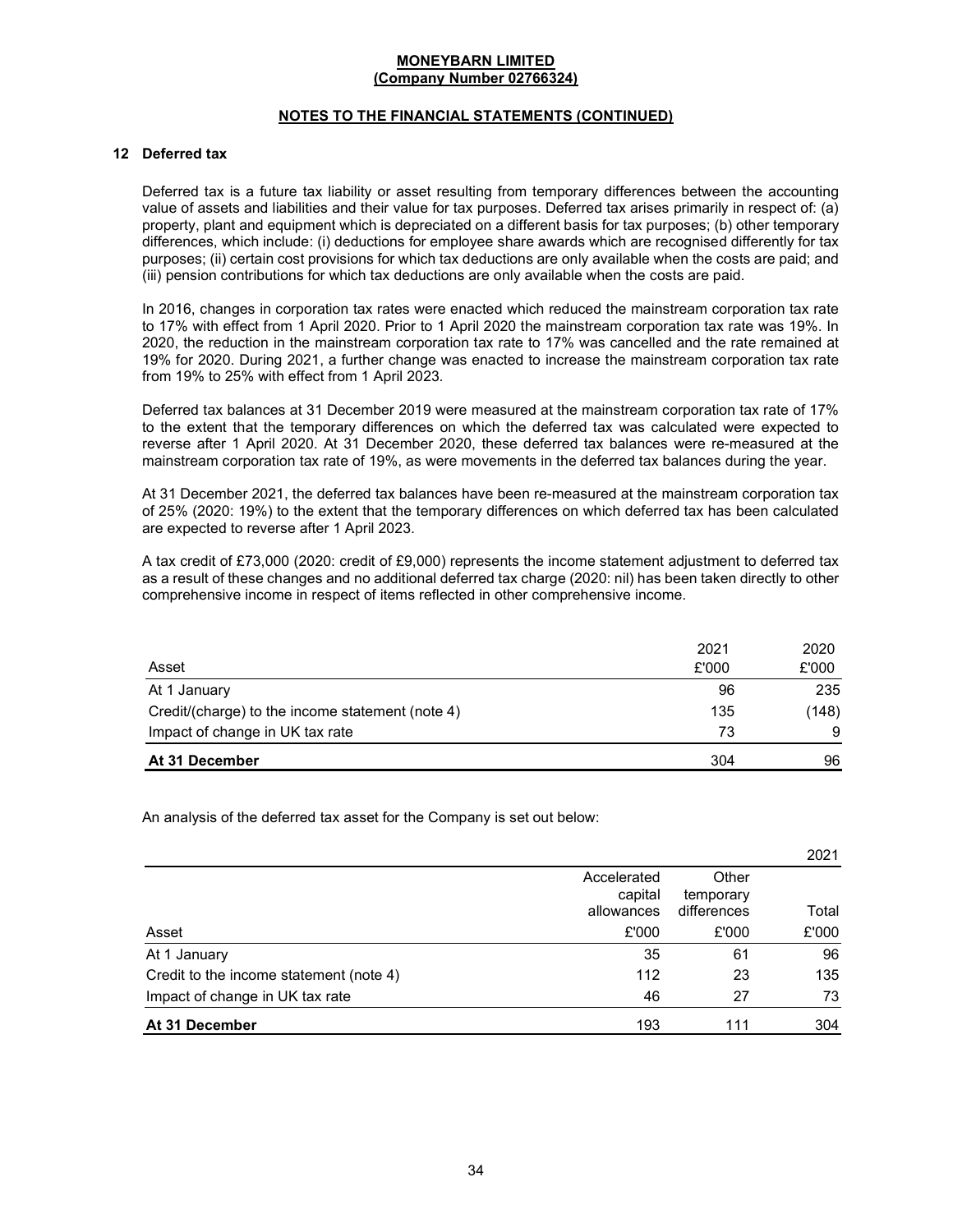### NOTES TO THE FINANCIAL STATEMENTS (CONTINUED)

### 12 Deferred tax (continued)

|                                                 |             |             | 2020  |
|-------------------------------------------------|-------------|-------------|-------|
|                                                 | Accelerated | Other       |       |
|                                                 | capital     | temporary   |       |
|                                                 | allowances  | differences | Total |
| Asset                                           | £'000       | £'000       | £'000 |
| At 1 January                                    | 114         | 121         | 235   |
| Charge to the Statement of comprehensive income | (76)        | (72)        | (148) |
| Impact of change in UK tax rate                 | (3)         | 12          | 9     |
| At 31 December                                  | 35          | 61          | 96    |

At 31 December 2021, there are no (2020: no) deductible temporary differences or carried forward tax losses in Moneybarn Limited for which a deferred tax asset is not provided.

### 13 Trade and other payables

|                                                       | 2021  | 2020  |
|-------------------------------------------------------|-------|-------|
| <b>Current liabilities</b>                            | £'000 | £'000 |
| Trade payables                                        | 420   | 87    |
| Amounts owed to fellow subsidiary undertakings        | 241   | 151   |
| Other payables including taxation and social security | 308   | 417   |
| Accruals                                              | 4.143 | 550   |
| Total                                                 | 5.112 | 1.205 |

The fair value of trade and other payables equates to their book value (2020: fair value equated to book value).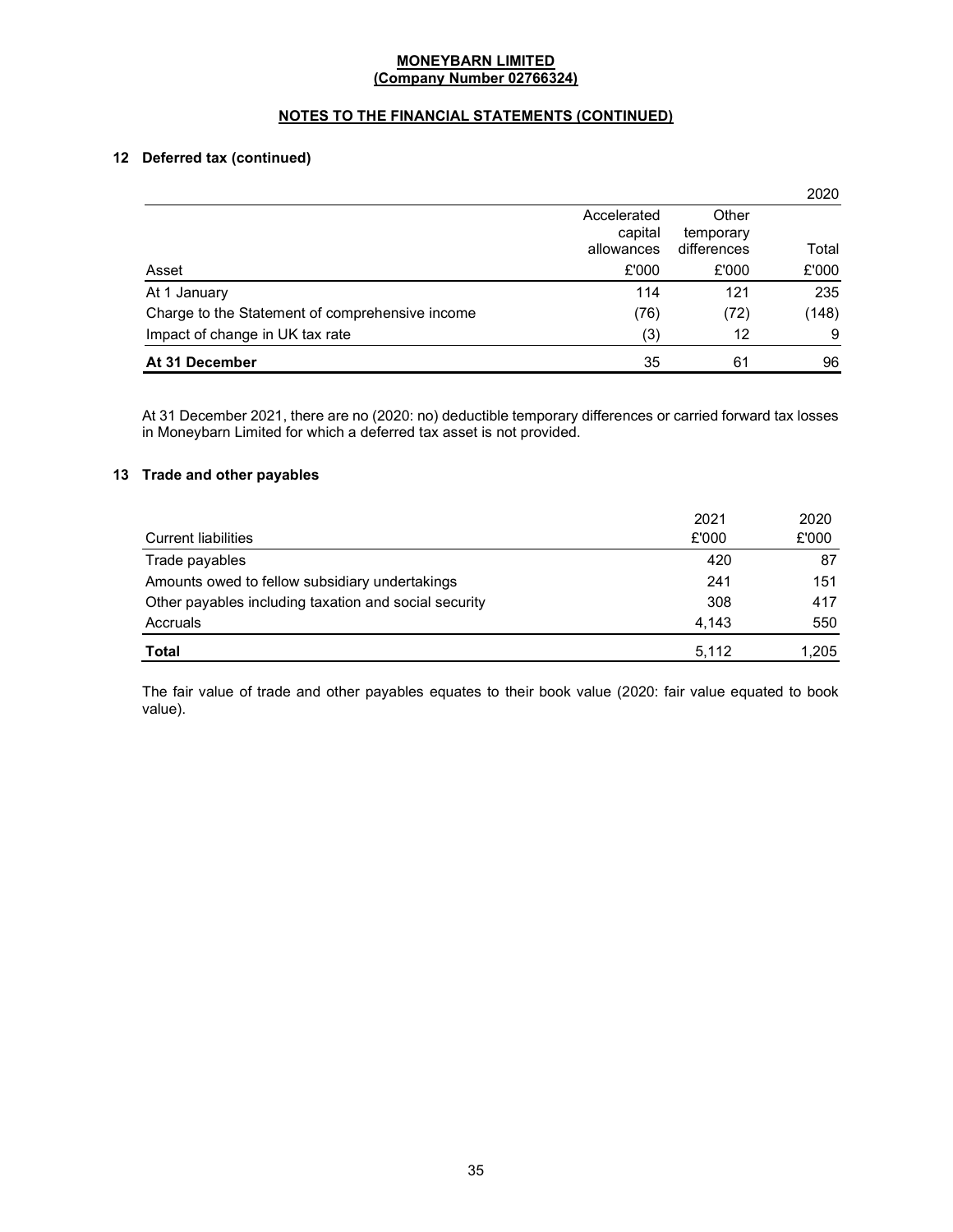### NOTES TO THE FINANCIAL STATEMENTS (CONTINUED)

### 14 Lease liabilities

|                                                             | 2021  | 2020  |
|-------------------------------------------------------------|-------|-------|
|                                                             | £'000 | £'000 |
| Lease liabilities due in less than one year                 | 320   | 120   |
| Lease liabilities due in more than one year                 | 1,839 | 2,159 |
| Total                                                       | 2,159 | 2,279 |
| A maturity analysis of the lease liabilities is shown below |       |       |
|                                                             | 2021  | 2020  |
|                                                             | £'000 | £'000 |
| Due within one year                                         | 384   | 286   |
| Due between one and five years                              | 1,496 | 1,401 |
| Due in more than five years                                 | 509   | 891   |
| <b>Total</b>                                                | 2,389 | 2,578 |
| Unearned finance cost                                       | (230) | (299) |
| <b>Total lease liabilities</b>                              | 2,159 | 2,279 |
| Lease liabilities due in less than one year                 | 320   | 120   |
| Lease liabilities due in more than one year                 | 1,839 | 2,159 |
| Total                                                       | 2,159 | 2,279 |

### 15 Provisions

| At 31 December      | 322   | 233   |
|---------------------|-------|-------|
| Created in the year | 89    | 84    |
| At 1 January        | 233   | 149   |
| Provisions          | £'000 | £'000 |
|                     | 2021  | 2020  |

Provisions relate to the expected dilapidation costs to return the building currently occupied by the Company back to a rentable state. The dilapidation costs are expected to be incurred within the next 12 months.

### 16 Retirement benefits

The Company operates a defined contribution pension scheme. The assets of the scheme are held separately from those of the Company in an independently administered fund. The pension cost charge represents contributions payable by the Company and amount to £544,000 (2020: £442,000).

The Company made no contributions to personal pension plans in the year (2020: £nil).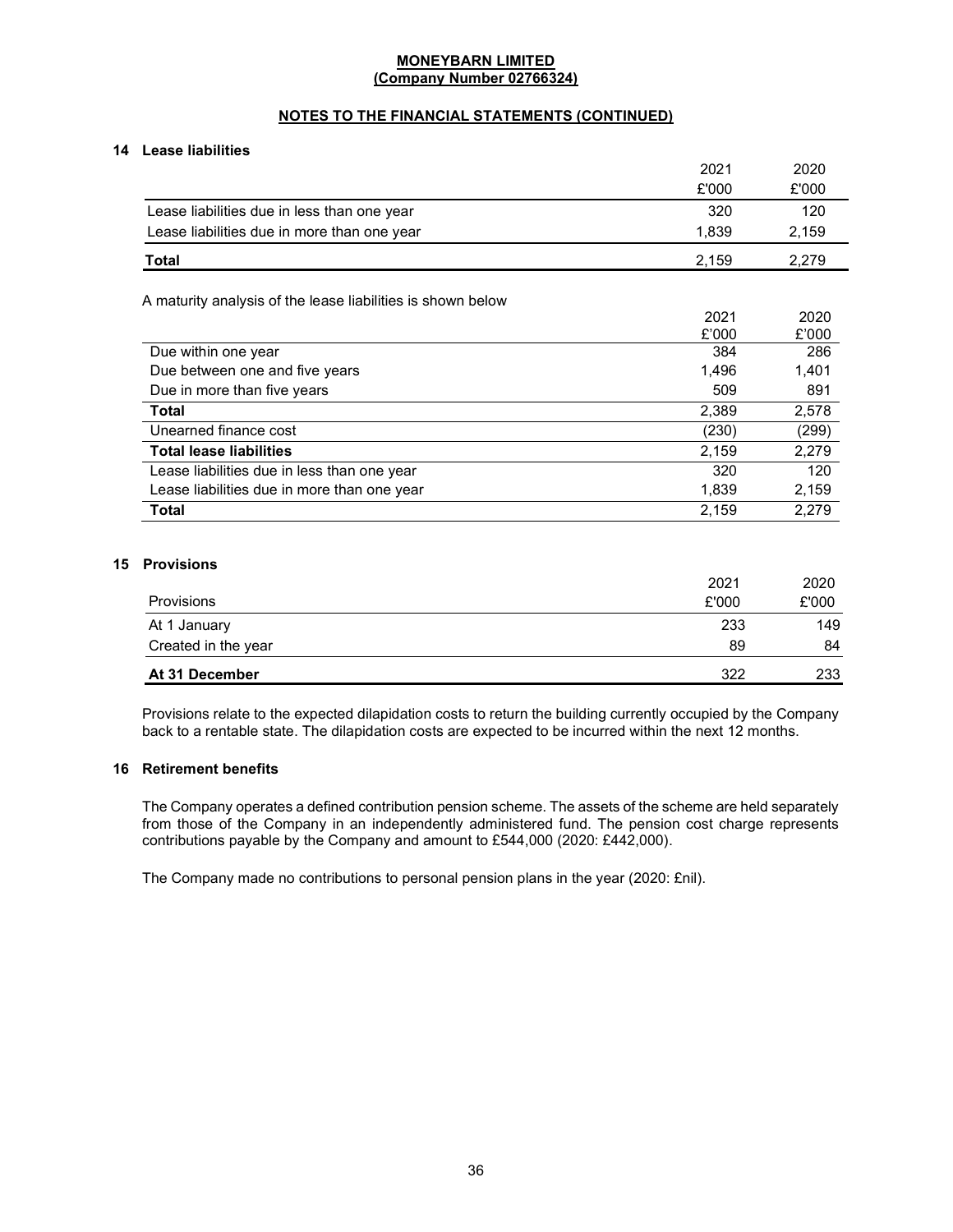### NOTES TO THE FINANCIAL STATEMENTS (CONTINUED)

### 17 Share capital

|                                    |            | 2021       |            | 2020       |
|------------------------------------|------------|------------|------------|------------|
|                                    |            | Issued and |            | Issued and |
|                                    | Authorised | fully paid | Authorised | fully paid |
| Ordinary shares of £1 each (£'000) | 51         | 51         |            |            |
| Number of shares ('000)            | 51         | 51         |            | 51         |

There are no shares issued and not fully paid at the end of the year (2020: no shares).

### 18 Share-based payments

Provident Financial plc operates four equity-settled share schemes: the Long Term Incentive Scheme (LTIS), employee savings-related share option schemes (typically referred to as Save As You Earn schemes (SAYE)), the Restricted Share Plan (RSP), and the Company Share Option Plan (CSOP) where shares in the parent company are available to the employees of the Company. Provident Financial plc also operates a cash settled scheme, the Provident Financial Equity Plan (PFEP) for eligible employees based on a percentage of salary.

During 2021, awards/options have been granted under the RSP/CSOP and SAYE (UK) schemes (2020: awards/options granted under RSP/CSOP, LTIS and SAYE schemes (UK only)).

### (a) Equity-settled schemes

The charge to the Statement of comprehensive income during the year was £193,000 (2020: £86,000 credit) for equity-settled schemes. The fair value per award/option granted and the assumptions used in the calculation of the equity settled share-based payment charges are as follows: 2021

|                                                  |           | 2021        |
|--------------------------------------------------|-----------|-------------|
|                                                  | RSP/CSOP  | <b>SAYE</b> |
| Grant date                                       | 18-Aug-21 | 05-Oct-21   |
| Share price at grant date $(E)$                  | £3.43     | £3.32       |
| Exercise price $(E)$                             |           | £2.84       |
| Shares awarded/under option (number)             | 137,979   | 27,496      |
| Vesting period (years)                           | 3         | 3           |
| <b>Expected volatility</b>                       | 68.2%     | 61.5%       |
| Award/option life (years)                        | 3         | 3           |
| Expected life (years)                            | 3         | 3           |
| Risk free rate                                   |           | 0.5%        |
| Expected dividends expressed as a dividend yield | n/a       | 5.1%        |
| Fair value per award/option $(E)$                | £3.34     | £1.06       |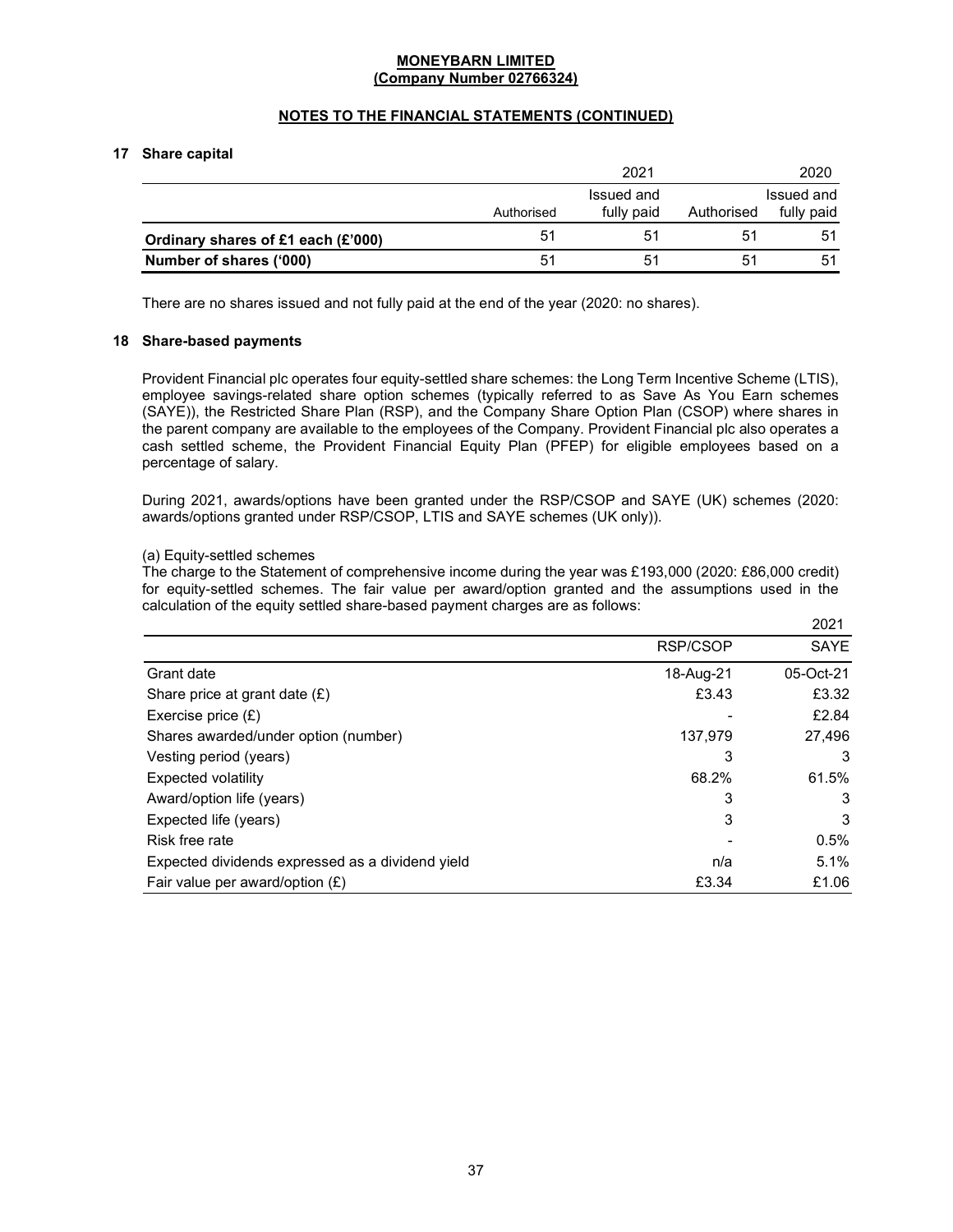### NOTES TO THE FINANCIAL STATEMENTS (CONTINUED)

### 18 Share-based payments (continued)

|                                                  |           |           | 2020                    |
|--------------------------------------------------|-----------|-----------|-------------------------|
|                                                  | RSP/CSOP  | LTIS      | <b>SAYE</b>             |
| Grant date                                       | 09-Nov-20 | 30-Mar-20 | 07-Oct-20               |
| Share price at grant date $(E)$                  | £2.73     | £2.02     | £2.19                   |
| Exercise price $(E)$                             |           |           | £1.82                   |
| Shares awarded/under option (number)             | 357,329   | 219,119   | 90,685                  |
| Vesting period (years)                           | 3         | 3         | $3$ and $5$             |
| Expected volatility                              | 68.20%    | 85.00%    | 68.5%-76.0%             |
| Award/option life (years)                        | 3         | 3         | Up to $5$               |
| Expected life (years)                            | 3         | 3         | Up to $5$               |
| Risk free rate                                   |           | 0.13%     | $(0.01\%)$ - $(0.06\%)$ |
| Expected dividends expressed as a dividend yield | n/a       | n/a       | 6.80%                   |
| Fair value per award/option $(E)$                | £2.41     | £2.60     | £0.71-£0.80             |

The expected volatility is based on historical volatility over the last three or five years as applicable. The expected life is the average expected period to exercise. The risk free rate of return is the yield on zero coupon UK government bonds of a similar duration to the life of the share option. A reconciliation of share option movements during the year is shown below:

|                            |               | RSP/CSOP |          | <b>LTIS</b> | <b>SAYE</b>   |          |
|----------------------------|---------------|----------|----------|-------------|---------------|----------|
|                            |               | Weighted |          | Weighted    |               | Weighted |
|                            |               | average  |          | average     |               | average  |
|                            |               | exercise |          | exercise    |               | exercise |
|                            |               | price    |          | price       |               | price    |
| 2021                       | <b>Number</b> | £        | Number   | £           | <b>Number</b> | £        |
| Outstanding at 1 January   | 357,329       | -        | 136,210  |             | 125,020       | 2.49     |
| Granted                    | 137,979       |          |          |             | 27,496        | 2.84     |
| Cancelled                  |               |          |          |             |               |          |
| Lapsed                     | (27, 385)     | ۰        | (52,892) |             | (31, 516)     | 3.93     |
| Exercised                  |               |          |          |             |               |          |
| Outstanding at 31 December | 467,923       | -        | 83,318   |             | 121,000       | 2.20     |
| Exercisable at 31 December |               |          |          |             | 2,639         | 5.38     |

|                               |               | RSP/CSOP                                 | <b>PSP</b> |                                          |               | <b>LTIS</b>                              |           | <b>SAYE</b>                              |  |
|-------------------------------|---------------|------------------------------------------|------------|------------------------------------------|---------------|------------------------------------------|-----------|------------------------------------------|--|
|                               |               | Weighted<br>average<br>exercise<br>price |            | Weighted<br>average<br>exercise<br>price |               | Weighted<br>average<br>exercise<br>price |           | Weighted<br>average<br>exercise<br>price |  |
| 2020                          | <b>Number</b> | £                                        | Number     | £                                        | <b>Number</b> | £                                        | Number    | £                                        |  |
| Outstanding at 1 January      |               | $\overline{\phantom{a}}$                 | 7,261      | $\blacksquare$                           | 278,903       | -                                        | 65.327    | 4.22                                     |  |
| Granted                       | 357,329       | $\overline{\phantom{a}}$                 |            |                                          | 219,119       |                                          | 90,685    | 1.82                                     |  |
| Cancelled                     |               |                                          |            |                                          | (178, 266)    |                                          |           |                                          |  |
| Lapsed                        |               | $\overline{\phantom{a}}$                 | (4, 193)   |                                          | $-$ (183,546) |                                          | (30, 992) | 4.22                                     |  |
| Exercised                     |               | $\blacksquare$                           | (3,068)    |                                          |               |                                          |           |                                          |  |
| Outstanding at 31<br>December | 357,329       | -                                        |            |                                          | 136.210       |                                          | 125,020   | 2.49                                     |  |
| Exercisable at 31<br>December |               |                                          |            |                                          |               |                                          |           |                                          |  |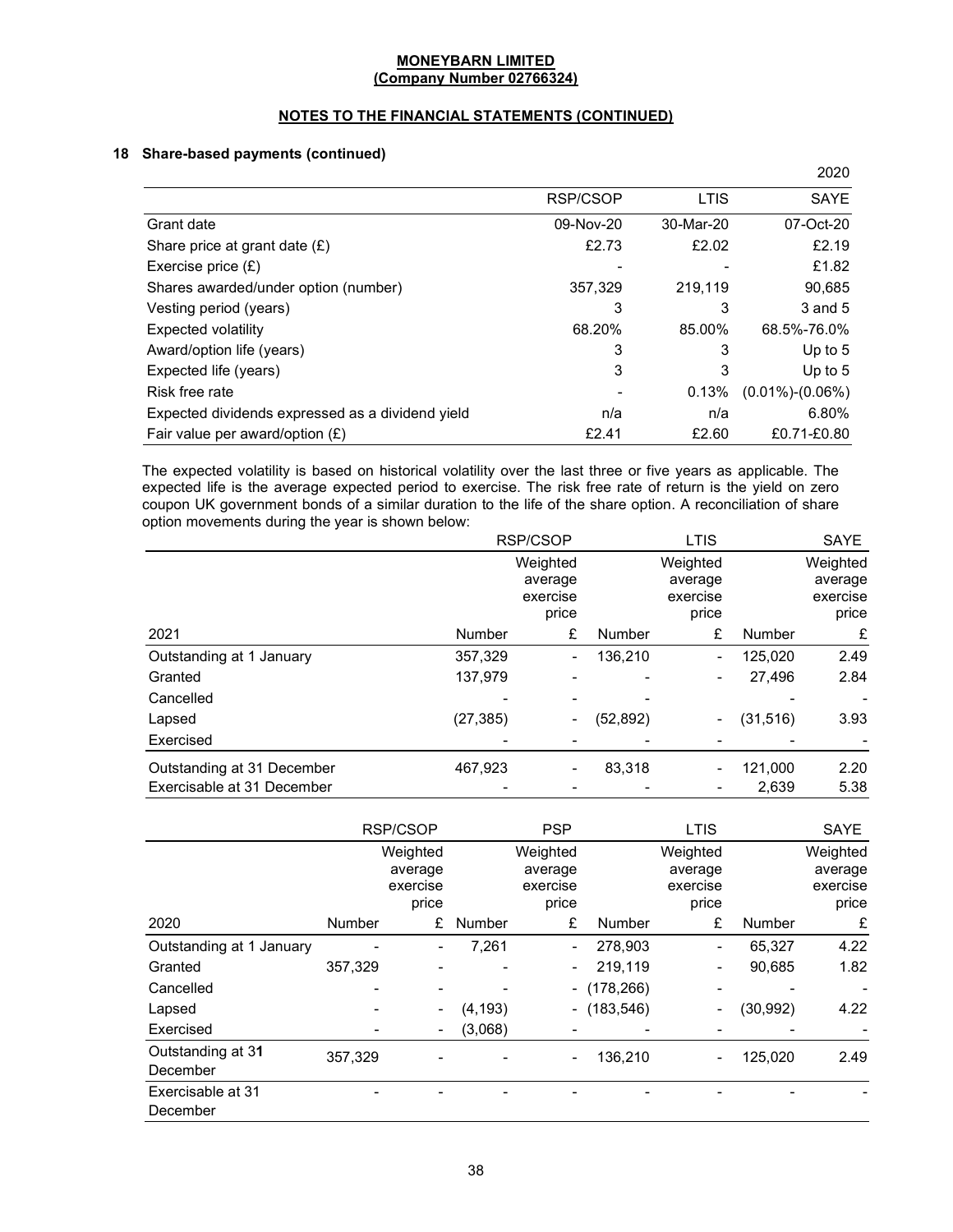### NOTES TO THE FINANCIAL STATEMENTS (CONTINUED)

### 18 Share-based payments (continued)

Share awards outstanding under the LTIS scheme at 31 December 2021 had an exercise price of £nil (2020: £nil) and a weighted average remaining contractual life of 0.2 years (2020: 0.9 years). Share options outstanding under the SAYE schemes at 31 December 2021 had exercise prices ranging from 182p to 538p (2020: 182p to 422p) and a weighted average remaining contractual life of 2.0 years (2020: 2.4 years). Share awards outstanding under the RSP scheme at 31 December 2021 had an exercise price of £nil (2020: £nil) and a weighted average remaining contractual life of 2.1 years (2020: 2.9 years). Share awards outstanding under the CSOP schemes at 31 December 2021 had exercise prices ranging from 241p to 334p (2020: 241p) and a weighted average remaining contractual life of 2.1 years (2020: 2.9 years).

### (b) Cash-settled schemes

Cash awards were granted under the PFEP to eligible employees that require the Company to pay amounts linked to a combination of salary, financial performance and share price performance of Provident Financial plc. The charge to the Statement of comprehensive income in 2021 was £nil (2020: credit of £6,000) and the Company has a liability of £nil as at 31 December 2021 (2020: £nil).

#### 19 Related party transactions

Details of the transactions between the Company and other Group undertakings, which comprise service charges and management recharges, along with any balances outstanding at 31 December are set out below:

|                                                           |            |               | 2021        |
|-----------------------------------------------------------|------------|---------------|-------------|
|                                                           | Management |               | Outstanding |
|                                                           | recharge   | Other charges | balance     |
| Company                                                   | £'000      | £'000         | £'000       |
| Ultimate parent undertaking                               | (3,504)    |               |             |
| Intermediate parent undertaking                           |            |               | 17,155      |
| Other subsidiaries of the ultimate parent<br>undertaking: |            |               |             |
| Moneybarn No.1 Limited                                    | 32,978     |               | 4,568       |
| Provident Financial Management Services Limited           |            | (292)         | (207)       |
| Vanquis Bank Limited                                      |            | (58)          | (5)         |
| <b>Provident Personal Credit Limited</b>                  |            |               |             |
| <b>PFG Corporate Services</b>                             |            |               | (29)        |
|                                                           |            |               | 2020        |
|                                                           | Management |               | Outstanding |
|                                                           | recharge   | Other charges | balance     |
| Company                                                   | £'000      | £'000         | £'000       |
| Ultimate parent undertaking                               | (2, 150)   |               |             |
| Other subsidiaries of the ultimate parent undertaking:    |            |               |             |
| Moneybarn No.1 Limited                                    | 25,128     |               | 12,167      |
| Provident Financial Management Services Limited           |            | (1, 107)      | (77)        |
| Vanquis Bank Limited                                      |            | (303)         | 2,108       |
| <b>Provident Personal Credit Limited</b>                  |            |               | (74)        |

The directors believe that all related party transactions are on an arm's length basis.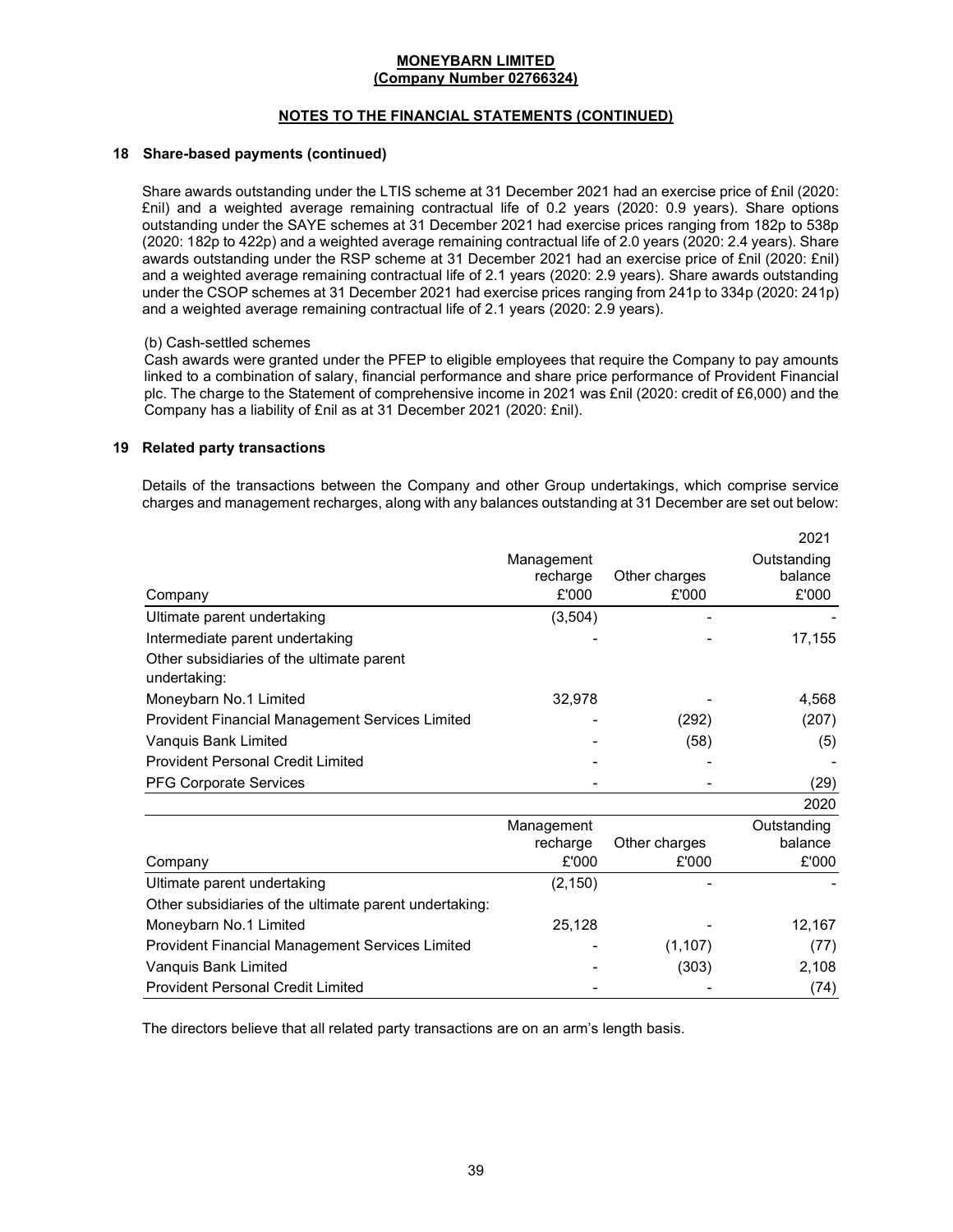### NOTES TO THE FINANCIAL STATEMENTS (CONTINUED)

### 20 Reconciliation of profit after taxation to cash generated from operations

|                                                       | Note | 2021<br>£'000 | 2020<br>£'000 |
|-------------------------------------------------------|------|---------------|---------------|
| Profit after taxation                                 |      | 1,653         | 878           |
| Adjusted for:                                         |      |               |               |
| - share-based payments                                | 18   | 193           | (86)          |
| - lease liability finance costs                       |      | 77            | 83            |
| - tax charge                                          | 4    | (503)         | 263           |
| - amortisation of intangible assets                   | 10   | 738           | 836           |
| - impairment of intangible assets                     | 10   | 1,260         |               |
| - depreciation of property, plant and equipment       | 8    | 764           | 841           |
| - depreciation of right of use assets                 | 9    | 481           | 480           |
| - profit on disposal of property, plant and equipment | 8    | (27)          | (4)           |
| - provision movement                                  | 15   | 89            | 84            |
| Changes in operating assets and liabilities:          |      |               |               |
| - trade and other receivables                         | 7    | (6, 420)      | (2, 109)      |
| - trade and other payables                            | 13   | 2,959         | 283           |
| <b>Cash generated from operations</b>                 |      | 1,264         | 1,549         |

The table below details changes in the Company's liabilities arising from financing activities, including both cash and non-cash changes. Liabilities arising from financing activities are those for which cash flows were, or future cash flows will be classified in the cash flow statement as cash flows from financing activities.

|                             |                            |                            |                  |                              |                               |                             | 2021                         |  |
|-----------------------------|----------------------------|----------------------------|------------------|------------------------------|-------------------------------|-----------------------------|------------------------------|--|
|                             | Cash changes               |                            | Non cash changes |                              |                               |                             |                              |  |
|                             | 1 January                  | Lease                      |                  | Interest                     | Lease                         | Lease                       | 31 December                  |  |
|                             | 2021                       | payments                   |                  | accrued                      | Adjustments                   | Additions                   | 2021                         |  |
|                             | £'000                      | £'000                      |                  | £'000                        | £'000                         | £'000                       | £'000                        |  |
| Lease<br><b>liabilities</b> | 2,279                      | (482)                      |                  | 77                           |                               | 285                         | 2,159                        |  |
|                             |                            |                            |                  |                              |                               |                             | 2020                         |  |
|                             | Cash changes               |                            |                  |                              |                               | Non cash changes            |                              |  |
|                             | 1 January<br>2020<br>£'000 | Lease<br>payments<br>£'000 |                  | Interest<br>accrued<br>£'000 | Lease<br>Adjustments<br>£'000 | Lease<br>Additions<br>£'000 | 31 December<br>2020<br>£'000 |  |
| Lease<br>liabilities        | 2,668                      | (579)                      |                  | 83                           | 107                           |                             | 2,279                        |  |

The lease adjustment in 2020 represents an adjustment to the original asset value as a result of a change in the discount rate applied to the Right of use asset.